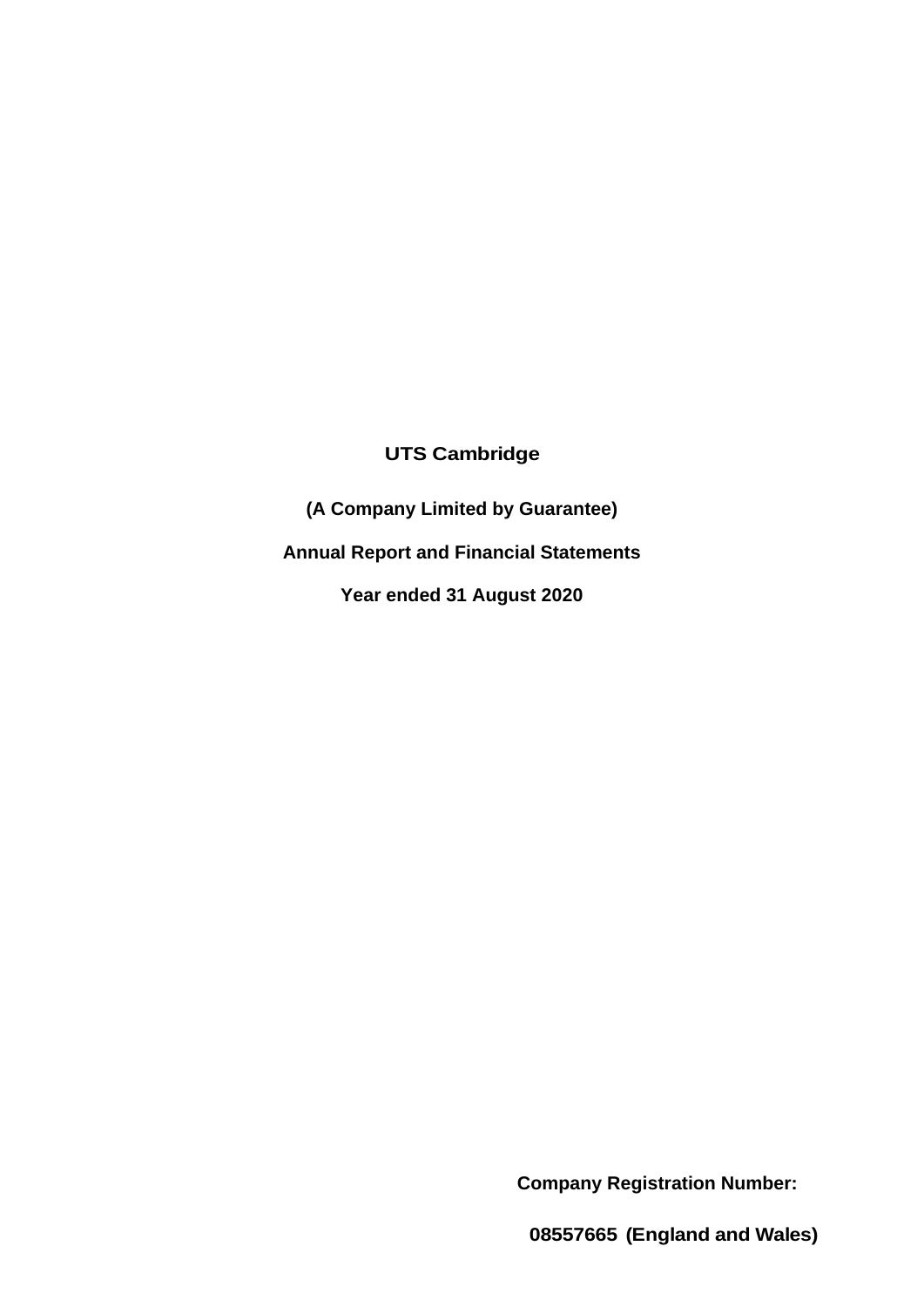# **Contents**

| Notes to the Financial Statements, incorporating: |  |
|---------------------------------------------------|--|
|                                                   |  |
|                                                   |  |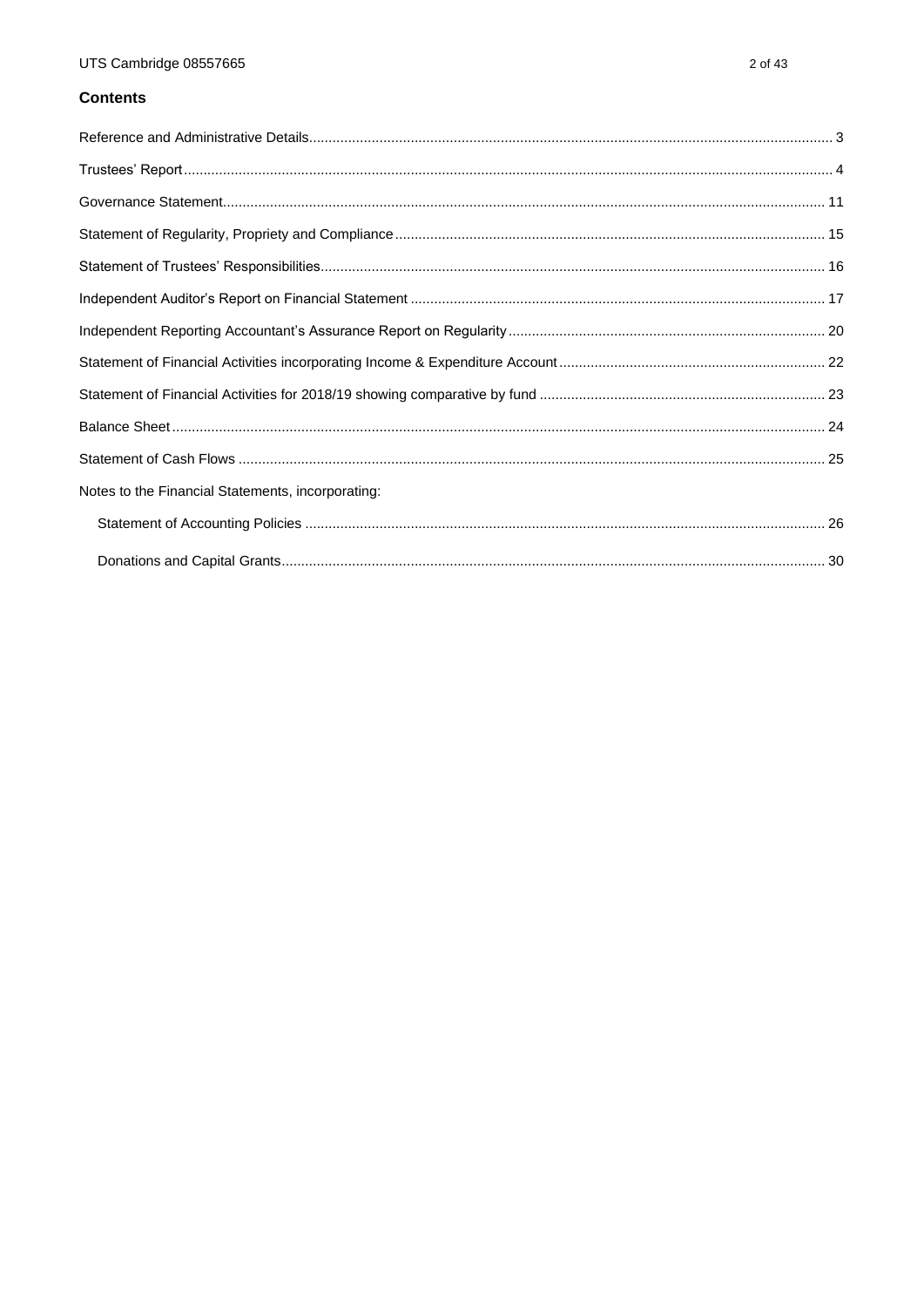# <span id="page-2-0"></span>**Reference and Administrative Details**

# **Trustees and Advisers**

| Trustees                       |                                                                                                                                                                                                                                                                                                                                                                                                                                              |                                                                        |
|--------------------------------|----------------------------------------------------------------------------------------------------------------------------------------------------------------------------------------------------------------------------------------------------------------------------------------------------------------------------------------------------------------------------------------------------------------------------------------------|------------------------------------------------------------------------|
|                                | Mrs Amy Weatherup<br>Dr Ian McEwan (resigned 29/06/2020)<br>Professor Graham Virgo<br>Dr James Biddulph (Headteacher)<br>Mrs Penny Coltman<br>Mr Laurence Weeks<br>Mrs Sharon MacManniman (resigned 03/11/2019)<br>Mr Adam Kerr<br>Dr Kirsty Allen (Chair of Governors from 01/05/2019)<br>Ms Claire Vane<br>Ms Samantha O'Byrne<br>Mr Iain Hood<br>Professor Susan Robertson<br>Mrs Lucy Bullen-Smith (Staff Governor appointed 18/09/2019) | Dr Martin Vinnell (appointed 27/03/2020 University Appointed Governor) |
| <b>Company Secretary</b>       | Mr Laurence Weeks                                                                                                                                                                                                                                                                                                                                                                                                                            |                                                                        |
| Senior Management Team         | Headteacher<br>Assistant Headteacher<br>Assistant Headteacher<br>Assistant Headteacher<br>Lead Learning Coach<br>Office and Business Manager                                                                                                                                                                                                                                                                                                 | J Biddulph<br>J Hayward<br>L Rolls<br>A Smith<br>A Durning<br>A White  |
| <b>Accounting Officer</b>      | Dr James Biddulph (Headteacher)                                                                                                                                                                                                                                                                                                                                                                                                              |                                                                        |
| <b>Chief Financial Officer</b> | Mrs Amy White (Director of Business)                                                                                                                                                                                                                                                                                                                                                                                                         |                                                                        |
| <b>Principal Office</b>        | <b>Eddington Avenue</b><br>Cambridge<br>CB30QZ                                                                                                                                                                                                                                                                                                                                                                                               |                                                                        |
| <b>Registered Office</b>       | The Old Schools<br><b>Trinity Lane</b><br>Cambridge<br>Cambridgeshire<br>CB <sub>2</sub> 1TS                                                                                                                                                                                                                                                                                                                                                 |                                                                        |
| <b>Registered Number</b>       | 08557665 (England and Wales)                                                                                                                                                                                                                                                                                                                                                                                                                 |                                                                        |
| Date of Incorporation          | $5th$ June 2013                                                                                                                                                                                                                                                                                                                                                                                                                              |                                                                        |
| <b>Independent Auditors</b>    | Peters Elworthy & Moore<br>Salisbury House<br><b>Station Road</b><br>Cambridge<br>CB1 2LA                                                                                                                                                                                                                                                                                                                                                    |                                                                        |
| <b>Bankers</b>                 | Barclays Bank plc<br><b>St Andrew's Street</b><br>Cambridge<br>Cambridgeshire<br>CB2 3AA                                                                                                                                                                                                                                                                                                                                                     |                                                                        |
| <b>Members</b>                 | The sole Member is the University of Cambridge.                                                                                                                                                                                                                                                                                                                                                                                              |                                                                        |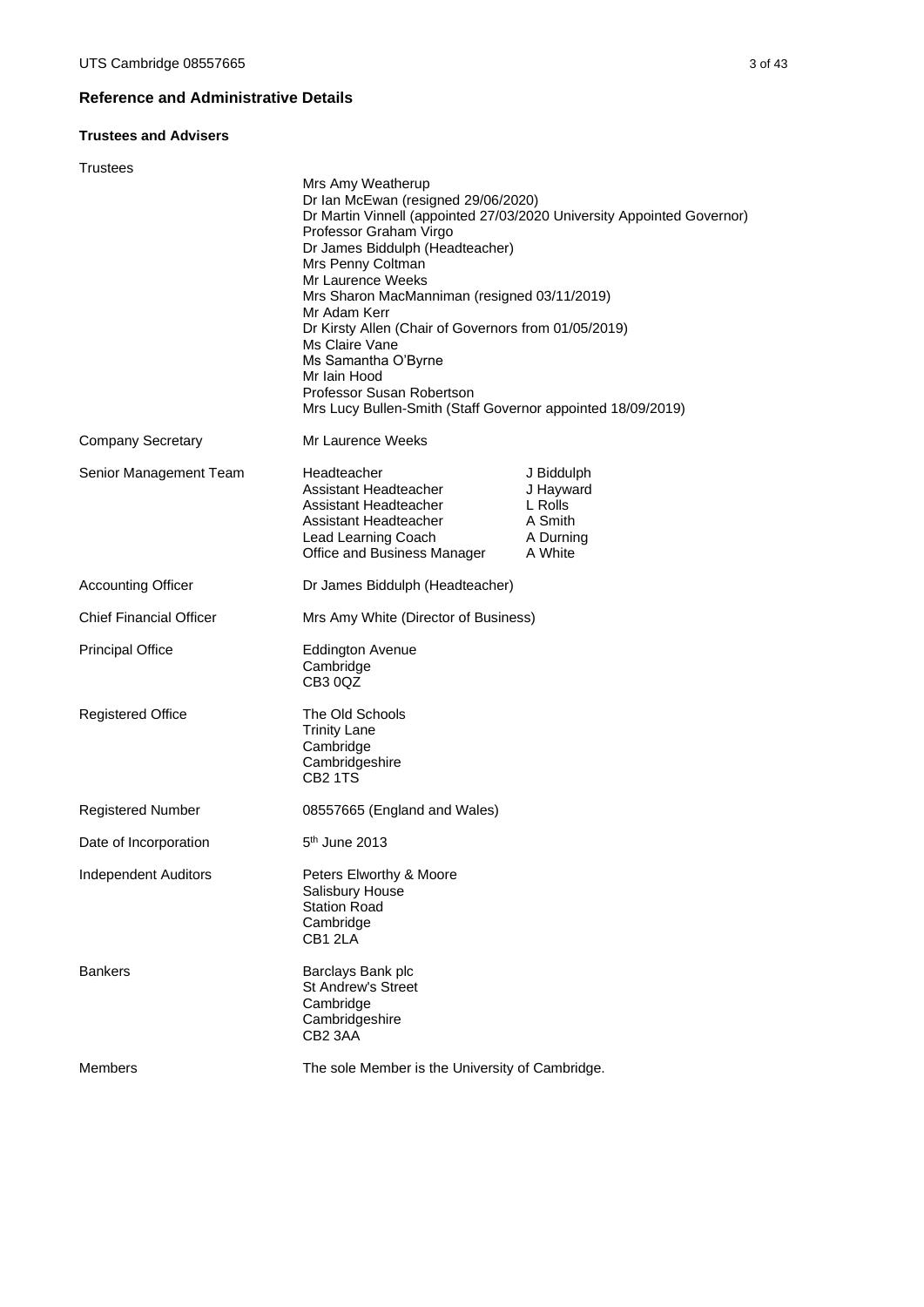<span id="page-3-0"></span>The trustees present their annual report together with the financial statements and auditor's report of UTS Cambridge for the year to 31 August 2020. This report serves the purposes of both a trustees' report, and a directors' report under company law. The UTS Cambridge trust operates a Free School for pupils aged 4 to 11, serving a new district in the North-West Cambridge Development of Cambridge City. This district is named Eddington and will be the home of some 8000 people. During 2019-2020 the school was fully subscribed and educated 470 children from Early Years to Year 6. The school is planned to grow each year to become a large 3-form entry primary school with 630 children.

The principal office of the Trust is shown on page 3.

## **Structure, Governance and Management**

## **Constitution**

UTS Cambridge ("the Trust") is a company limited by guarantee and an exempt charity. The charitable company's memorandum and articles of association (submitted to Companies House on the 5th June 2013) are the primary governing documents of the Trust. All Trustees of UTS Cambridge are also School Governors and directors of the charitable company for the purposes of company law. These terms are used interchangeably throughout the Annual Report and Financial Statements. The charitable company is known as UTS Cambridge t/a University of Cambridge Primary School.

Details of the Trustees (directors) who served during the year and up to the date of signing the financial statements are included in the Director and Advisers section on Page 3.

## **Members' Liability**

Each Member of the charitable company undertakes to contribute to the assets of the charitable company in the event of it being wound up while they are a Member, or within one year after they cease to be a Member, such amount as may be required, not exceeding £10.00, for the debts and liabilities contracted before they ceased to be a Member.

# **Trustees' Indemnities**

Subject to the provisions of the Companies Act 2006 every Governor or other officer of UTS Cambridge shall be indemnified out of the assets of the Trust against any liability incurred by him in that capacity in defending any proceedings, whether civil or criminal, in which judgment is given in favour or in which he is acquitted or in connection with any application in which relief is granted to him by the court from liability for negligence, default, breach of duty or breach of Trust in relation to the affairs of the Trust.

# **Method of Recruitment and Appointment or Election of Trustees (Governors)**

In accordance with the Articles of Association, the Trust shall have the following Trustees (who are also Governors and directors):

- the Head of the Faculty of Education of the University of Cambridge
- the Pro-Vice Chancellor for Education of the University of Cambridge
- no fewer than three and no more than six Governors nominated by the Council of the University of Cambridge
- two Parent Governors (up to 4 as needed)
- one Staff Governor
- the Headteacher

The Trust may also have up to two Co-opted Governors.

The Members may appoint up to seven Governors comprising:

- one staff Governor (who shall only hold office for so long as they are employed by the Trust); and
- up to six Governors nominated by the Council of the University of Cambridge, provided that no more than one third of such Governors so appointed at any time to time pursuant to this article 50(b) can be employees of the University or a College ("Council Governors").

The Members may appoint the Staff Governor through such process as they may determine.

The Head of the Faculty of Education of the University of Cambridge, the Pro-Vice Chancellor for Education of the University of Cambridge and the Headteacher shall be ex officio Governors and shall hold office as a Governor so long as they are appointed to the position described in the relevant article.

The Parent Governors shall be elected by parents of registered pupils at University of Cambridge Primary School. A Parent Governor must be a parent of a pupil at the school at the time when he or she is elected but can continue to be a Parent Governor after the pupil is no longer registered at the school.

The number of Parent Governors required shall be made up by Parent Governors appointed by the Governing Body if the number of parents standing for election is less than the number of vacancies. With agreement from the Trustees, there may be more than two parent governors.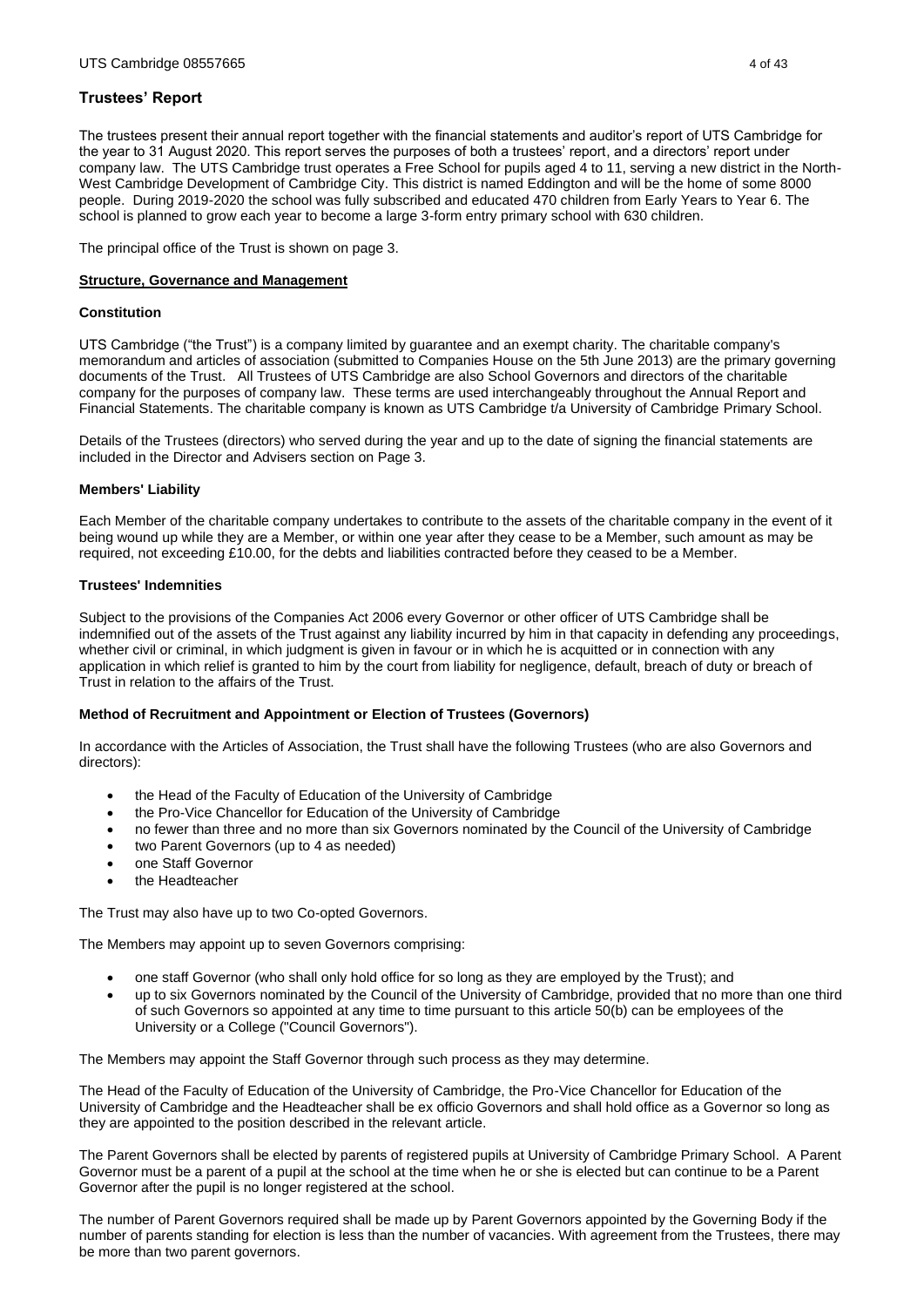The Governors may appoint Co-opted Governors. A 'Co-opted Governor' means a person who is appointed to be a Governor by being Co-opted by Governors who have not themselves been so appointed.

The staff governor is selected by the staff body via ballot. There is one staff governor who is appointed for 2 years.

Trustees are recruited in accordance with the requirements of the Articles of Association of the UTS. Two hold named offices in the University of Cambridge; six are appointed by the University Council; the Headteacher is ex officio a Trustee; two (during 2019-2020) Parent Governors are elected by parents; one teacher is elected by staff members; two further members may be co-opted by the Governing Body. The Governing Body presently includes members from both inside and outside the University with professional involvement in education, law, finance, human resources, management and administration.

#### **Policies and Procedures adopted for the Induction and Training of Trustees**

The Trust is a Member of the National Governors' Association, which provides up to date information on school governance matters, Ofsted requirements, and school accountability. The Board has designed an induction process to explain the purpose and role of Governors, and all new Governors receive an induction pack. The Trustees also undergo ongoing training and hold an annual away day for training purposes. The Trustees undertake an induction during the first term of their appointment or being voted in. Governors review and adopt policies to ensure that the most stringent safeguarding practices are adopted. The HR committee promotes opportunities for training. All governors have undertaken safeguarding training and do so annually. Governors have an operational plan to hold themselves to account for their work. They also seek external review of the school's work, so that they can be assured that practice is benchmarked with other successful schools. The school is reviewing induction of governors and training for 2019-2020.

#### **Organisational Structure**

Despite the restrictions posed by COVID-19 lockdown, during the year the Board of Governors has met 4 times. The Board establishes an overall framework for the governance of the Trust and determines Membership, terms of reference and procedures of Committees and other groups. It receives reports including policies from its Committees for ratification. It monitors the activities of the Committees through the minutes of their meetings. The Board may from time to time establish Working Groups to perform specific tasks over a limited timescale.

Committees of the governing body have delegated responsibilities, and four committees exist, as follows:

Education Committee Finance Resources & Buildings Committee Human Resources Committee Research Committee

The following decisions are reserved to the Board of Governors; to consider any proposals for changes to the status or constitution of the Trust and its committee structure, to appoint or remove the Chairman and/or Vice Chairman, to appoint the Headteacher and Clerk to the Governors, to approve the Annual Development Plan and budget.

The Governors are responsible for setting general policy, adopting an annual plan and budget, approving the statutory accounts, monitoring the Trust by the use of budgets and other data, and making major decisions about the direction of the Trust, capital expenditure and staff appointments. Some financial responsibilities are delegated to the Finance Resources & Buildings Committee and the Headteacher.

The Trustees and Board of Governors have devolved responsibility for day to day management of the Trust to the Headteacher. The Headteacher implements the policies laid down by the Governors and reports back to them on performance. During 2019-2020, the Headteacher undertook significant replanning of the staff structure to be implemented in 2020-2021. Governors at committee and Full Governing Body level reviewed and scrutinised plans and the financial impact of staff structural changes. Decisions are noted in minutes.

The Headteacher is the Accounting Officer.

The Director of Business is the Chief Finance Officer. They are an employed member of the school.

The staffing for 2019-2020 included the following roles:

Operational Leadership Team: Headteacher and three Assistant Headteachers (one of whom is the SENDCo) and Senior Learning Coach Coordinator. All senior leaders were non-class based although had 50% teaching responsibilities. Operational Middle Leadership: Four leaders (all on upper payscale); Class teachers (12);

Admin & Support roles Team: 1x full time School Office and Business Manager, a full-time receptionist, a full time Business Support Assistant and casual contract HR Assistant; 20 teaching assistants)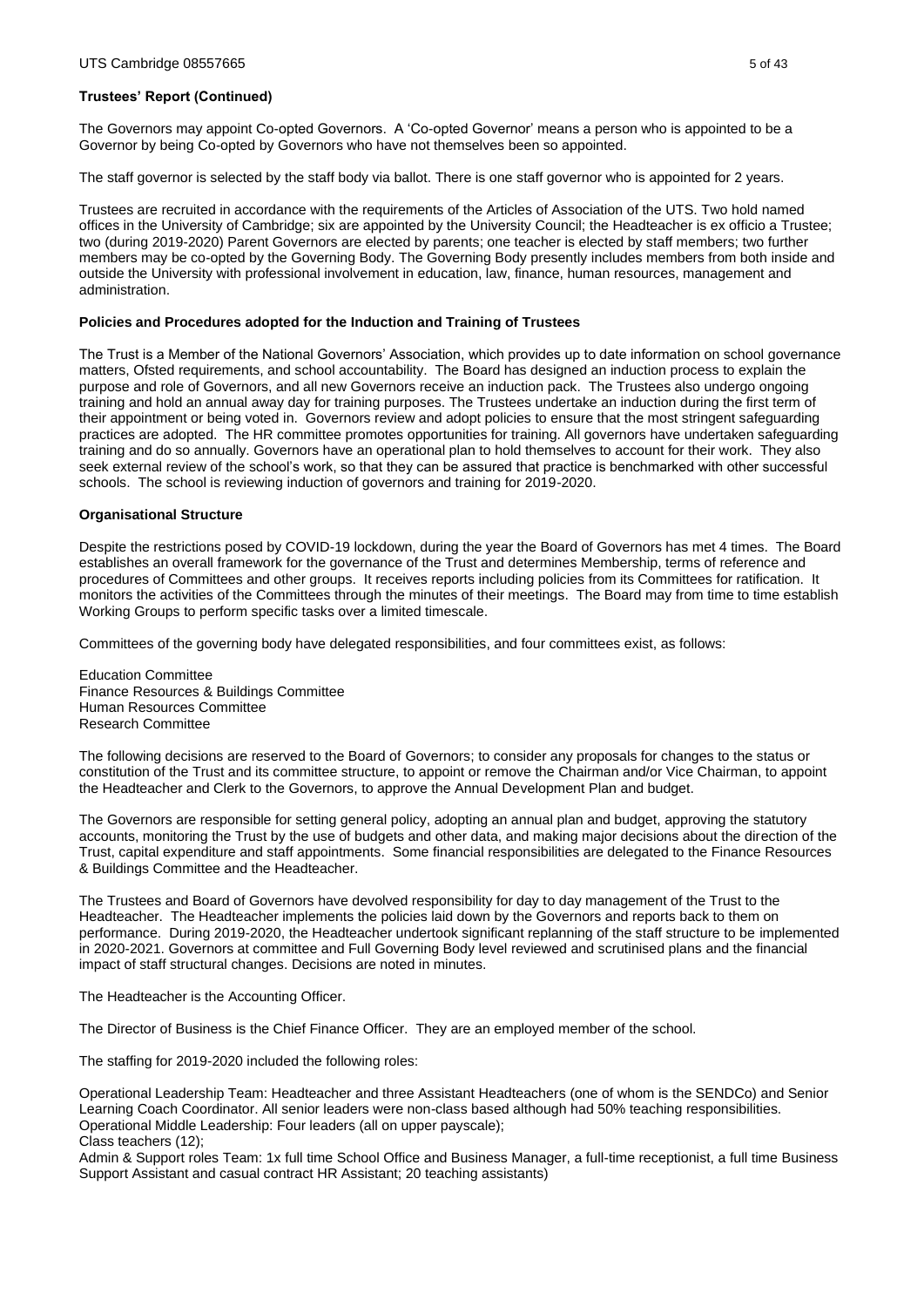#### **Arrangement for setting remuneration of key management personnel**

The school has adopted the National payscales and framework for setting pay. The school has an appraisal and performance management policy that is linked with teachers' standards and for senior leaders is linked with the Headteachers' non-statutory standards. The school implemented a governor approved People Strategy to refocus appraisal and performance expectations on the qualities of engagement and standards. There is a robust process of appraisal. The Headteacher's overarching target by which the quality of his work is judged is:

The Headteacher is responsible for establishing the new and unique University Training primary school; building an ethos with democratic notions of education at its heart; creating a high expectation educational community in which empathy, courage, trust, respect and gratitude enable children and staff to realise their potential. The school aspires to be a beacon of excellence and hope locally, nationally and internationally to fulfil the University's mission to contribute to the betterment of society.

#### **Particular targets:**

Objective 1: Engaging Communities: Culture, ethos and development

To develop a reflective coaching culture within the school so that improvements in communication and parental relationships were enhanced.

Objective 2: Leadership

To develop the leadership structure of the school so that it is fit for purpose where leaders at all levels use their initiative, plan strategically and take responsibility for their areas.

Objective 3: Ethos, Progress and Standards

To ensure that standards of progress and achievement in all year groups is good and benchmarked favourably with other outstanding schools through moderation and precise quality assurance processes*.*

#### Objective 4: Research

To develop the distinctive character of the University Training School through managing opportunities to be able to read cutting edge educational literature and keep abreast of the fast moving National and Global educational field of primary education.

#### Additional Objective 5: Crisis Management

To ensure that the school and educational offer for children was suitable and of high quality during the COVID-19 Pandemic. To implement our Business Continuity Plan and create new unprecedented planning for the closing of the school and reopening.

The Headteacher is appraised by four people, including Dr Kirsty Allen the Chair of Governors, Ms Claire Vane, Mrs Sam O'Byrne and an external adviser. The external adviser, Mrs Rachel Mortlock, is a highly experienced education consultant; she provides pertinent and challenging advice to the chairs of governors. The external adviser visited the school three times over the year to review the quality of work and to ensure that she has a comprehensive understanding of the context within which the Headteacher works.

The Assistant Headteachers are appraised following the same policy as teachers, although expectations are higher; targets are linked with the Headteacher's aspirational targets. All three Assistant Headteachers successfully met their targets, providing evidence of their work and the progress of all children in their care. The Headteacher recommended that all members of staff moved up one point on their pay scale because of good performance. This was evidenced at robust end of year appraisal meetings.

It was necessary, due to the COVID-19 pandemic lockdown to readjust and change targets to reflect the new context in which personnel were working. These new targets remained aspirational. It was more challenging to evidence impact on standards of children in relation to SATs, Phonics check and Good Level of Development in the Early Years.

#### **Related parties and other Connected Charities and Organisations**

The ultimate parent undertaking and ultimate controlling party is the University of Cambridge, which is the parent of the smallest and largest group of undertakings to consolidate these financial statements. Copies of the University of Cambridge consolidated financial statements can be obtained from the Registry at The Old Schools, Trinity Lane, Cambridge, CB2 1TS. Cambridge University is a world leading organisation that has a global reach. As a global university, it supports the school in connecting with other departments and leading experts in their field. For example, the school's partnership with Cambridge Zero, the university's ground-breaking initiative to reduce carbon emissions and support the knowledge about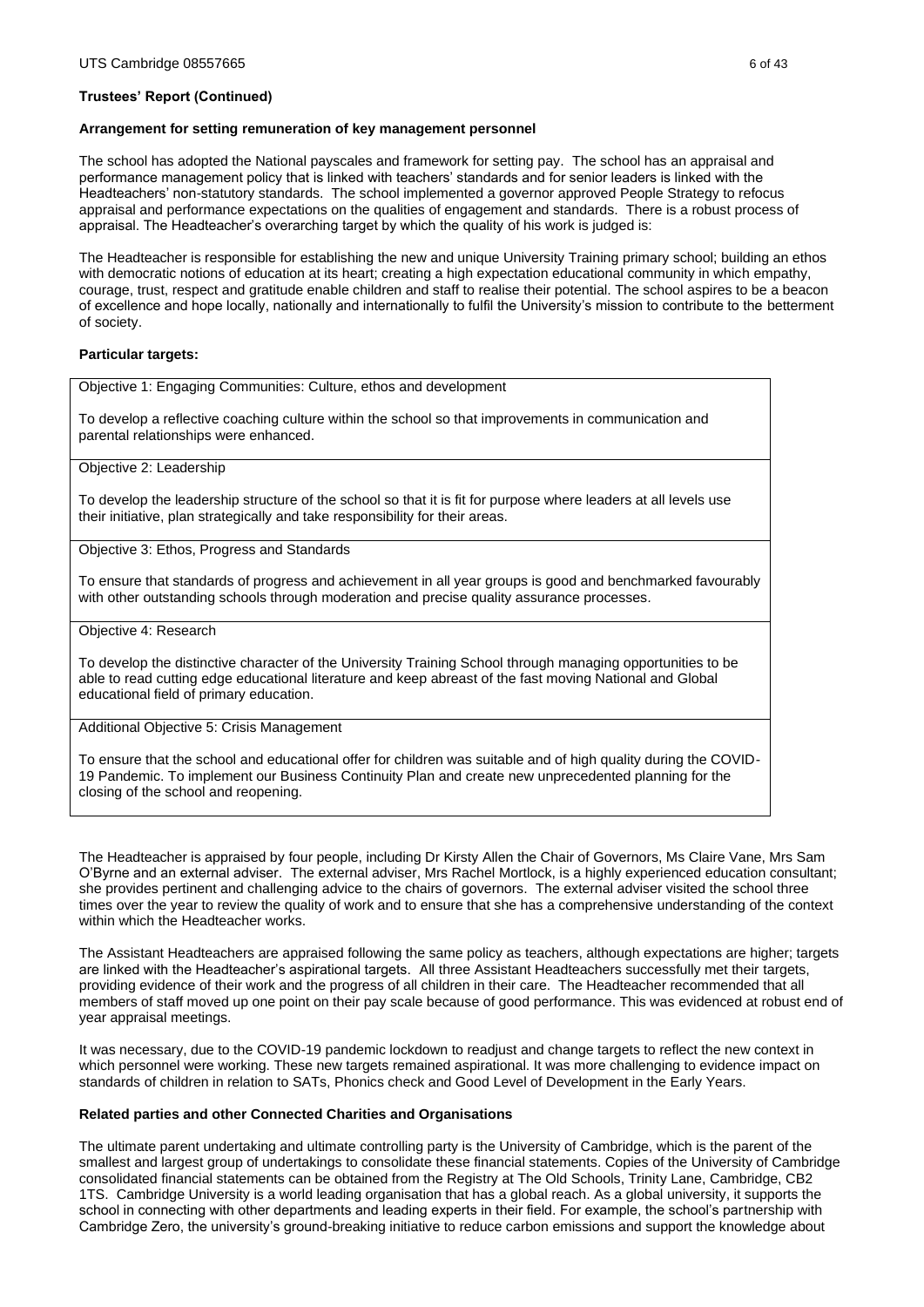climate change, has supported the curriculum design of the school. The university also supports the Headteacher by facilitating greater network opportunities to enhance the work of the school in curriculum, pedagogy and knowledge content.

### **Objects and Aims**

The University of Cambridge Primary School is committed to exemplary teaching and learning for children. In its approach to learning, it aims to be creative, bold, free thinking and rigorous. The achievement of the school's learning outcomes will be underpinned by a commitment to the values of excellence, equity and learner empowerment.

The school endeavours to put into practice what matters to children and it will also be an innovative professional learning community for teachers. In seeking to provide outstanding education for the children, the school will engage and partner with neighbouring primary schools.

The school aims to be:

Ambitious: everyone will be encouraged and enabled to achieve and attain highly Innovative: the learning community will benefit from belonging to a research and teacher education community both within the school itself and as part of wider University and school partnerships

Inclusive: diversity will be welcomed in a caring environment where everybody will be valued.

## **Objectives, Strategies and Aims**

## **Our Mission: Rethinking education – nurturing compassionate citizens.**

- The University of Cambridge Primary School is committed to improving education for all children, everywhere.
- In partnership with the University and the Faculty of Education, we aim to boldly articulate a truly inclusive, ambitious and innovative education, rooted in evidence informed practices. We will passionately advocate the need to nurture compassionate citizenship in primary education.
- Our five-year goal is to become a primary research centre and to work and connect with at least one thousand educators regionally, nationally and internationally and make a significant and lasting impact on primary education; so that all our children are flourishing learners and our teachers are inspiring educators.

| <b>Flourishing Children</b>                                                                                                                                                                                                                                                                                                                                                                                                                           | <b>Inspiring Educators</b>                                                                                                                                                                                                                                                                                                                                                                                                 | <b>Engaging Communities</b>                                                                                                                                                                                                                                                                                                                                                                                                                                                             |
|-------------------------------------------------------------------------------------------------------------------------------------------------------------------------------------------------------------------------------------------------------------------------------------------------------------------------------------------------------------------------------------------------------------------------------------------------------|----------------------------------------------------------------------------------------------------------------------------------------------------------------------------------------------------------------------------------------------------------------------------------------------------------------------------------------------------------------------------------------------------------------------------|-----------------------------------------------------------------------------------------------------------------------------------------------------------------------------------------------------------------------------------------------------------------------------------------------------------------------------------------------------------------------------------------------------------------------------------------------------------------------------------------|
| To ensure learning is joyful and<br>challenging in all subject areas<br>To ensure that all children progress<br>very well from their starting points<br>and are nurtured to become<br>compassionate citizens<br>To inspire all children to be actively<br>engaged in a wide range of<br>enrichment activities outside the<br>curriculum.<br>To continue to design engaging,<br>challenging and purposeful curricula<br>so that children love learning | To create a vibrant and<br>intellectually stimulating<br>environment in which to work,<br>underpinned by efficient and<br>effective systems and processes.<br>To engage and excite our<br>educators to be intellectually<br>curious about their practice,<br>pedagogies and curriculum.<br>To be a research-informed and<br>research-generating school and<br>inspire others to engage in new<br>thinking about education, | To initiate opportunities to engage with<br>our local communities including primary<br>and secondary schools.<br>To collaborate with the University to<br>shape priorities to increase<br>opportunities in education regionally,<br>nationally and globally.<br>To nurture strong and mutually<br>beneficial partnerships with our parent<br>and carer families, business, University<br>and communities.<br>To provide excellent professional<br>learning opportunities and support to |
| To inspire all children to articulate a<br>purpose and passion for their<br>futures.                                                                                                                                                                                                                                                                                                                                                                  | regionally, nationally and<br>internationally.                                                                                                                                                                                                                                                                                                                                                                             | colleagues who need it locally,<br>regionally, nationally and<br>internationally.                                                                                                                                                                                                                                                                                                                                                                                                       |
|                                                                                                                                                                                                                                                                                                                                                                                                                                                       |                                                                                                                                                                                                                                                                                                                                                                                                                            |                                                                                                                                                                                                                                                                                                                                                                                                                                                                                         |

#### **Public Benefit**

The Governors have complied with their duty to have due regard to the guidance on public benefit published by the Charity Commission in exercising their powers or duties.

The object of the UTS Cambridge trust ("the Object") is to advance for the public benefit education in the United Kingdom, in particular but without prejudice to the generality of the foregoing by establishing, maintaining, carrying on, managing and developing a school offering a broad and balanced curriculum.

Article 5 of the Articles of Association contains ways in which the Trust will aim to further public benefit. These include:

to establish or support, whether financially or otherwise, any charitable companies, trusts, associations or institutions formed for all or any of the Object; Trustees' Report (Continued)

to co-operate with other charities, other independent and maintained schools, institutions within the further education sector, voluntary bodies and statutory authorities operating in furtherance of the Object and to exchange information and advice with them;

to provide educational facilities and services to students of all ages and the wider community for the public benefit;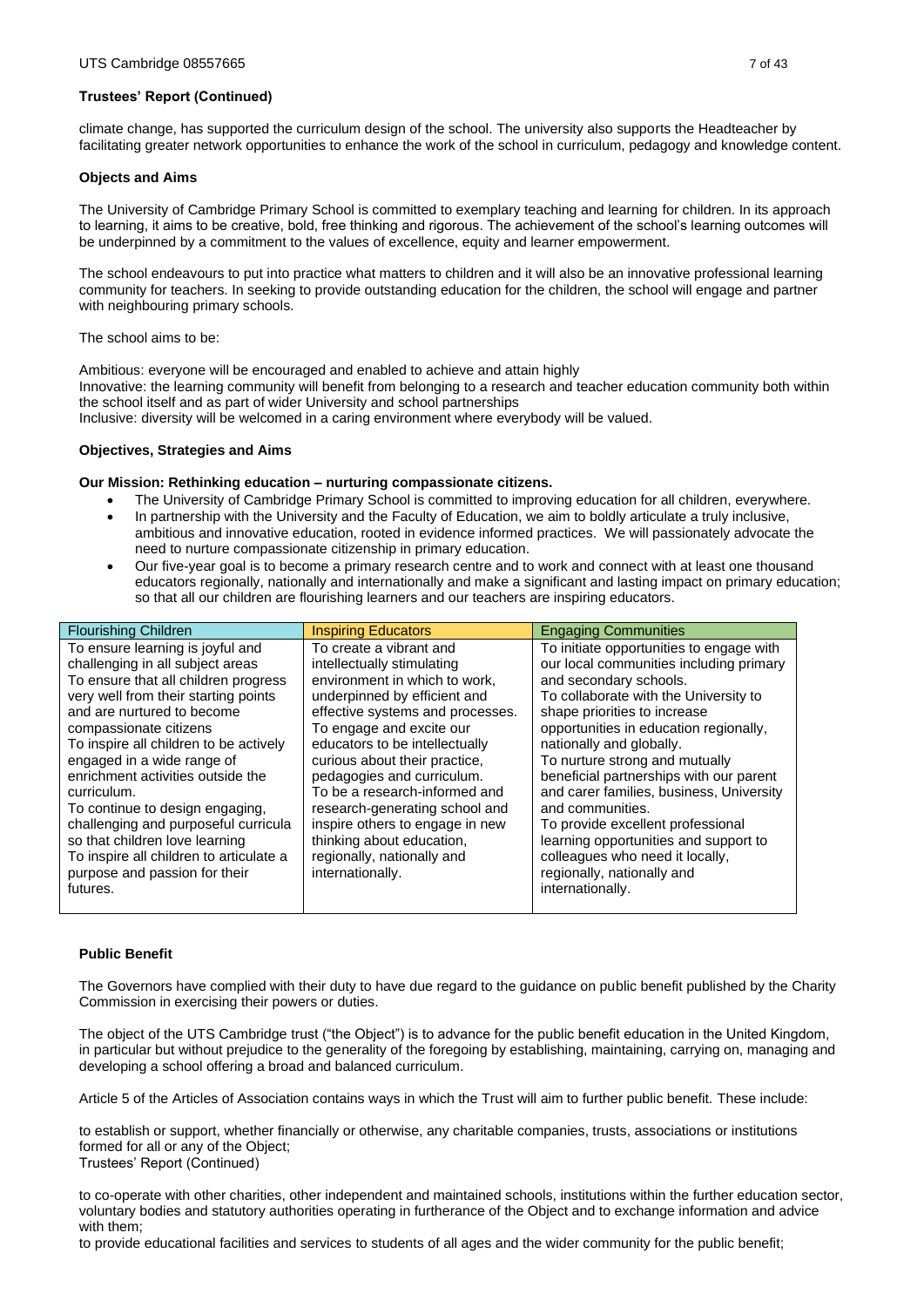to carry out research into the development and application of new techniques in education in particular in relation to its approach to curriculum development and delivery and to publish the results of such research, and to develop means of benefiting from application of the experience of industry, commerce, other educational institutions and the voluntary sector to the education of pupils in academies.

In setting our objectives and planning our activities our Governors have given careful consideration to the Charity Commission's general guidance on public benefit and in particular to its supplementary public benefit guidance on advancing education and on fee-charging.

## **Strategic Report**

#### **Achievements and Performance**

Due to the COVID-19 lockdown of schools, external assessments did not take place. Predicted results in Year 6 showed very high levels of progress from starting points and above National expectations. It was unprecedented to close schools which has seen a massive disruption in children's formal education. The school has had a successful fourth year. The experience of parents and their children has been overwhelmingly positive with over 91% parents saying that communication during the lockdown period was good or outstanding. 75% of parents said that their children were engaged or highly engaged in the online educational offer. Attendance figures as of March 2020 were 97.7% indicating children love coming to school and their parents are committed to ensuring good attendance.

#### **Key Performance Indicators**

Statutory Assessments were not undertaken during 2019-2020. The unprecedented impact of the pandemic and resultant closure of schools meant that there were no external examinations or assessments in 2019-2020. This means that there is no official data to present as part of this report.

Continued successful pupil recruitment, culminating with 470 pupils enrolled as at October 2019 census date, against a pupil admissions' number of 480;

The experience of parents and their children has been overwhelmingly positive with over 91% parents saying that communication during the lockdown period was good or outstanding.

75% of parents said that their children were engaged or highly engaged in the online educational offer.

Attendance figures as of March 2020 were 97.7% indicating children love coming to school and their parents are committed to ensuring good attendance.

#### **Going concern**

After making appropriate enquiries, the Board of Trustees has a reasonable expectation that the Trust has adequate resources to continue in operational existence for the foreseeable future. For this reason, it continues to adopt the going concern basis in preparing the financial statements. Further details regarding the adoption of the going concern basis can be found in the Statement of Accounting Policies.

#### **Financial Review**

Much of the academy's income is obtained from the Education Skills Funding Agency (ESFA) in the form of recurrent grants, the use of which is restricted to particular purposes relating to the provision of education. These grants received from the Education Skills Funding Agency (ESFA) during the year ended 31 August 2020 amounted to £1,934,229 and together with the associated expenditure, are shown as restricted funds in the statement of financial activities.

The Trust has also been in receipt of start-up grants from the ESFA amounting to £49,500. In accordance with the Charities Statement of Recommended Practice, 'Accounting and Reporting by Charities' (SORP 2015), such grants are shown in the Statement of Financial Activities as restricted funds.

During the year the Trust continued to receive grants from the University of Cambridge towards start-up costs and expenditure on Fixtures, Fittings and Equipment, and ICT. Grants of £59,790 were recognised in the year, and are also shown in the Statement of Financial Activities as restricted funds. Where fixed assets have been purchased from these grants, a transfer of £59,790 has been made to transfer funds into the restricted Fixed Asset fund.

During the year ended 31 August 2020, total expenditure of £2,229,669 was covered by recurrent grant funding from the ESFA together with grants from the University of Cambridge and other sources of income. The excess of income over expenditure for the year (excluding restricted fixed asset and pension funds) was £145,314.

At 31 August 2020 the net book value of fixed assets was £15,492,441 and movements in tangible fixed assets are shown within note 11 to the financial statements. The assets were used exclusively for providing education and the associated support services to the pupils of the academy. The restricted fixed asset fund balance is reduced by annual depreciation charges over the expected useful life of the assets concerned. Trustees' Report (Continued)

In accordance with FRS102, the academy received an actuarial assessment of the pension scheme deficit. The deficit balance of £366,000 is included within the balance sheet as at 31 August 2020 and supporting note 23 to the accounts.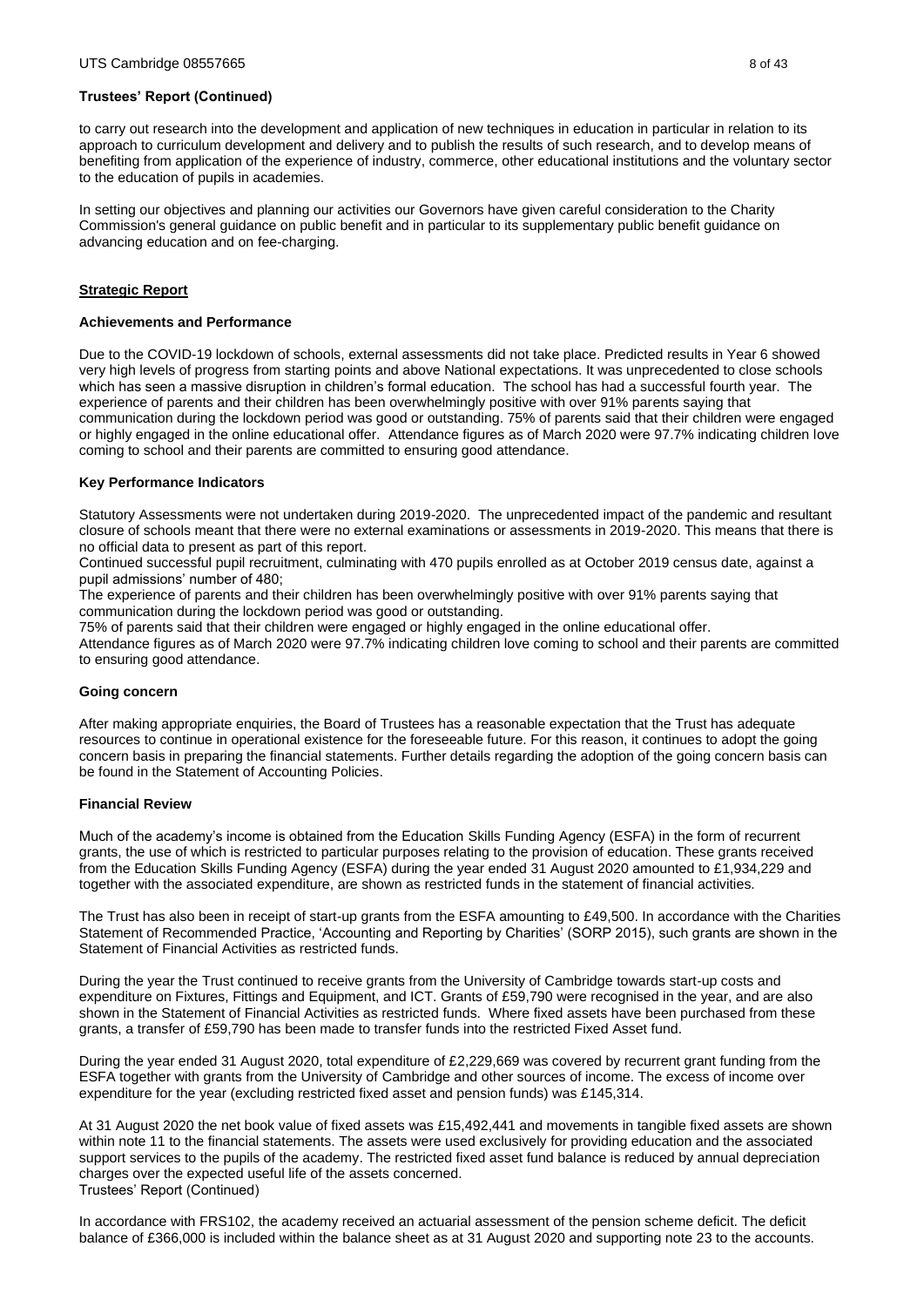#### **Financial and Risk Management Objectives and Policies**

UTS Cambridge is subject to a number of risks and uncertainties in common with other Academies. The Trust has in place procedures to identify and mitigate risks. These are discussed further in the Principal Risks and Uncertainties section of this report and in the Governance Statement on page 11.

### **Reserves Policy**

The Trustees aim to build the general reserves of the Trust to provide sufficient working capital to cover delays between spending and receipt of grant funding, and to provide a cushion to deal with unexpected financial demands. Through a combination of future government funding and start-up financial support from the University of Cambridge, the Trustees are satisfied that the Trust's reserves will be sufficient for its current purposes.

The Trust held reserves of £15,492,441 as at 31 August 2020. Restricted general funds amounted to £114,157 and comprise £100,814 of unspent recurrent grants for the provision of education which are carried forward into the next year.

Other restricted general reserves of £13,343 represent grants for start-up costs to be carried forward to support new-class expenditure in future years.

The Trust has recognised a deficit on the Local Government Pension Scheme (LGPS) of £366,000 which has reduced the balance of restricted general reserves.

Reserves on the Restricted Fixed Asset Fund were £15,533,859, and may only be realised by disposing of fixed assets.

Unrestricted reserves were £210,425 and are freely available.

The balance held on Restricted General Funds (excluding Pension reserve) and Unrestricted Funds was £324,582 as at 31 August 2020.

#### **Investment Policy**

During the year, the Trust has held all its funds in a non-interest bearing current account.

#### **Principal Risks and Uncertainties**

The Governors have assessed the major risks to which the Trust is exposed, in particular those in relation to the specific teaching, provision of facilities and other operational areas, and to finances. The Governors have introduced policies and systems which are reviewed as part of our strategic review cycles; there are also operational procedures and internal financial controls, in order to minimise risk. Through its suite of policies, the Trust has set the tone and expectations for an effective system of internal financial management. Where significant financial risk remains, they have ensured that they have adequate insurance cover. There is also external scrutiny provided by the Finance Buildings & Resources committee which is chaired by a qualified accountant (Dr Ian McEwan) and has representation from the Faculty of Education and University. There is considerable experience in relation to business, due diligence and financial accounting on the committee.

#### **Impact of COVID-19**

The impact of COVID-19 National Lockdown resulted in reduced capacity to impact on the progress and attainment of children. Despite a well thought out online educational offer, concerns about progress in reading, writing and maths and also in children's well-being and attitudes to learning were raised. The school subsequently took preventative steps so that when children joined school again in September 2020, we were ready to support their catch up and re-integration with an ambitious intervention plan.

The school did have to spend more on COVID-19 related activities including the hire of additional wash units, sanitising units and resources to improve hygiene. This was claimed as an additional cost to the EFSA and there was no significant impact on our financial security. Governors agreed that £26K of our surplus could be spent in supporting the re-integration of children. The impact of this expenditure will be reported to governors and in the accounts for 2020-2021.

The school parent associated (FOCUS) was unable to host fundraising events from March to August 2020. However, the parent-led initiative called Green Shoots (monthly donations to the school) raised £14,221 and so COVID-19 lockdown did not significantly impact on fundraising activities. We did lose income from the hire of the hall.

As a stand-alone Free School, we do not have the support of a wider trust and therefore capacity to lead and drive through change is always a risk if people are unwell or off work. Two members of the senior leaders were ill with suspected COVID-19 for between 2 and 3 weeks during the lockdown which compromised the leadership capacity: the team, however, works well together supported by governors and the school online, in school keyworker provision and reduced school face to face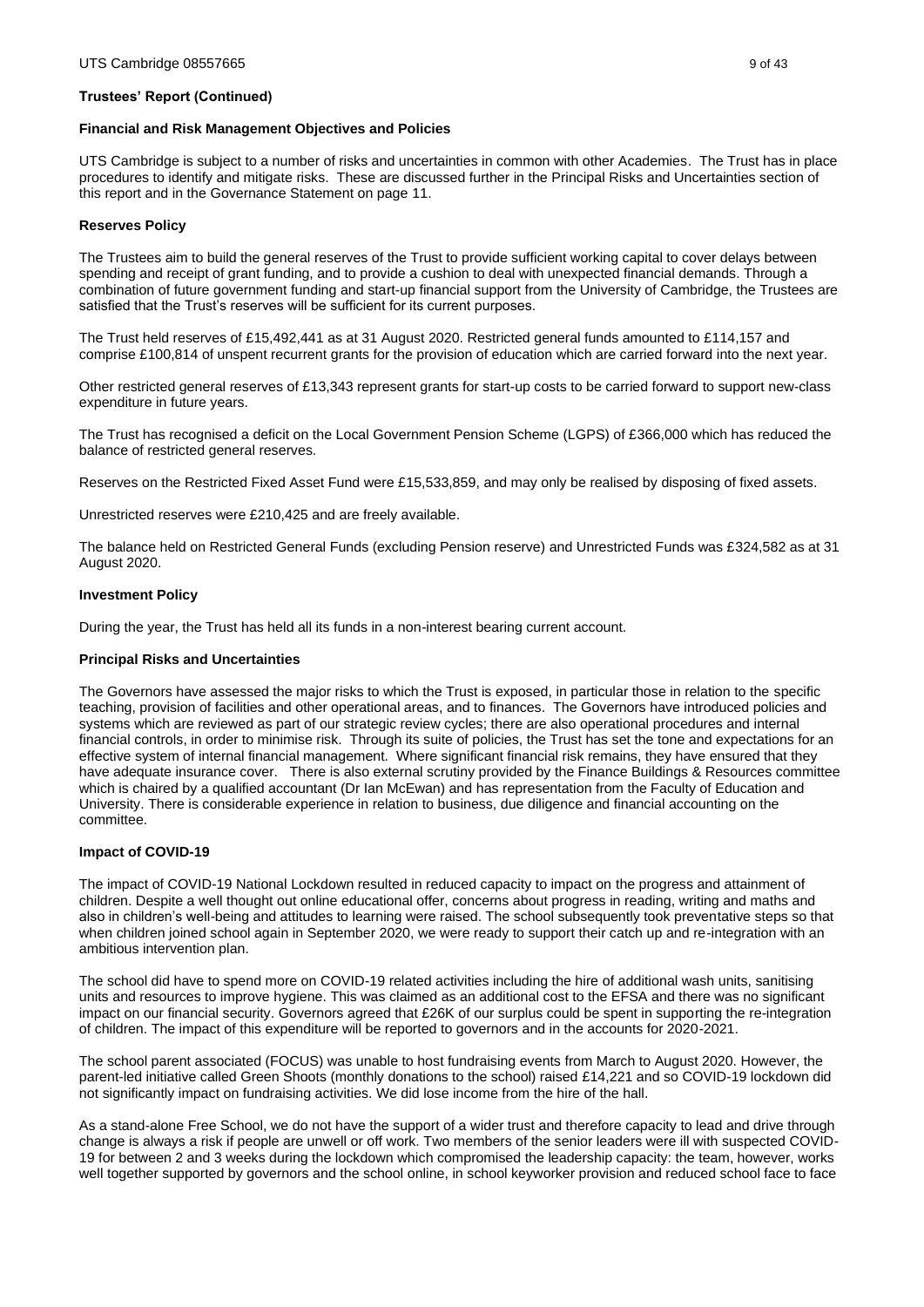teaching in June and July continued to provide effective provision. This was corroborated by Rachel Mortlock, the school external adviser.

There are no concerns about potential risk to defined benefit pension liability. The school does not have investments.

The school has good reserves, accrued since opening in 2015. Governors have requested updates to the reserves' policy which will support any COVID-19 related costs and strategies needed to mitigate the loss to learning that has arisen due to the lockdown.

### **Plans for Future**

The school had planned to open a Nursery in September 2020, but this has been delayed due to COVID-19. It is also working with Cambridge University to develop a Primary Education Research Centre, to be a leading hub for professional learning and development.

#### **Funds held as Custodian Trustee on behalf of Others**

The Trust and its Governors do not act as the Custodian Trustees of any other Charity.

## **Auditors**

Insofar as the Trustees are aware:

- there is no relevant audit information of which the charitable company's auditors are unaware; and
- the Trustees have taken all steps that they ought to have taken to make themselves aware of any relevant audit information and to establish that the auditors are aware of that information.

The Trustees' Report and the Strategic Report were approved by the Board of Trustees, as the company directors, on the 2<sup>nd</sup> December 2020 and signed on the Board's behalf by:

Kurth.

Dr Kirsty Allen Chair of Governors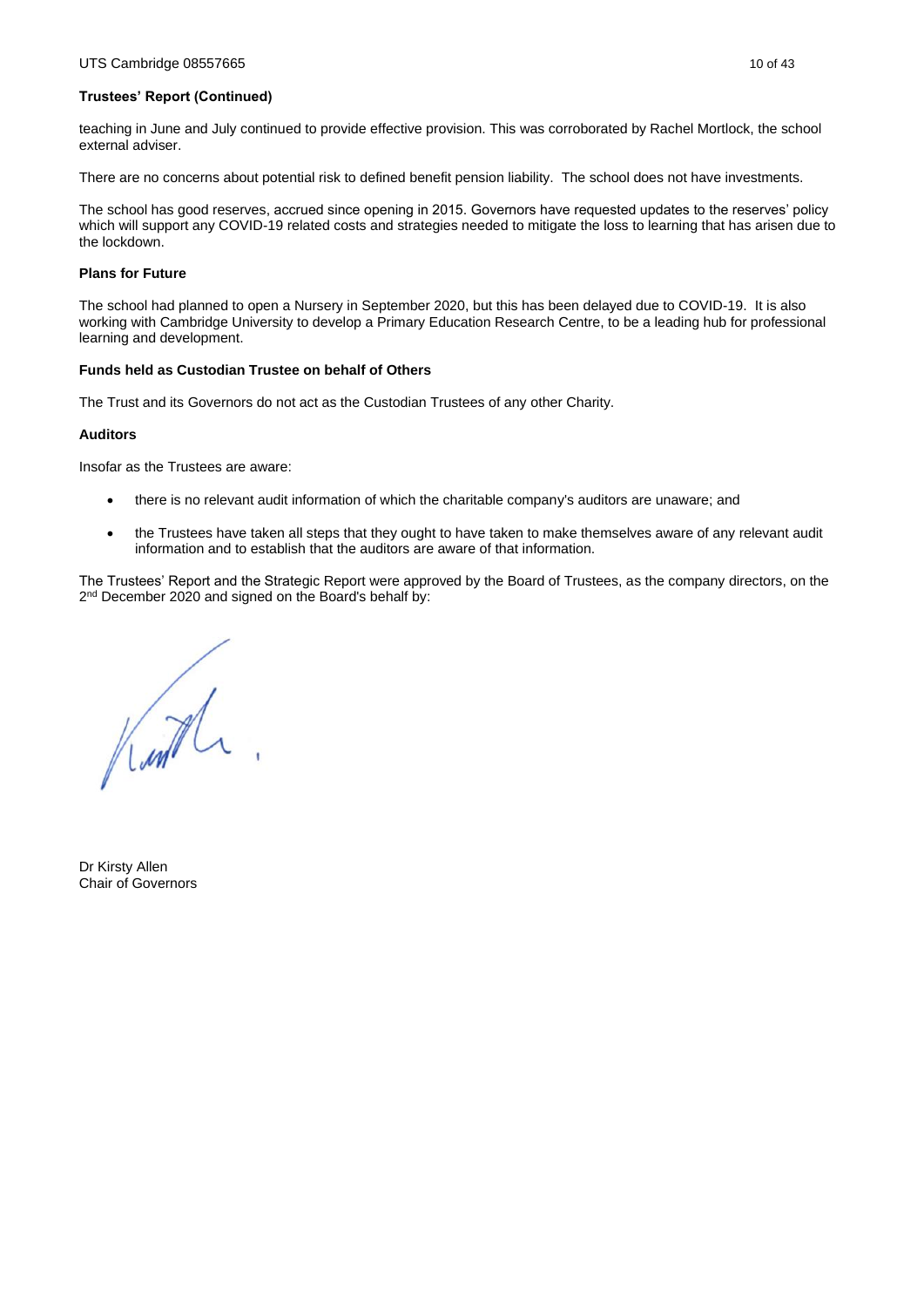#### <span id="page-10-0"></span>**Governance Statement**

# **Scope of Responsibility**

As trustees we acknowledge we have overall responsibility for ensuring that UTS Cambridge has an effective and appropriate system of control, financial and otherwise. However, such a system is designed to manage rather than eliminate the risk of failure to achieve business objectives, and can provide only reasonable and not absolute assurance against material misstatement or loss.

As trustees, we have reviewed and taken account of the guidance in the DfE's Governance Handbook and competency framework for governance.

The board of trustees has delegated the day to day responsibility to the Headteacher, as accounting officer, for ensuring financial controls conform with the requirements of both propriety and good financial management and in accordance with the requirements and responsibilities assigned to it in the funding agreement between UTS Cambridge and the Secretary of State for Education. They are also responsible for reporting to the board of trustees any material weaknesses or breakdowns in internal control.

#### **Governance**

The information on governance included here supplements that described in the Trustee's Report and in the Statement of Trustees' Responsibilities. The board of trustees has formally met four times during the year. Attendance during the year at meetings of the board of trustees was as follows:

| <b>Trustee</b>            | <b>Meetings attended</b> | Out of a possible |
|---------------------------|--------------------------|-------------------|
| Mrs Amy Weatherup         | 4                        | 4                 |
| Dr Ian McEwan             | 2                        | 4                 |
| Dr Martin Vinnell         | 2                        | 2                 |
| Professor Graham Virgo    | 3                        | 4                 |
| Dr James Biddulph         | 4                        | 4                 |
| Mrs Penny Coltman         | 3                        | 4                 |
| Mr Laurence Weeks         |                          |                   |
| Mrs Sharon MacManniman    |                          |                   |
| Mrs Lucy Bullen-Smith     |                          | 3                 |
| Mr Adam Kerr              | 2                        | 4                 |
| Dr Kirsty Allen           | 3                        | 4                 |
| Ms Claire Vane            | 3                        |                   |
| Mr Iain Hood              | 4                        | 4                 |
| Mrs Samantha O'Byrne      | 4                        | 4                 |
| Professor Susan Robertson | 2                        | 4                 |

#### Governance Review

Governance is regularly reviewed by the Trustees at the meetings of the Board of Trustees.

The Finance, Resources and Buildings Committee is a subcommittee of the main Board of Trustees. Its purpose is to monitor and review the financial performance and resource utilisation of the Trust, including budget setting and monitoring. Attendance at meetings in the year was as follows:

| <b>Trustee</b>    | <b>Meetings attended</b> | Out of a possible |
|-------------------|--------------------------|-------------------|
| Dr Ian McEwan     |                          | 4                 |
| Dr James Biddulph | 4                        | 4                 |
| Mr Laurence Weeks |                          | 4                 |
| Mr Adam Kerr      | 4                        | 4                 |
| Mr Iain Hood      |                          | 4                 |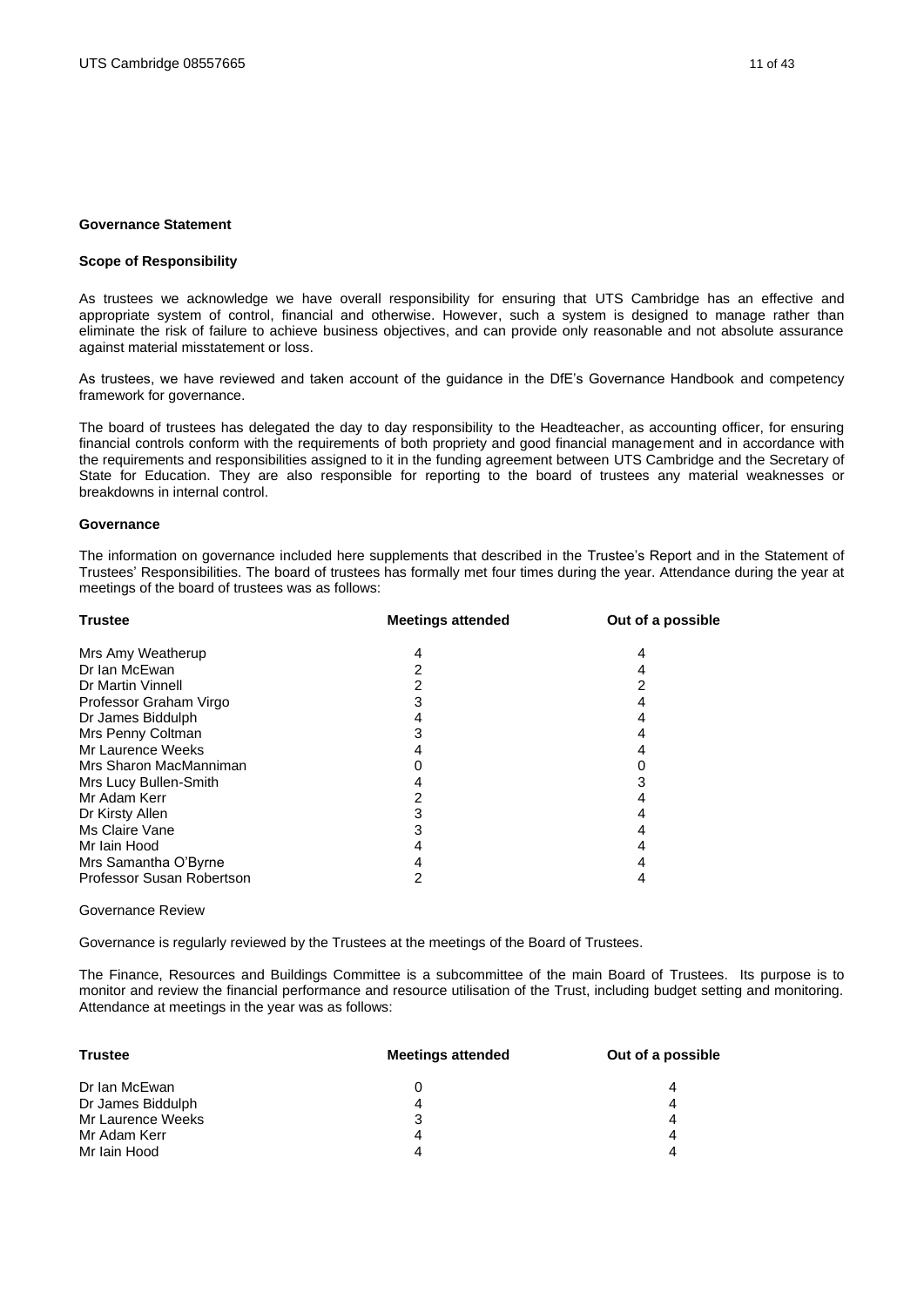#### **Governance Statement (Continued)**

#### **Review of Value for Money**

As accounting officer, the Headteacher has responsibility for ensuring that the academy trust delivers good value in the use of public resources. The accounting officer understands that value for money refers to the educational and wider societal outcomes achieved in return for the taxpayer resources received.

The accounting officer considers how the trust's use of its resources has provided good value for money during each academic year, and reports to the board of trustees where value for money can be improved, including the use of benchmarking data where appropriate. The accounting officer for the academy trust has delivered improved value for money during the year by:

#### **1. Staff deployed resources:**

All teaching staff are fully qualified and were recruited following a National advertising process. There is a healthy balance of experienced and new to teaching staff so that there is strategic and ongoing succession planning. This will ensure the school has the capacity to grow and develop successfully in the future. Teaching Assistants (who are called Learning Coaches to reflect the quality of the work in which they are engaged) work collaboratively with teachers. They are a highly valued resource. The pressure on staff during the lockdown has been considerable and the senior leaders are working to support the well-being of the wider team through the period and also beyond into the next academic year.

#### **2. Individual pupil focus:**

One of the biggest challenges of our rapidly growing school is supporting the team through induction and change, as well as ensuring the wider community understands how changes are implemented. This has been made more difficult due to the 2020 COVID-19 lockdown of schools. Change management is key. Ongoing crisis management has been the main focus since March 2020; responding to Public Health; discussing standards of online learning with senior team and governors; planning for the reopening of the school and catch up strategy.

#### **3. Collaboration with other schools:**

The school is a key hub for the Chartered College of Teaching running a number of events. We welcome over 30 visits from schools locally and Nationally. We are developing links with other schools through our leadership of the DIALLS research project, which is a multi-million-pound European funded research into cultural literacy project. The school is part of the CB4 local cluster of schools.

#### **4. Quantifying improvements:**

The school presents data to the Department for Education at three key milestones: at the end of Early Years, Phonics Check at the end of Year 1 and KS1 SATs at the end of Year 2. This was not required or possible due to the COVID-19 lockdown of schools. The results are predictions based on teacher assessments and moderations of children's standards in March 2020.

#### 5. **Financial governance and oversight:**

The Governing Body has a Finance Resources and Buildings Committee which holds the Headteacher to account. All policies were approved prior to opening the school. All those involved in the financial aspect of the school have undergone thorough induction to ensure all procedures are understood and followed. The school has recruited the services of Schools' Choice to support its clerking and governance management, financial operational and strategic management and also, with a different and non-conflicted department, with Schools' Choice audit team to review our financial working practices. Mrs Amy Weatherup is also the Chair of Governors of another primary school and is recognized as a National Leader of Governance; this gives extra expertise to the level of scrutiny and challenge that we expect at our school.

#### **6. Better purchasing:**

The Trust's financial procedures have clear parameters outlining the way it selects goods and services to ensure good value for money. The Trust works with the University's procurement team to ensure best practice is followed. This has allowed us to gain benefit from economies of scale through their networks.

#### **7. Fitness for purpose:**

All contracts are carefully considered for their fitness for purpose and services. All decisions will be reviewed on a regular basis to ensure that these are indeed fit for purpose.

#### **8. Benchmarking:**

Schools' Choice also provide benchmarking data that is published by the DfE and hold the Headteacher to account for decisions made, in relation to this data.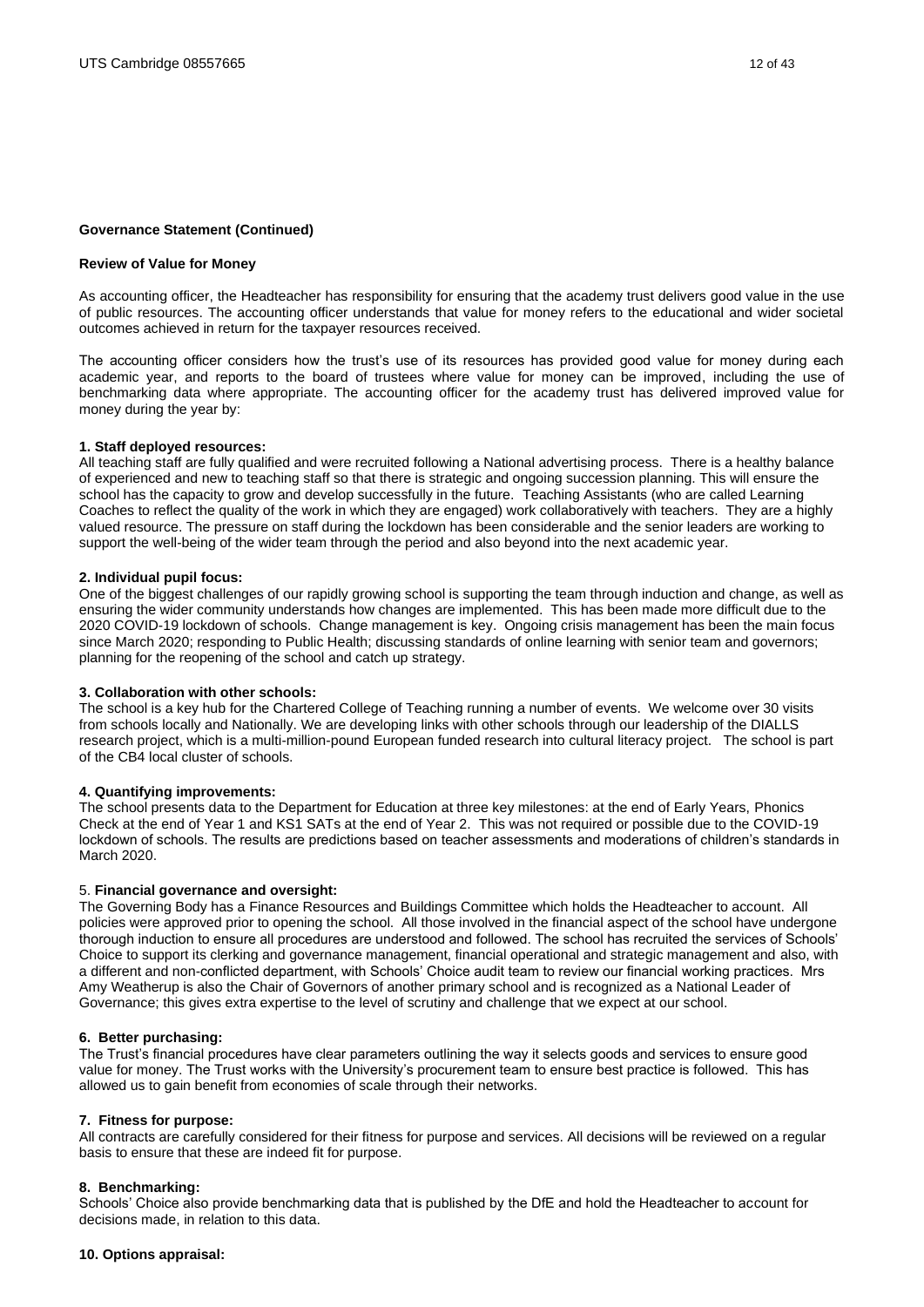All purchases are linked to the School Development Plan and in the future with clear links to the learning of the children. We buy good quality products in order that they have a longer time life but also consider the overall value for money. Our procurement policy makes clear expectations about tendering and researching for best value products and services.

### **11. Economies of scale:**

The Trust works with the University of Cambridge to identify where it can capitalize on economies of scale. We have also

### **Governance Statement (Continued)**

developed partnerships with other Teaching Schools Alliance and Multi Academy Trusts to buy into their services (e.g. IT support). For example, we have employed the services of MEARs facilities management to reduce the overall costs of cleaning, maintenance and security.

### **12. Reviewing controls and managing risks**

A clear risk management process for Finance, Health and Safety and Behaviour and Well-being is in place.

The school employs the services of Schools' Choice Finance. This has strengthened the financial management and strategic planning of the school. The Headteacher receives monthly budget reports. Updates are reported to the Finance Resources & Buildings Committee and Full Governing Body via minutes from the FRB Committee. Finance is a regular agenda item. The Headteacher and finance team discuss monthly management information reports, including bank reconciliations, with working papers attached.

Policies and procedures are reviewed as part of a managed review cycle.

Changes in authorization have taken place based on findings from previous statutory audit so Assistant Headteachers also have authorization responsibilities. These were implemented during 2019-2020.

#### **13. Trade Union Facility Time**

The school has fewer than 49 full time employees working throughout any 7-month period. Therefore, there is no requirement for paid trade union facilities time. No member of staff has volunteered to become a union representative at the school.

#### **14. Fundraising**

The majority of the school's fundraising activities occurs within the parent community, and particularly is organised and run by the Friends of Cambridge University School (FOCUS) which is the name of the school Parent Teacher Association. The parents have also instigated a Green Shoots fund; this fund is non-restricted and is given to the school with gift aid as appropriate. Most activities (cake sales, community events etc) earn small amounts of money, although over the year £14,936 was raised. The school's Assistant Headteacher for community is part of FOCUS and has oversight of their activities. They report their accounts and fundraising activities at their Annual General Meeting. They are a separate entity to the school, also with charities status. The school gains financial benefit from their work. The school has not applied for grants nor has it sought large donations.

There was considerably less additional income from fundraising due to the COVID-19 lockdown of schools.

Focus income: £715 Green Shoots income: £14,221.

#### **The Purpose of the System of Internal Control**

The system of internal control is designed to manage risk to a reasonable level rather than to eliminate all risk of failure to achieve policies, aims and objectives. It can therefore only provide reasonable and not absolute assurance of effectiveness. The system of internal control is based on an on-going process designed to identify and prioritise the risks to the achievement of academy trust policies, aims and objectives, to evaluate the likelihood of those risks being realised and the impact should they be realised, and to manage them efficiently, effectively and economically. The system of internal control has been in place in the Trust for the year ended 31 August 2020 and up to the date of approval of the annual report and financial statements.

#### **Capacity to Handle Risk**

The board of trustees has reviewed the key risks to which the academy trust is exposed together with the operating, financial and compliance controls that have been implemented to mitigate those risks. The board of trustees is of the view that there is a formal on-going process for identifying, evaluating and managing the academy trust's significant risks that has been in place for the year ended to 31 August 2020 and up to the date of approval of the annual report and financial statements. This process is regularly reviewed by the board of trustees.

#### **The Risk and Control Framework**

The academy trust's system of internal financial control is based on a framework of regular management information and administrative procedures including the segregation of duties and a system of delegation and accountability. In particular, it includes: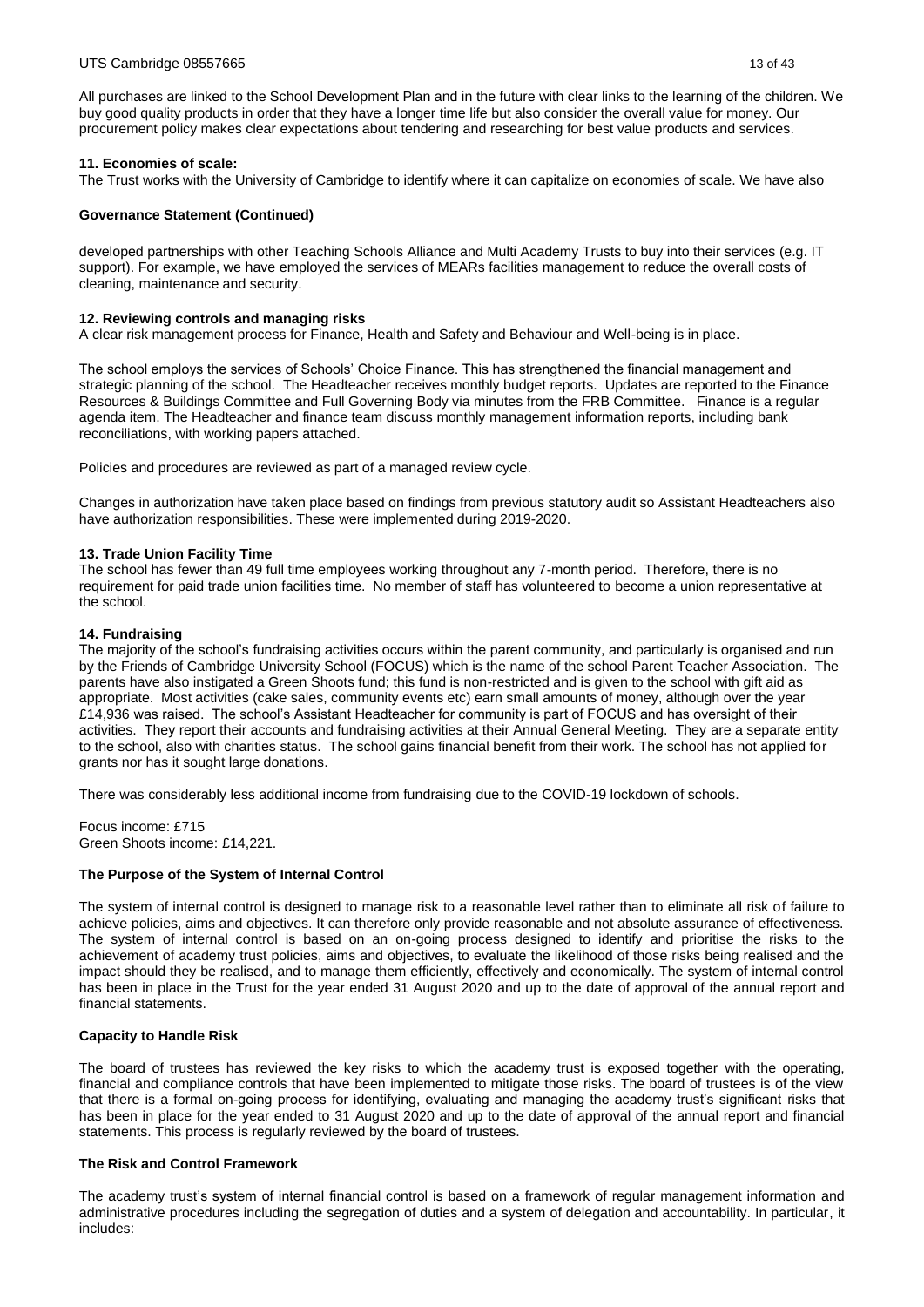- comprehensive budgeting and monitoring systems with an annual budget and periodic financial reports which are reviewed and agreed by the board of trustees;
- regular reviews by the Finance, Resources and Buildings' Committee of reports which indicate financial performance against the forecasts and of major purchase plans, capital works and expenditure programmes;
- setting targets to measure financial and other performance:
- clearly defined purchasing (asset purchase or capital investment) guidelines;
- identification and management of risks

### **Governance Statement (Continued)**

UTS Cambridge is subject to the University of Cambridge's internal audit programme.

The internal reviewer's role includes giving advice on financial matters and performing a range of checks on the academy trust's financial systems. In particular, the checks carried out in the current period included:

- testing of payroll systems
- testing of purchasing systems
- testing of petty cash systems
- testing of income controls systems

On an annual basis, the school seeks review of its processes. We carry out an internal review (with Schools Choice) and external audit with PEM. A report is given to the board of trustees through the finance committee on the operation of the systems of control and on the discharge of the board of trustees' financial responsibilities.

There is one breach of policy on procurement. Owing to a misunderstanding of the policy on procurement, the Trust did not obtain a number of quotes for the playground equipment part funded by the Parent Teacher Association, FOCUS. Review of authorisation for accounts has taken place during a period of changes in staffing and will continue to be monitored and reviewed by the Finance Buildings and Resources committee.

#### **Review of Effectiveness**

As accounting officer, the Headteacher has responsibility for reviewing the effectiveness of the system of internal control. During the year in question the review has been informed by:

- the work of the Finance Division of the University of Cambridge
- the work of the Trustees within the Trust who have responsibility for the development and maintenance of the internal control framework
- the work of the external auditor

Approved by order of the member of the board of trustees on 2<sup>nd</sup> December 2020 and signed on its behalf by:

Chair of Governors **Accounting Officer** Accounting Officer

Janford

**Dr Kirsty Allen Dr James Biddulph**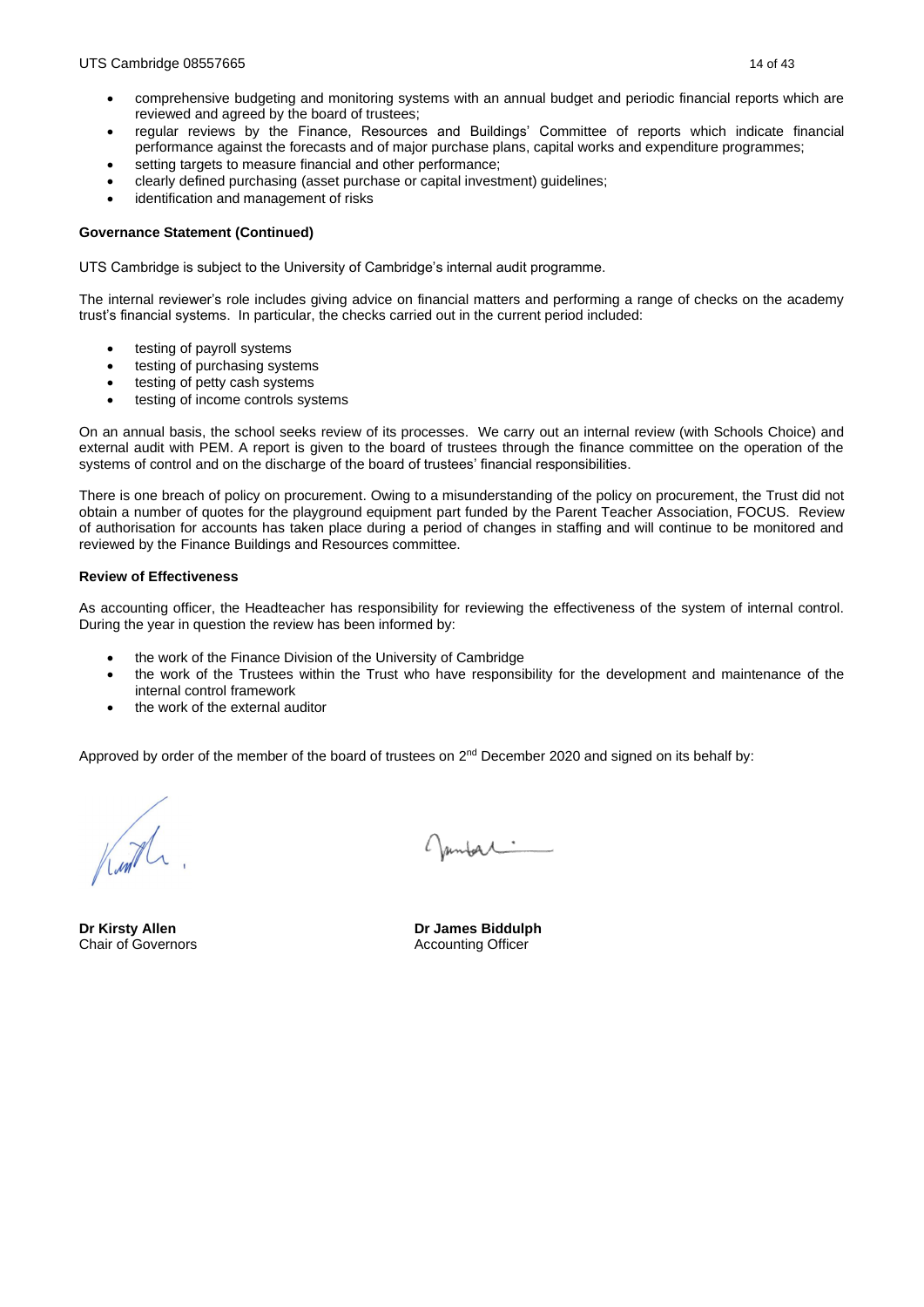# <span id="page-14-0"></span>**Statement of Regularity, Propriety and Compliance**

As accounting officer of UTS Cambridge, I have considered my responsibility to notify the academy trust board of trustees and the Education and Skills Funding Agency of material irregularity, impropriety and non-compliance with ESFA terms and conditions of funding, under the funding agreement in place between the academy trust and the Secretary of State for Education. As part of my consideration I have had due regard to the requirements of the Academies Financial Handbook 2019.

I confirm that I and the academy trust board of trustees are able to identify any material irregular or improper use of funds by the academy trust, or material non-compliance with the terms and conditions of funding under the academy trust's funding agreement and the Academies Financial Handbook 2019.

I confirm that the following instances of material irregularity, impropriety or funding non-compliance discovered to date have been notified to the board of trustees. If any instances are identified after the date of this statement, these will be notified to the board of trustees and ESFA:

## • **Financial issues**

Owing to a misunderstanding of the policy on procurement, the Trust did not obtain a number of quotes for the playground equipment part funded by the Parent Teacher Association, FOCUS.

Juntar

**Dr James Biddulph** Accounting Officer

**2 nd December 2020**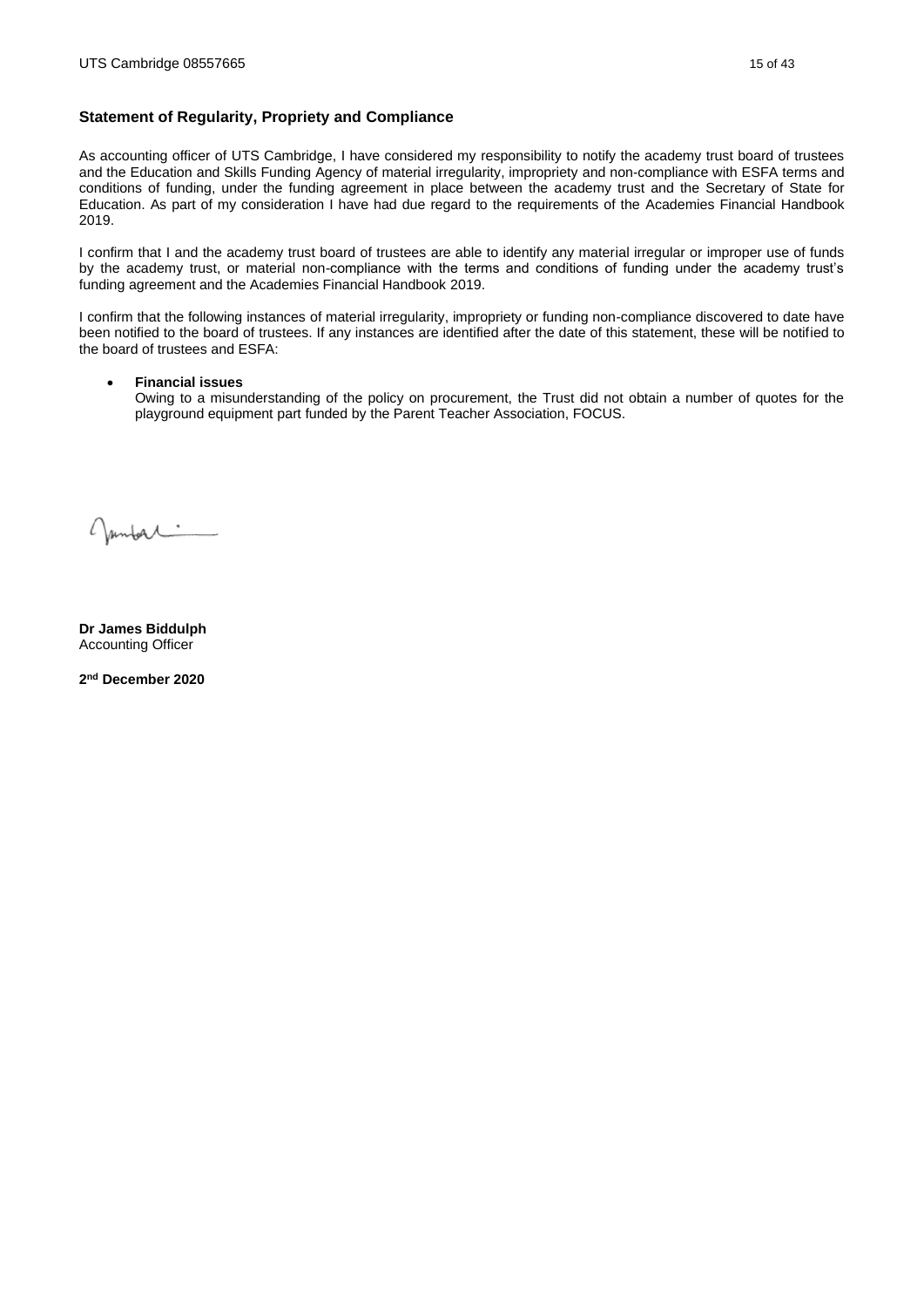### <span id="page-15-0"></span>**Statement of Trustees' Responsibilities**

The trustees (who are also the directors of the charitable company for the purposes of company law) are responsible for preparing the Trustees' Report and the financial statements in accordance with the Academies Accounts Direction published by the Education & Skills Funding Agency, United Kingdom Accounting Standards (United Kingdom Generally Accepted Accounting Practice) and applicable law and regulations.

Company law requires the trustees to prepare financial statements for each financial year. Under company law, the trustees must not approve the financial statements unless they are satisfied that they give a true and fair view of the state of affairs of the charitable company and of its incoming resources and application of resources, including its income and expenditure, for that period. In preparing these financial statements, the trustees are required to:

- select suitable accounting policies and then apply them consistently
- observe the methods and principles in the Charities SORP 2015 and the Academies Accounts Direction 2019 to 2020
- make judgments and accounting estimates that are reasonable and prudent
- state whether applicable UK Accounting Standards have been followed, subject to any material departures disclosed and explained in the financial statements
- prepare the financial statements on the going concern basis unless it is inappropriate to presume that the charitable company will continue in business

The trustees are responsible for keeping adequate accounting records that are sufficient to show and explain the charitable company's transactions and disclose with reasonable accuracy at any time the financial position of the charitable company and enable them to ensure that the financial statements comply with the Companies Act 2006. They are also responsible for safeguarding the assets of the charitable company and hence for taking reasonable steps for the prevention and detection of fraud and other irregularities.

The trustees are responsible for ensuring that in its conduct and operation the charitable company applies financial and other controls, which conform with the requirements both of propriety and of good financial management. They are also responsible for ensuring grants received from ESFA/DfE have been applied for the purposes intended.

The trustees are responsible for the maintenance and integrity of the corporate and financial information included on the charitable company's website. Legislation in the United Kingdom governing the preparation and dissemination of financial statements may differ from legislation in other jurisdictions.

Approved by order of the members of the board of trustees on 2<sup>nd</sup> December 2020 and signed on its behalf by:

Kuth

**Dr Kirsty Allen** Chair of Governors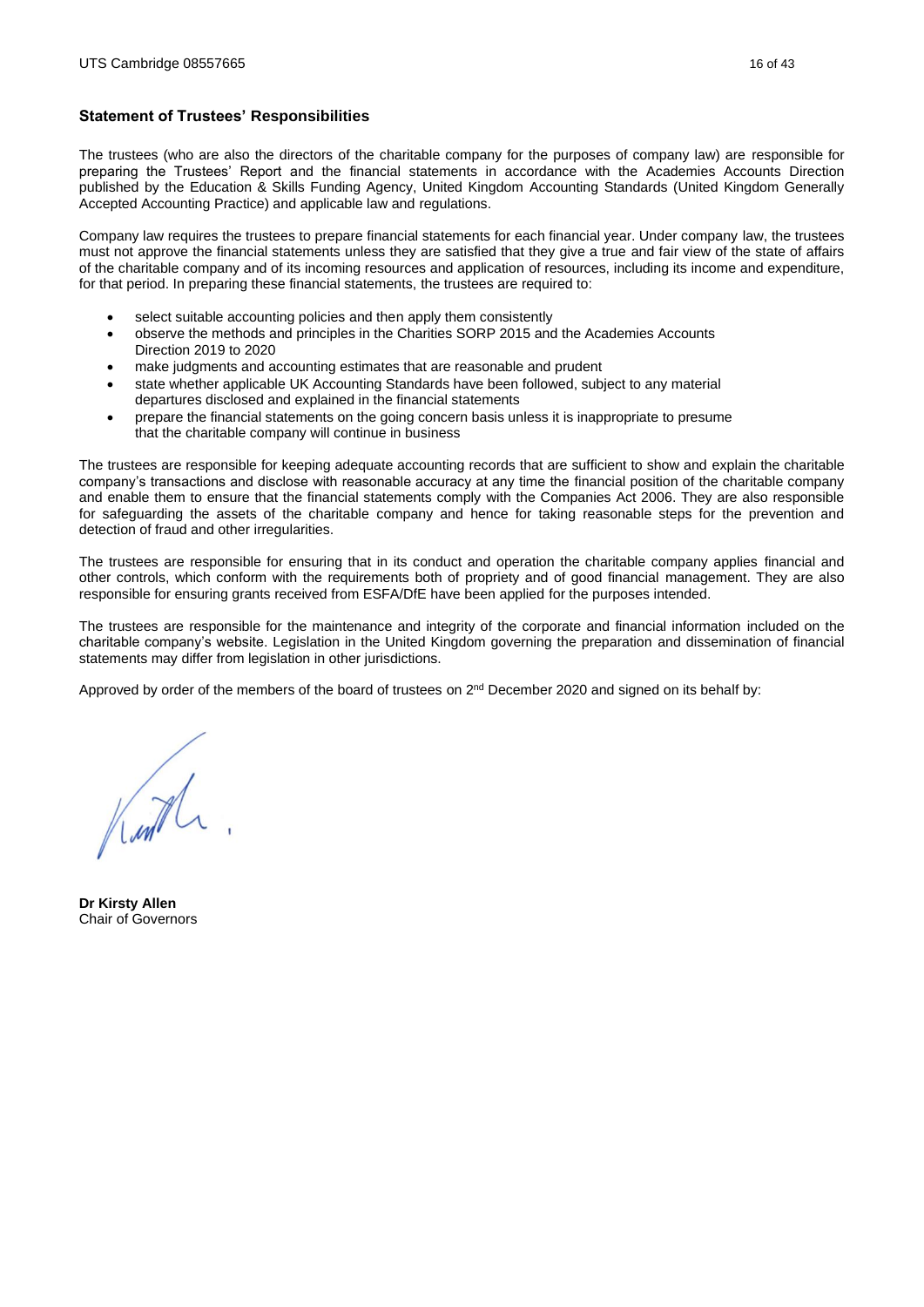# <span id="page-16-0"></span>**INDEPENDENT AUDITORS' REPORT ON THE FINANCIAL STATEMENTS TO THE MEMBERS OF UTS CAMBRIDGE**

#### **Opinion**

We have audited the financial statements of UTS Cambridge (the 'academy') for the year ended 31 August 2020 which comprise the Statement of Financial Activities incorporating Income and Expenditure Account, the Balance Sheet, the Statement of Cash Flows and the related notes, including a summary of significant accounting policies. The financial reporting framework that has been applied in their preparation is applicable law, United Kingdom Accounting Standards (United Kingdom Generally Accepted Accounting Practice), including Financial Reporting Standard 102 'The Financial Reporting Standard applicable in the UK and Republic of Ireland', the Charities SORP 2019 and the Academies Accounts Direction 2019 to 2020 issued by the Education and Skills Funding Agency.

In our opinion the financial statements:

- give a true and fair view of the state of the academy's affairs as at 31 August 2020 and of its incoming resources and application of resources, including its income and expenditure for the year then ended;
- have been properly prepared in accordance with United Kingdom Generally Accepted Accounting Practice; and
- have been prepared in accordance with the requirements of the Companies Act 2006, the Charities SORP 2019 and the Academies Accounts Direction 2019 to 2020 issued by the Education and Skills Funding Agency.

#### **Basis for opinion**

We conducted our audit in accordance with International Standards on Auditing (UK) (ISAs (UK)) and applicable law. Our responsibilities under those standards are further described in the Auditors' responsibilities for the audit of the financial statements section of our report. We are independent of the academy in accordance with the ethical requirements that are relevant to our audit of the financial statements in the United Kingdom, including the Financial Reporting Council's Ethical Standard, and we have fulfilled our other ethical responsibilities in accordance with these requirements. We believe that the audit evidence we have obtained is sufficient and appropriate to provide a basis for our opinion.

#### **Conclusions relating to going concern**

We have nothing to report in respect of the following matters in relation to which the ISAs (UK) require us to report to you where:

- the Trustees' use of the going concern basis of accounting in the preparation of the financial statements is not appropriate; or
- the Trustees have not disclosed in the financial statements any identified material uncertainties that may cast significant doubt about the academy's ability to continue to adopt the going concern basis of accounting for a period of at least twelve months from the date when the financial statements are authorised for issue.

# **Other information**

The Trustees are responsible for the other information. The other information comprises the information included in the Annual Report, other than the financial statements and our Auditors' Report thereon. Other information includes the Reference and Administrative Details, the Trustees' Report including the Strategic Report, and the Governance Statement. Our opinion on the financial statements does not cover the other information and, except to the extent otherwise explicitly stated in our report, we do not express any form of assurance conclusion thereon.

In connection with our audit of the financial statements, our responsibility is to read the other information and, in doing so, consider whether the other information is materially inconsistent with the financial statements or our knowledge obtained in the audit or otherwise appears to be materially misstated. If we identify such material inconsistencies or apparent material misstatements, we are required to determine whether there is a material misstatement in the financial statements or a material misstatement of the other information. If, based on the work we have performed, we conclude that there is a material misstatement of this other information, we are required to report that fact.

We have nothing to report in this regard.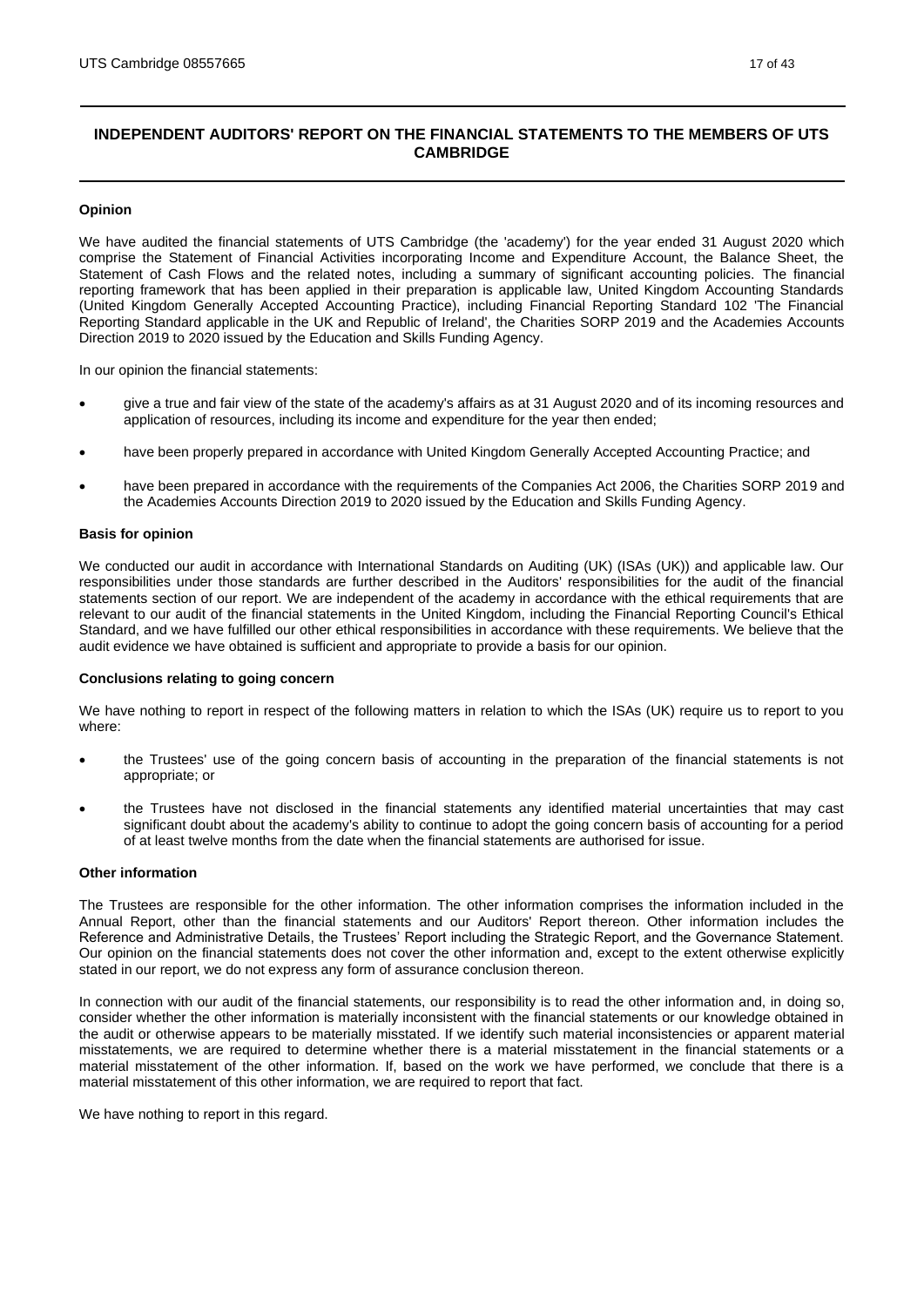# **INDEPENDENT AUDITORS' REPORT ON THE FINANCIAL STATEMENTS TO THE MEMBERS OF UTS CAMBRIDGE**

#### **Opinion on other matters prescribed by the Companies Act 2006**

In our opinion, based on the work undertaken in the course of the audit:

- the information given in the Trustees' Report including the Strategic Report for the financial year for which the financial statements are prepared is consistent with the financial statements.
- the Trustees' Report and the Strategic Report have been prepared in accordance with applicable legal requirements.

#### **Matters on which we are required to report by exception**

In the light of our knowledge and understanding of the academy and its environment obtained in the course of the audit, we have not identified material misstatements in the Trustees' Report including the Strategic Report.

We have nothing to report in respect of the following matters in relation to which the Companies Act 2006 requires us to report to you if, in our opinion:

- adequate accounting records have not been kept, or returns adequate for our audit have not been received from branches not visited by us; or
- the financial statements are not in agreement with the accounting records and returns; or
- certain disclosures of Trustees' remuneration specified by law are not made; or
- we have not received all the information and explanations we require for our audit.

#### **Responsibilities of trustees**

As explained more fully in the Statement of Trustees' Responsibilities, the Trustees (who are also the directors of the academy for the purposes of company law) are responsible for the preparation of the financial statements and for being satisfied that they give a true and fair view, and for such internal control as the Trustees determine is necessary to enable the preparation of financial statements that are free from material misstatement, whether due to fraud or error.

In preparing the financial statements, the Trustees are responsible for assessing the academy's ability to continue as a going concern, disclosing, as applicable, matters related to going concern and using the going concern basis of accounting unless the Trustees either intend to liquidate the academy or to cease operations, or have no realistic alternative but to do so.

#### **Auditors' responsibilities for the audit of the financial statements**

Our objectives are to obtain reasonable assurance about whether the financial statements as a whole are free from material misstatement, whether due to fraud or error, and to issue an Auditors' Report that includes our opinion. Reasonable assurance is a high level of assurance, but is not a guarantee that an audit conducted in accordance with ISAs (UK) will always detect a material misstatement when it exists. Misstatements can arise from fraud or error and are considered material if, individually or in the aggregate, they could reasonably be expected to influence the economic decisions of users taken on the basis of these financial statements.

A further description of our responsibilities for the audit of the financial statements is located on the Financial Reporting Council's website at: www.frc.org.uk/auditorsresponsibilities. This description forms part of our Auditors' Report.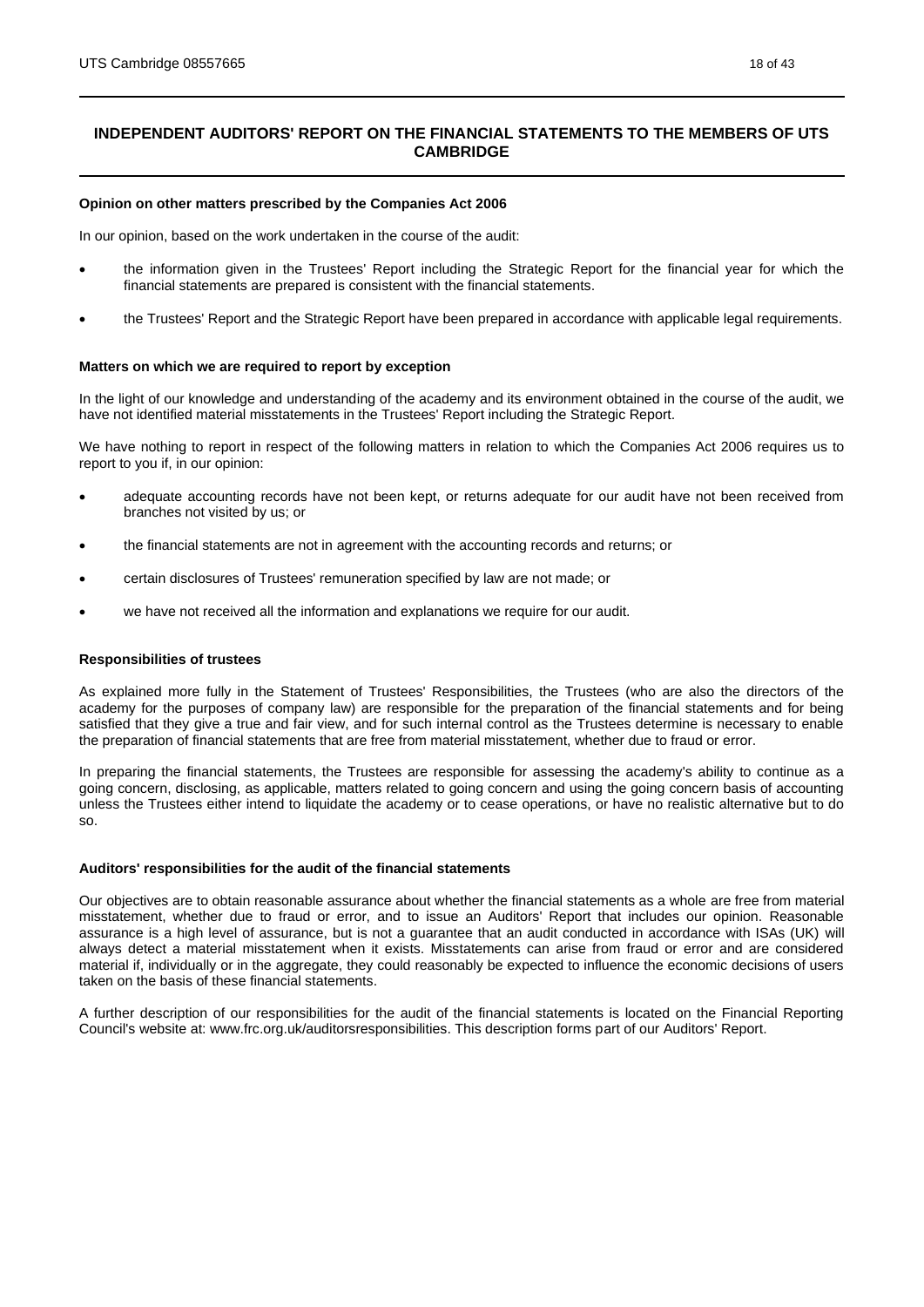# **INDEPENDENT AUDITORS' REPORT ON THE FINANCIAL STATEMENTS TO THE MEMBERS OF UTS CAMBRIDGE**

#### **Use of our report**

This report is made solely to the academy's members, as a body, in accordance with Chapter 3 of Part 16 of the Companies Act 2006. Our audit work has been undertaken so that we might state to the academy's members those matters we are required to state to them in an Auditors' Report and for no other purpose. To the fullest extent permitted by law, we do not accept or assume responsibility to anyone other than the academy and its members, as a body, for our audit work, for this report, or for the opinions we have formed.

Charity Copure

Judith Coplowe (Senior Statutory Auditor)

for and on behalf of

#### **Peters Elworthy & Moore**

Chartered Accountants Statutory Auditors

Salisbury House Station Road Cambridge CB1 2LA Date: 11 December 2020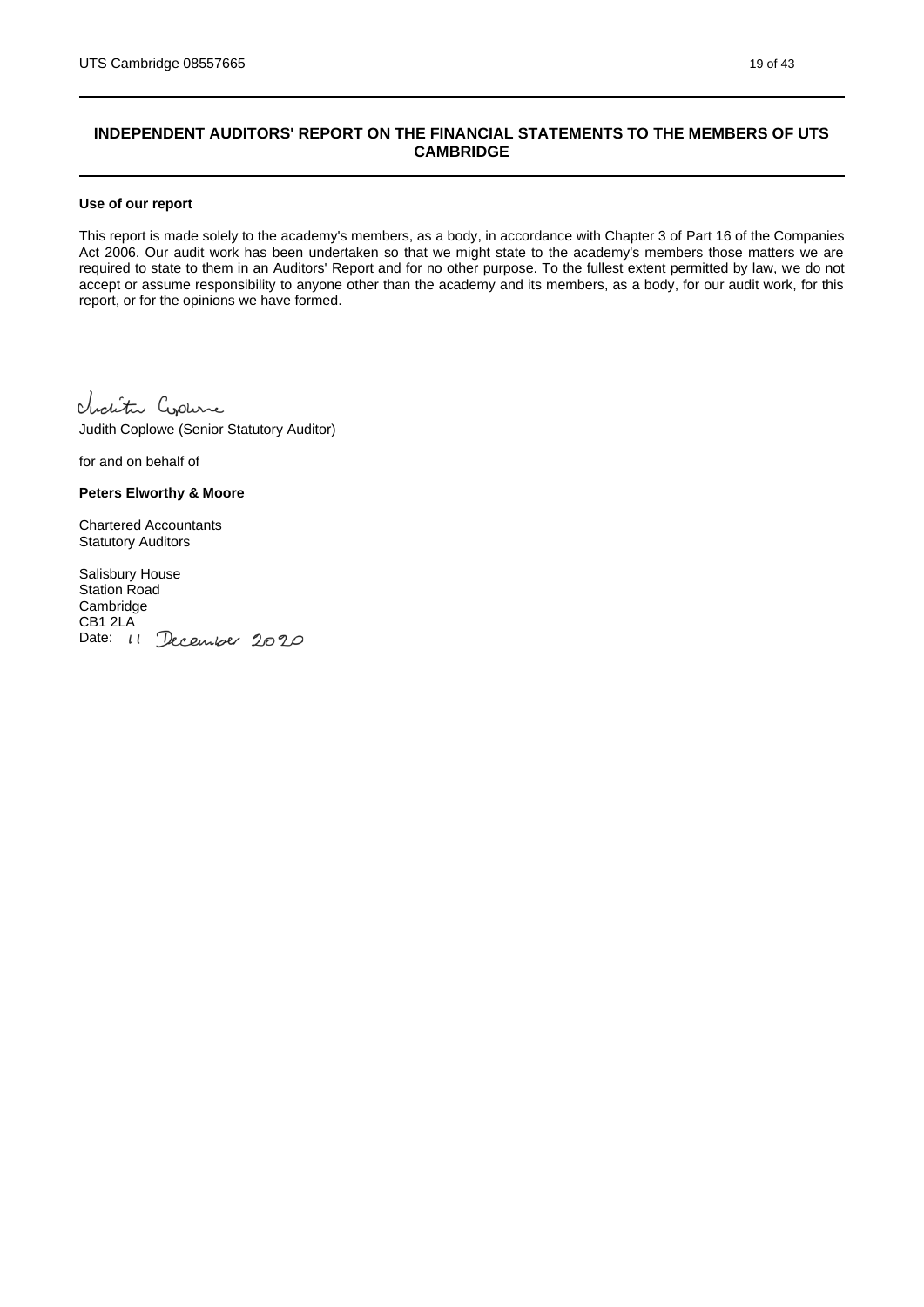# <span id="page-19-0"></span>**INDEPENDENT REPORTING ACCOUNTANTS' ASSURANCE REPORT ON REGULARITY TO UTS CAMBRIDGE AND THE EDUCATION & SKILLS FUNDING AGENCY**

In accordance with the terms of our engagement letter dated 19 November 2019 and further to the requirements of the Education & Skills Funding Agency (ESFA) as included in the Academies Accounts Direction 2019 to 2020, we have carried out an engagement to obtain limited assurance about whether the expenditure disbursed and income received by UTS Cambridge during the year 1 September 2019 to 31 August 2020 have been applied to the purposes identified by Parliament and the financial transactions conform to the authorities which govern them.

This report is made solely to UTS Cambridge and the ESFA in accordance with the terms of our engagement letter. Our work has been undertaken so that we might state to UTS Cambridge and the ESFA those matters we are required to state in a report and for no other purpose. To the fullest extent permitted by law, we do not accept or assume responsibility to anyone other than UTS Cambridge and the ESFA, for our work, for this report, or for the conclusion we have formed.

#### **Respective responsibilities of UTS Cambridge's accounting officer and the reporting accountant**

The Accounting Officer is responsible, under the requirements of UTS Cambridge's funding agreement with the Secretary of State for Education dated 26 September 2014, and the Academies Financial Handbook extant from 1 September 2019, for ensuring that expenditure disbursed and income received is applied for the purposes intended by Parliament and the financial transactions conform to the authorities which govern them.

Our responsibilities for this engagement are established in the United Kingdom by our profession's ethical guidance and are to obtain limited assurance and report in accordance with our engagement letter and the requirements of the Academies Accounts Direction 2019 to 2020. We report to you whether anything has come to our attention in carrying out our work which suggests that in all material respects, expenditure disbursed and income received during the year 1 September 2019 to 31 August 2020 have not been applied to purposes intended by Parliament or that the financial transactions do not conform to the authorities which govern them.

#### **Approach**

We conducted our engagement in accordance with the Academies Accounts Direction 2019 to 2020 issued by the ESFA. We performed a limited assurance engagement as defined in our engagement letter.

The objective of a limited assurance engagement is to perform such procedures as to obtain information and explanations in order to provide us with sufficient appropriate evidence to express a negative conclusion on regularity.

A limited assurance engagement is more limited in scope than a reasonable assurance engagement and consequently does not enable us to obtain assurance that we would become aware of all significant matters that might be identified in a reasonable assurance engagement. Accordingly, we do not express a positive opinion.

Our engagement includes examination, on a test basis, of evidence relevant to the regularity and propriety of the academy's income and expenditure.

The work undertaken to draw to our conclusions includes:

- Review of the general control environment and governance arrangements
- Review of Trust's activities and minutes of meetings
- Review of the register of interests and related party transactions ensuring compliance with the Financial Handbook
- For a sample of expenditure testing it has been properly authorised and complies with the approved procurement rules and policies
- Review of transactions and events to ensure compliance with delegations and freedoms as described in the Financial Handbook.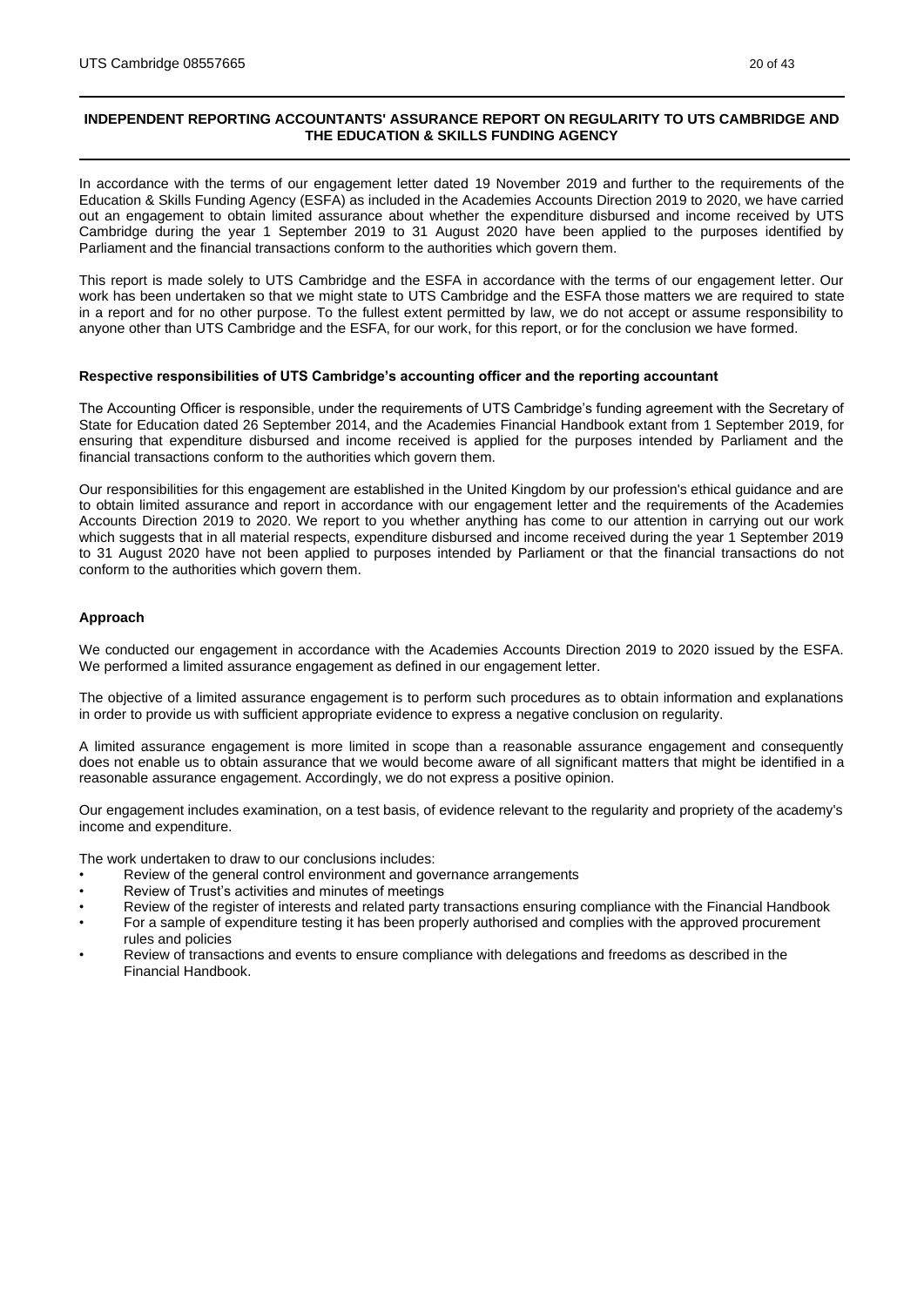### **INDEPENDENT REPORTING ACCOUNTANTS' ASSURANCE REPORT ON REGULARITY TO UTS CAMBRIDGE AND THE EDUCATION & SKILLS FUNDING AGENCY**

#### **Conclusion**

In the course of our work, except for the matter noted below, nothing has come to our attention which suggests that in all material respects the expenditure disbursed and income received during the year 1 September 2019 to 31 August 2020 has not been applied to purposes intended by Parliament and the financial transactions do not conform to the authorities which govern them.

As noted in the Statement of Regularity, Propriety and Compliance, owing to a misunderstanding of the policy on procurement, the Trust did not obtain a number of quotes for the playground equipment funded by the Parent Teacher Association, FOCUS.

Inditu Cyplane

Judith Coplowe (Senior Statutory Auditor)

### **Peters Elworthy & Moore**

Chartered Accountants Statutory Auditors

Salisbury House Station Road Cambridge CB1 2LA

Date: 11 December 2020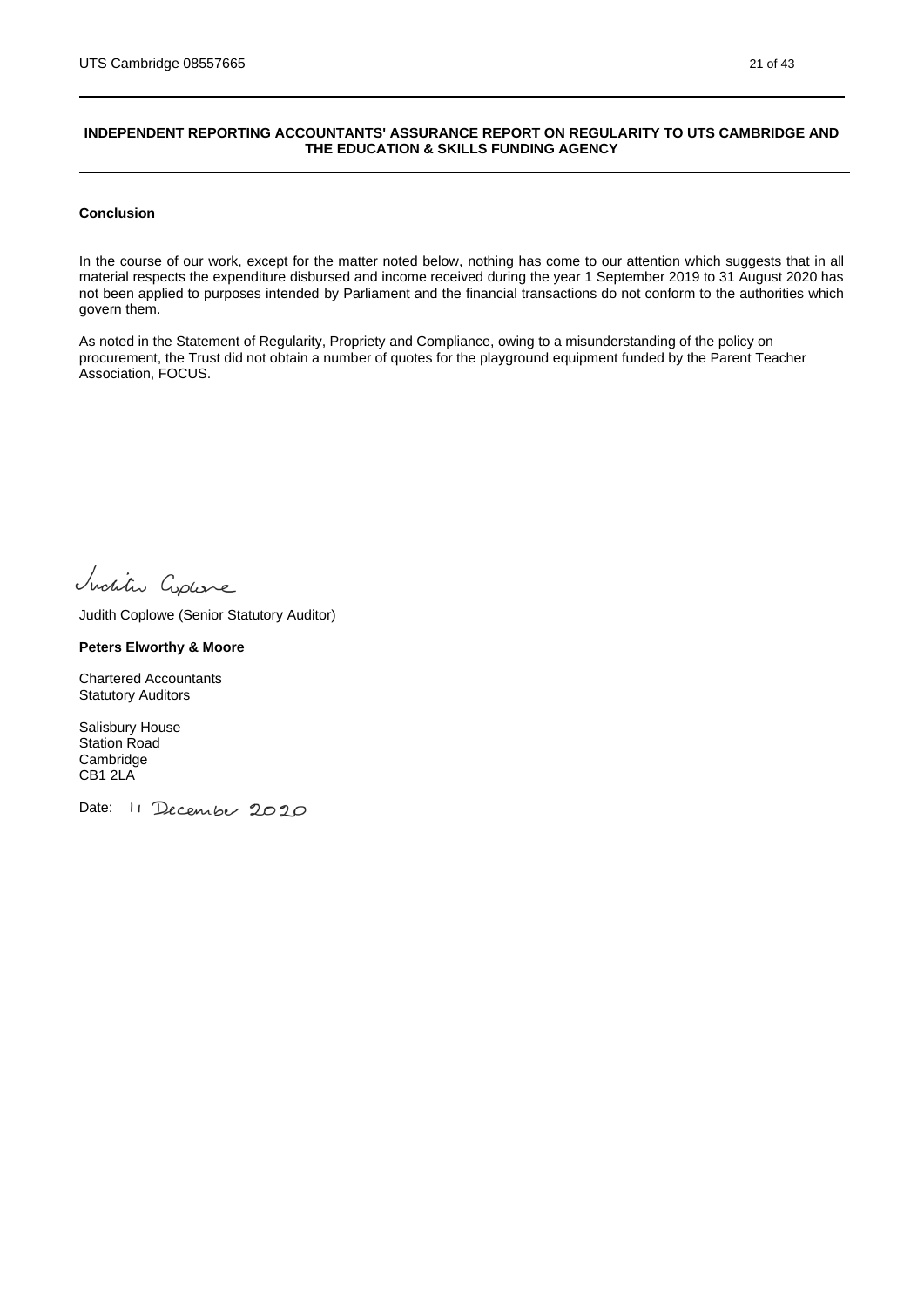# <span id="page-21-0"></span>**Statement of Financial Activities for the year ended 31 August 2020 (including Income and Expenditure Account)**

|                                                                                                        | <b>Notes</b>   | <b>Unrestricted</b><br><b>Funds</b> | <b>Restricted</b><br>General<br><b>Funds</b> | <b>Restricted</b><br><b>Fixed Asset</b><br><b>Funds</b> | Total<br>2020 | <b>Total</b><br>2019 |
|--------------------------------------------------------------------------------------------------------|----------------|-------------------------------------|----------------------------------------------|---------------------------------------------------------|---------------|----------------------|
|                                                                                                        |                | £                                   | £                                            | £                                                       | £             | £                    |
| Income and endowments from:                                                                            |                |                                     |                                              |                                                         |               |                      |
| Donations and capital grants                                                                           | $\overline{2}$ | 23,172                              |                                              | 20,898                                                  | 44,070        | 35,829               |
| Charitable activities:                                                                                 |                |                                     |                                              |                                                         |               |                      |
| Funding for the academy trust's                                                                        |                |                                     |                                              |                                                         |               |                      |
| educational operations                                                                                 | 3              | 58,414                              | 2,196,024                                    |                                                         | 2,254,438     | 1,901,771            |
| <b>Teaching Schools</b>                                                                                | 26             | 22,949                              |                                              |                                                         | 22,949        |                      |
| Other trading activities                                                                               | 4              | 41,950                              |                                              |                                                         | 41,950        | 60,766               |
| <b>Total</b>                                                                                           |                | 146,485                             | 2,196,024                                    | 20,898                                                  | 2,363,407     | 1,998,366            |
| <b>Expenditure on:</b>                                                                                 |                |                                     |                                              |                                                         |               |                      |
| <b>Raising Funds</b>                                                                                   | 5              | 472                                 |                                              |                                                         | 472           | 2,528                |
| Charitable activities:                                                                                 |                |                                     |                                              |                                                         |               |                      |
| Academy trust educational operations                                                                   | 6              | 80,772                              | 2,229,641                                    | 411,172                                                 | 2,721,585     | 2,220,245            |
| <b>Teaching Schools</b>                                                                                | 5              | 310                                 |                                              |                                                         | 310           | 2,650                |
| <b>Total</b>                                                                                           |                | 81,554                              | 2,229,641                                    | 411,172                                                 | 2,722,367     | 2,225,423            |
|                                                                                                        |                |                                     |                                              |                                                         |               |                      |
| Net income / (expenditure)                                                                             |                | 64,931                              | (33,617)                                     | (390, 274)                                              | (358,960)     | (227, 057)           |
| <b>Transfers between funds</b>                                                                         | 15             |                                     | (73, 629)                                    | 73,629                                                  |               |                      |
| Other recognised gains / (losses):<br>Actuarial (losses) / gains on defined<br>benefit pension schemes |                |                                     |                                              |                                                         |               |                      |
|                                                                                                        | 15,23          |                                     | (8,000)                                      |                                                         | (8,000)       | (137,000)            |
| Net movement in funds                                                                                  |                | 64,931                              | (115, 246)                                   | (316, 645)                                              | (366, 960)    | (364, 057)           |
| <b>Reconciliation of funds</b>                                                                         |                |                                     |                                              |                                                         |               |                      |
| Total funds brought forward at<br>1 September 2019                                                     | 15             | 145,494                             | (136, 597)                                   | 15,850,504                                              | 15,859,401    | 16,223,458           |
| Funds carried forward at 31 August 2020                                                                |                | 210,425                             | (251, 843)                                   | 15,533,859                                              | 15,492,441    | 15,859,401           |

All of the academy's activities derive from continuing operations during the financial period.

The notes on pages 26 to 44 form part of these financial statements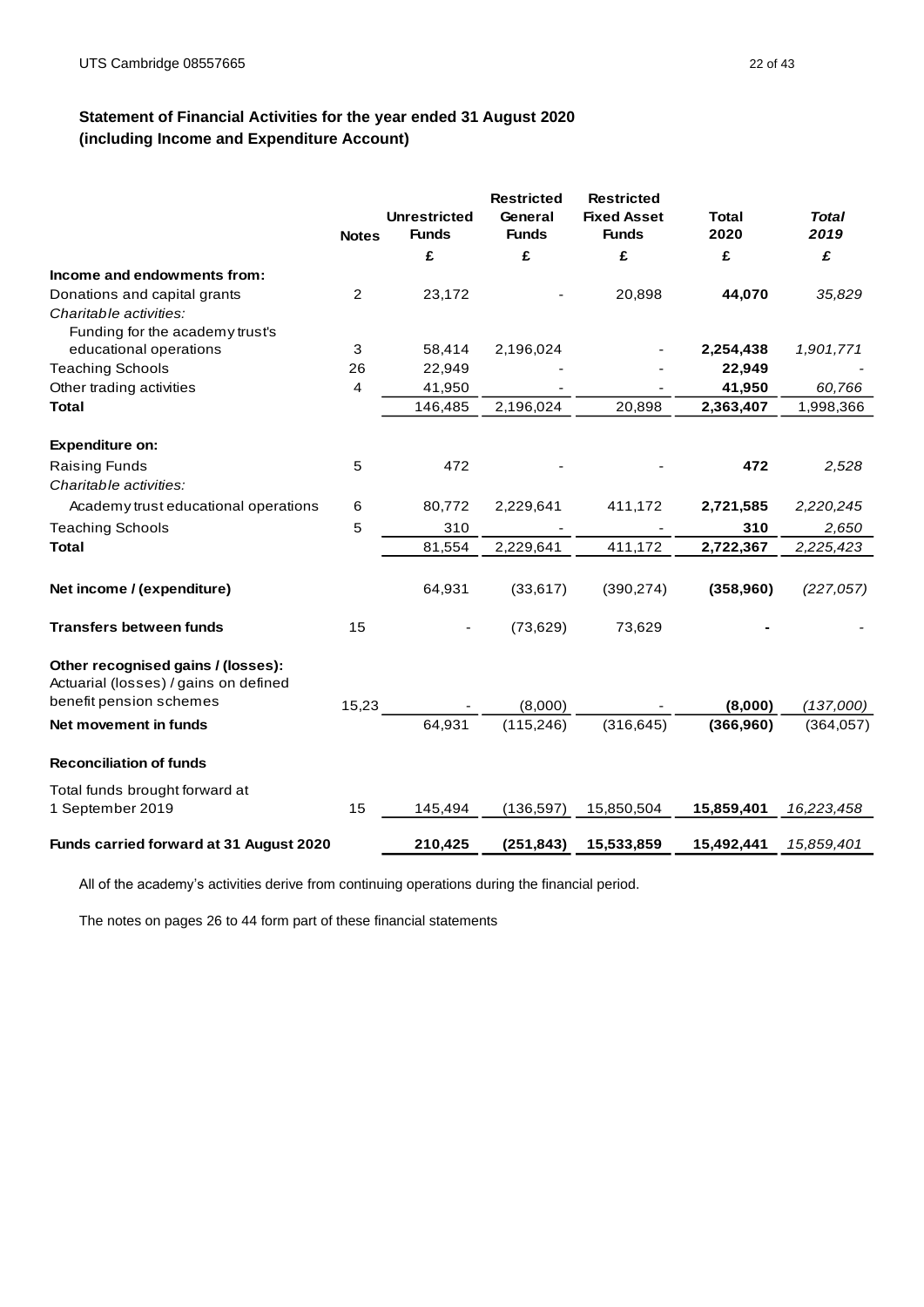# <span id="page-22-0"></span>**Statement of Financial Activities for the year ended 31 August 2019 (including Income and Expenditure Account) showing comparatives by fund**

|                                                                             | <b>Unrestricted</b><br><b>Funds</b> | <b>Restricted</b><br>General<br><b>Funds</b> | <b>Restricted</b><br><b>Fixed Asset</b><br><b>Funds</b> | <b>Total</b><br>2019 |
|-----------------------------------------------------------------------------|-------------------------------------|----------------------------------------------|---------------------------------------------------------|----------------------|
|                                                                             | £                                   | £                                            | £                                                       | £                    |
| Income and endowments from:                                                 |                                     |                                              |                                                         |                      |
| Donations and capital grants                                                | 26,216                              |                                              | 9,613                                                   | 35,829               |
| Charitable activities:                                                      |                                     |                                              |                                                         |                      |
| Funding for the academy trust's                                             |                                     |                                              |                                                         |                      |
| educational operations                                                      | 64,756                              | 1,837,015                                    |                                                         | 1,901,771            |
| Other trading activities                                                    | 60,766                              |                                              |                                                         | 60,766               |
| <b>Total income and endowments</b>                                          | 151,738                             | 1,837,015                                    | 9,613                                                   | 1,998,366            |
| <b>Expenditure on:</b>                                                      |                                     |                                              |                                                         |                      |
| <b>Raising Funds</b>                                                        | 2,528                               |                                              |                                                         | 2,528                |
| Charitable activities:                                                      |                                     |                                              |                                                         |                      |
| Academy trust educational operations                                        | 111,282                             | 1,791,595                                    | 317,368                                                 | 2,220,245            |
| <b>Teaching Schools</b>                                                     | 2,650                               |                                              |                                                         | 2,650                |
| <b>Total expenditure</b>                                                    | 116,460                             | 1,791,595                                    | 317,368                                                 | 2,225,423            |
|                                                                             |                                     |                                              |                                                         |                      |
| Net income / (expenditure)                                                  | 35,278                              | 45,420                                       | (307, 755)                                              | (227, 057)           |
| <b>Transfers between funds</b>                                              |                                     | (52, 496)                                    | 52,496                                                  |                      |
| Other recognised gains / (losses):<br>Actuarial (losses) / gains on defined |                                     |                                              |                                                         |                      |
| benefit pension schemes                                                     |                                     | (137,000)                                    |                                                         | (137,000)            |
| Net movement in funds                                                       | 35,278                              | (144, 076)                                   | (255.259)                                               | (364.057)            |
| <b>Reconciliation of funds</b>                                              |                                     |                                              |                                                         |                      |
| Total funds brought forward at                                              |                                     |                                              |                                                         |                      |
| 1 September 2018                                                            | 110,216                             | 7,479                                        | 16,105,763                                              | 16,223,458           |
| Funds carried forward at 31 August 2019                                     | 145,494                             | (136, 597)                                   | 15,850,504                                              | 15,859,401           |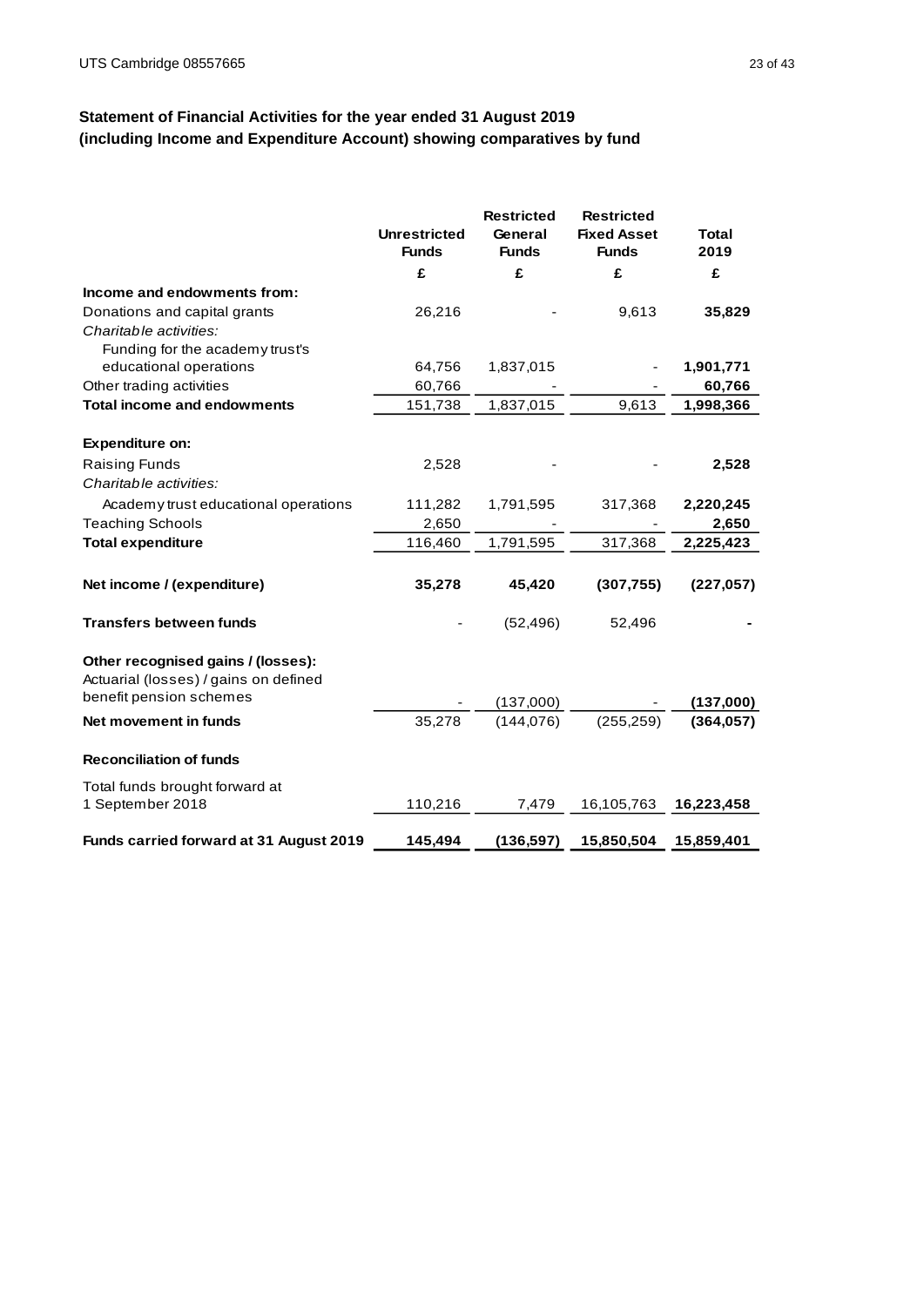# <span id="page-23-0"></span>**Balance Sheet as at 31 August 2020**

|                                                | <b>Notes</b>      | 2020       | 2019       |
|------------------------------------------------|-------------------|------------|------------|
|                                                |                   | £          | £          |
| <b>Fixed Assets</b>                            |                   |            |            |
| Intangible assets                              | 10                |            | 118        |
| Tangible assets                                | 11                | 15,504,151 | 15,829,076 |
|                                                |                   | 15,504,151 | 15,829,194 |
| <b>Current assets</b>                          |                   |            |            |
| Stock                                          | $12 \overline{ }$ | 596        | 864        |
| <b>Debtors</b>                                 | 13                | 278,365    | 200,721    |
| Cash at bank and in hand                       |                   | 312,105    | 245,406    |
|                                                |                   | 591,066    | 446,991    |
| <b>Liabilities</b>                             |                   |            |            |
| Creditors: Amounts falling due within one year | 14                | (236, 776) | (172, 784) |
| <b>Net current assets</b>                      |                   | 354,290    | 274,207    |
| <b>Total assets less current liabilities</b>   |                   | 15,858,441 | 16,103,401 |
|                                                |                   |            |            |
| Net assets excluding pension liability         |                   | 15,858,441 | 16,103,401 |
| Defined benefit pension scheme liability       | 23                | (366,000)  | (244,000)  |
| <b>Total net assets</b>                        |                   | 15,492,441 | 15,859,401 |
| Funds of the academy trust:                    |                   |            |            |
| <b>Restricted funds</b>                        |                   |            |            |
| - Fixed asset fund                             | 15                | 15,533,859 | 15,850,504 |
| - Restricted income fund                       | 15                | 114,157    | 107,403    |
| - Pension reserve                              | 15                | (366,000)  | (244,000)  |
| <b>Total restricted funds</b>                  |                   | 15,282,016 | 15,713,907 |
| Unrestricted income funds                      | 15                | 210,425    | 145,494    |
| <b>Total unrestricted funds</b>                |                   | 210,425    | 145,494    |
| <b>Total funds</b>                             |                   | 15,492,441 | 15,859,401 |
|                                                |                   |            |            |

The financial statements on pages 22 to 44 were approved by the trustees, and authorised for issue on 2<sup>nd</sup> December 2020 and are signed on their behalf by:

Kuth

Dr Kirsty Allen Chair of Governors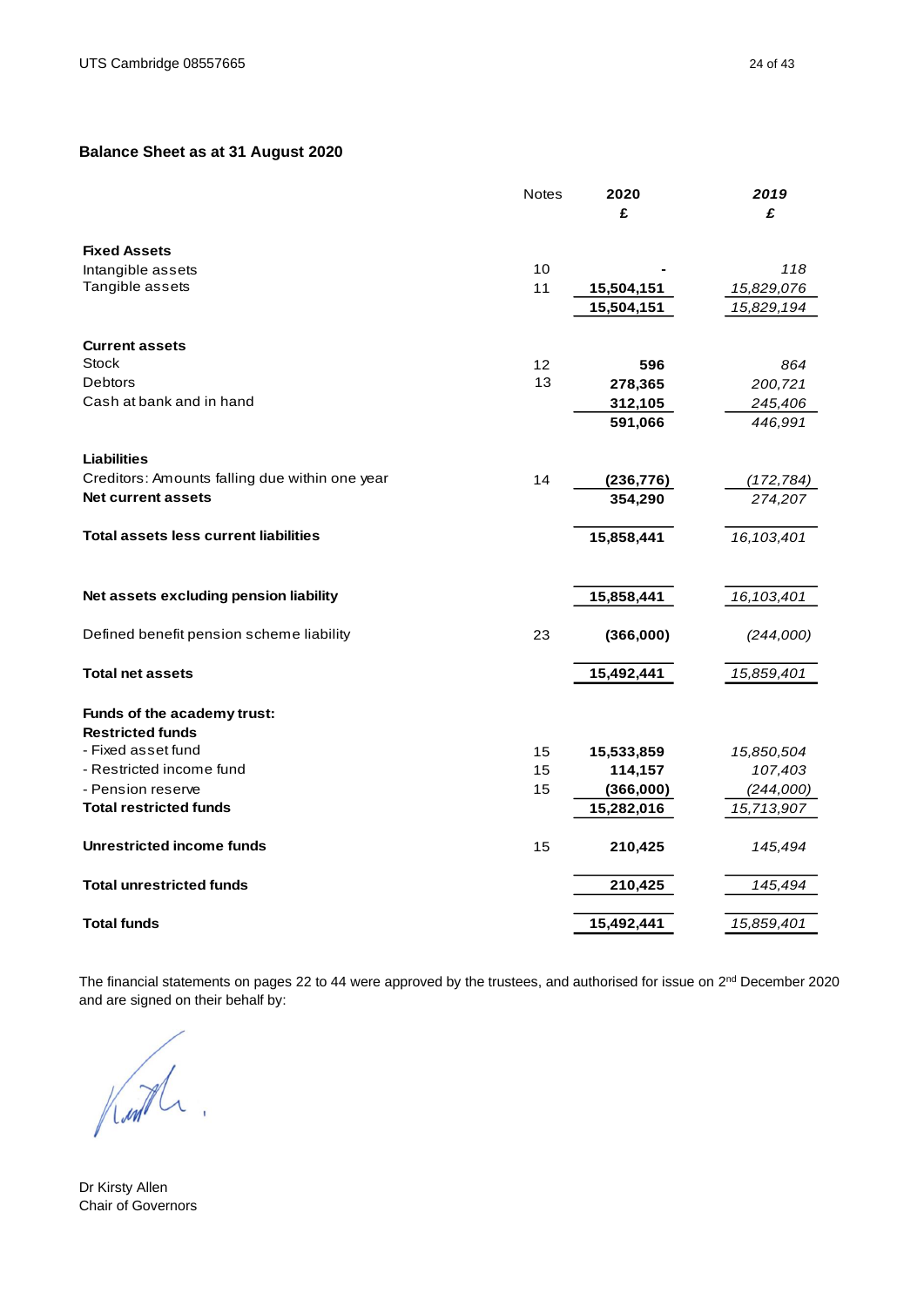# <span id="page-24-0"></span>**Statement of Cash Flows for the year ended 31 August 2020**

|                                                             | <b>Notes</b> | 2020<br>£ | 2019<br>£ |
|-------------------------------------------------------------|--------------|-----------|-----------|
| Cash flows from operating activities                        |              |           |           |
| Net cash provided by (used in) operating activities         | 19           | 131,930   | (78, 112) |
| Cash flows from investing activities                        | 20           | (65, 231) | (43, 487) |
| Change in cash and cash equivalents in the reporting period |              | 66,699    | (121,599) |
| Reconciliation of net cash flow to movement in net funds    |              |           |           |
| Cash and cash equivalents at 01 September 2019              | 21           | 245,406   | 367,005   |
| Cash and cash equivalents at 31 August 2020                 |              | 312,105   | 245.406   |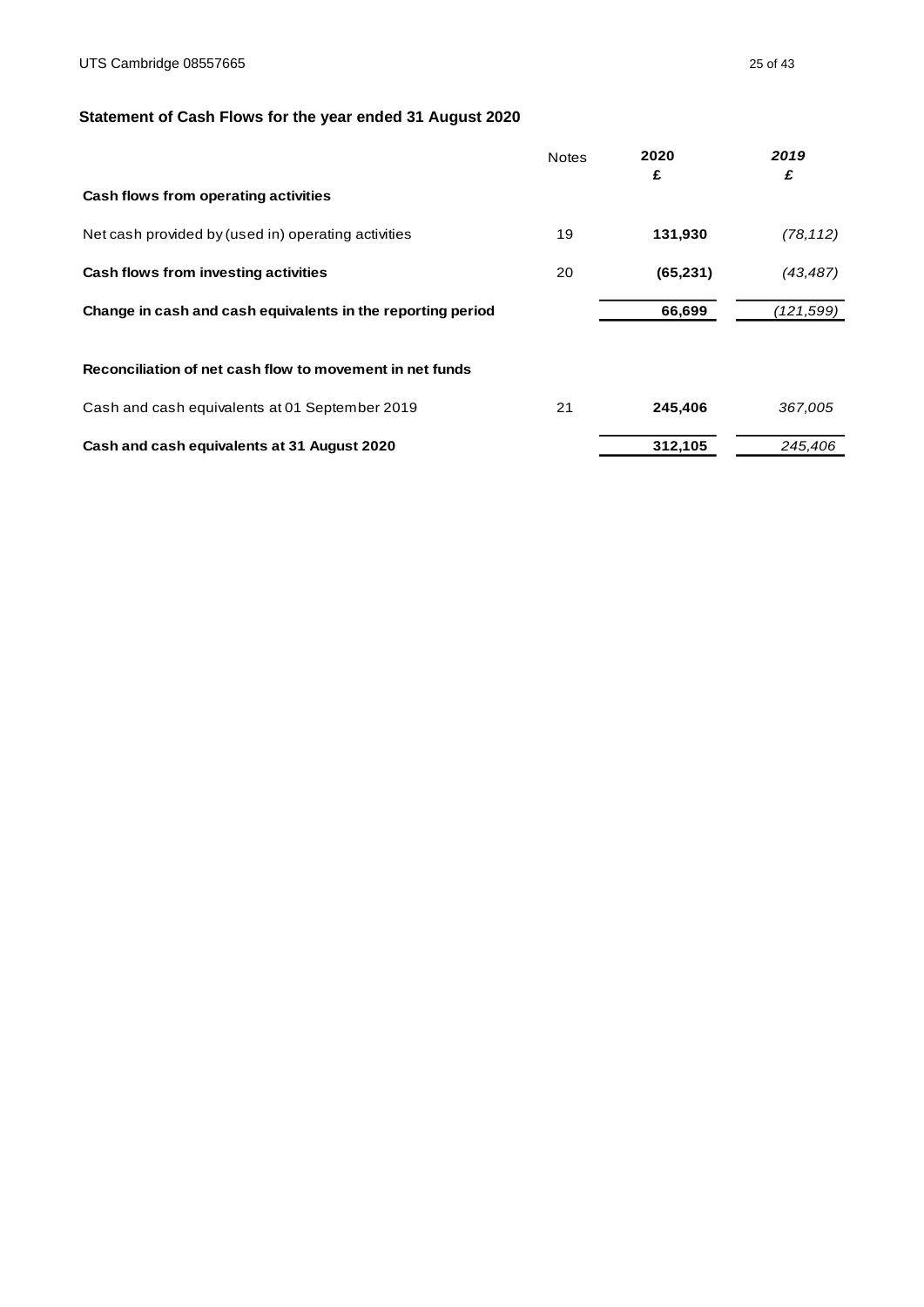### <span id="page-25-0"></span>**1. Statement of Accounting Policies**

A summary of the principal accounting policies adopted (which have been applied consistently, except where noted), judgements and key sources of estimation uncertainty, is set out below.

#### **Basis of Preparation**

The financial statements of the academy trust, which is a public benefit entity under FRS102, have been prepared under the historical cost convention in accordance with the Financial Reporting Standard Applicable in the UK and Republic of Ireland (FRS102), the Accounting and Reporting by Charities: Statement of Recommended Practice applicable to charities preparing their accounts in accordance with the Financial Reporting Standard applicable in the UK and Republic of Ireland (FRS102) (Charities SORP (FRS102)), the Academies Accounts Direction 2019 to 2020 issued by ESFA, the Charities Act 2011 and the Companies Act 2006.

UTS Cambridge Academy Trust meets the definition of a public benefit entity under FRS 102.

#### **Going Concern**

The trustees assess whether the use of going concern is appropriate i.e. whether there are any material uncertainties related to events or conditions that may cast significant doubt on the ability of the company to continue as a going concern. The trustees make this assessment in respect of a period of at least one year from the date of authorisation for issue of the financial statements and have concluded that the academy trust has adequate resources to continue in operational existence for the foreseeable future and there are no material uncertainties about the academy trust's ability to continue as a going concern, thus they continue to adopt the going concern basis of accounting in preparing the financial statements.

#### **Income**

All incoming resources are recognised when the academy trust has entitlement to the funds, the receipt is probable and the amount can be measured reliably.

#### • **Grants**

Grants are included in the Statement of Financial Activities on a receivable basis. The balance of income received for specific purposes but not expended during the period is shown in the relevant funds on the balance sheet. Where income is received in advance of meeting any performance related conditions there is not unconditional entitlement to the income and its recognition is deferred and included in creditors as deferred income until the performancerelated conditions are met. Where entitlement occurs before income is received, the income is accrued.

General Annual Grant is recognised in full in the Statement of Financial Activities in the year for which it is receivable and any abatement in respect of the period is deducted from income and recognised as a liability.

Capital Grants are recognised when there is entitlement and are not deferred over the life of the asset on which they are expended. Unspent amounts of capital grant are reflected in the balance in the restricted fixed asset fund.

#### • **Sponsorship income**

Sponsorship income provided to the academy trust which amounts to a donation is recognised in the Statement of Financial Activities in the period in which it is receivable (where there are no performance related conditions) where the receipt is probable and the amount can be measured reliably.

#### • **Donations**

Donations are recognised on a receivable basis (where there are no performance related conditions) where the receipt is probable and the amount can be reliably measured.

#### • **Other income**

Other income, including the hire of facilities, is recognised in the period it is receivable and to the extent the academy trust has provided the goods or services.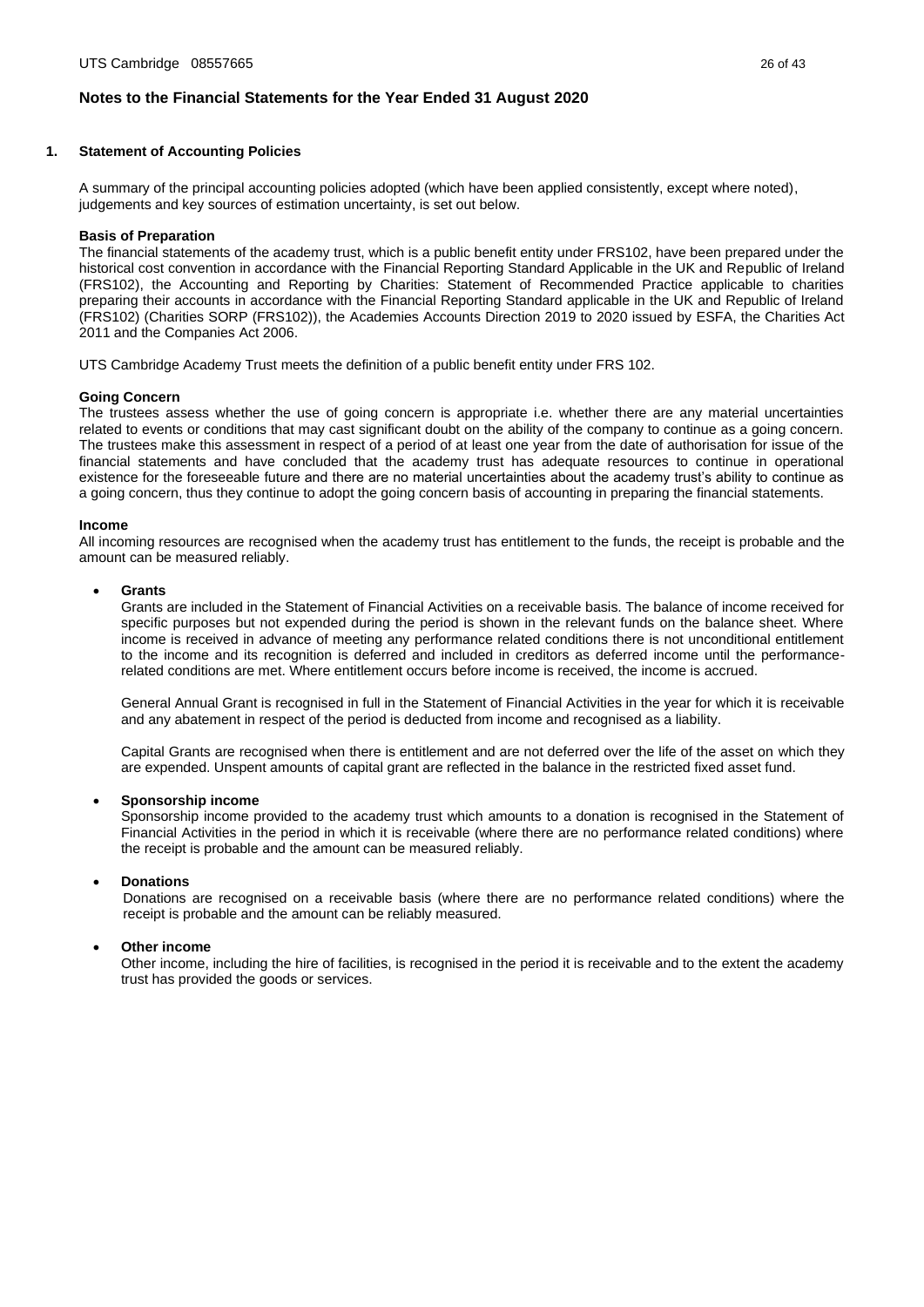- **1. Statement of Accounting Policies (continued)**
- **Donated goods, facilities and services**

Goods donated for resale are included at fair value, being the expected proceeds from sale less the expected costs of sale. If it is practical to assess the fair value at receipt it is recognised in stock and 'Income from other trading activities'. Upon sale, the value of the stock is charged against 'Income from other trading activities' and the proceeds are recognised as 'Income from other trading activities'. Where it is impractical to fair value the items due to the volume of low value items they are not recognised in the financial statements until they are sold. This income is recognised within 'Income from other trading activities'.

### • **Donated fixed assets (excluding Transfers on conversion/into trust)**

Where the donated good is a fixed asset it is measured at fair value, unless it is impractical to measure this reliably, in which case the cost of the item to the donor should be used. The gain is recognised as income from donations and a corresponding amount is included in the appropriate fixed asset category and depreciated over the useful economic life in accordance with the academy trust's accounting policies.

## **Expenditure**

Expenditure is recognised once there is a legal or constructive obligation to transfer economic benefit to a third party, it is probable that a transfer of economic benefits will be required in settlement and the amount of the obligation can be measured reliably. Expenditure is classified by activity. The costs of each activity are made up of the total of direct costs and shared costs, including support costs involved in undertaking each activity. Direct costs are attributable to a single activity are allocated directly to that activity. Shared costs which contribute to more than one activity and support costs which are not attributable to a single activity are apportioned between those activities on a basis consistent with the use of resources. Central staff costs are allocated on the basis of time spent, and depreciation charges allocated on the portion of the asset's use.

## **Expenditure on Raising Funds**

This includes all expenditure incurred by the academy trust to raise funds for its charitable purposes and includes costs of all fundraising activities, events and non-charitable trading.

• **Charitable activities**

These are costs incurred on the academy trust's educational operations, including support costs and costs relating to the governance of the academy trust apportioned to charitable activities.

All resources expended are inclusive of irrecoverable VAT.

#### **Intangible Fixed Assets**

Intangible assets costing £1,000 or more are capitalised and recognised when future economic benefits are probable and the cost or value of the asset can be measured reliably. Intangible assets are initially recognised at cost and are subsequently measured at cost net of amortisation and any provision for impairment.

Amortisation is provided on intangible fixed assets at rates calculated to write off the cost of each asset on a straight-line basis over its expected useful life, as follows:

Purchased computer software **3** years

#### **Tangible Fixed Assets**

Assets costing £1,000 or more are capitalised as tangible fixed assets and are carried at cost, net of depreciation and any provision for impairment.

Where tangible fixed assets have been acquired with the aid of specific grants, either from the government or from the private sector, they are included in the Balance Sheet at cost and depreciated over their expected useful economic life. Where there are specific conditions attached to the funding requiring the continued use of the asset, the required grants are credited to a restricted fixed asset fund in the Statement of Financial Activities and carried forward in the Balance Sheet. Depreciation on the relevant assets is charged directly to the restricted fixed asset fund in the Statement of Financial Activities. Where tangible fixed assets have been acquired with unrestricted funds, depreciation on such assets is charged to the unrestricted fund.

Depreciation is provided on all tangible fixed assets other than freehold land, at rates calculated to write off the cost of each asset on a straight-line basis over its expected useful lives, as follows:

- Long Leasehold Buildings 50 years
- Fixtures, fittings & equipment 5 years
- Computer hardware 3 years

Assets in the course of construction are included at cost. Depreciation on these assets is not charged until they are brought into use.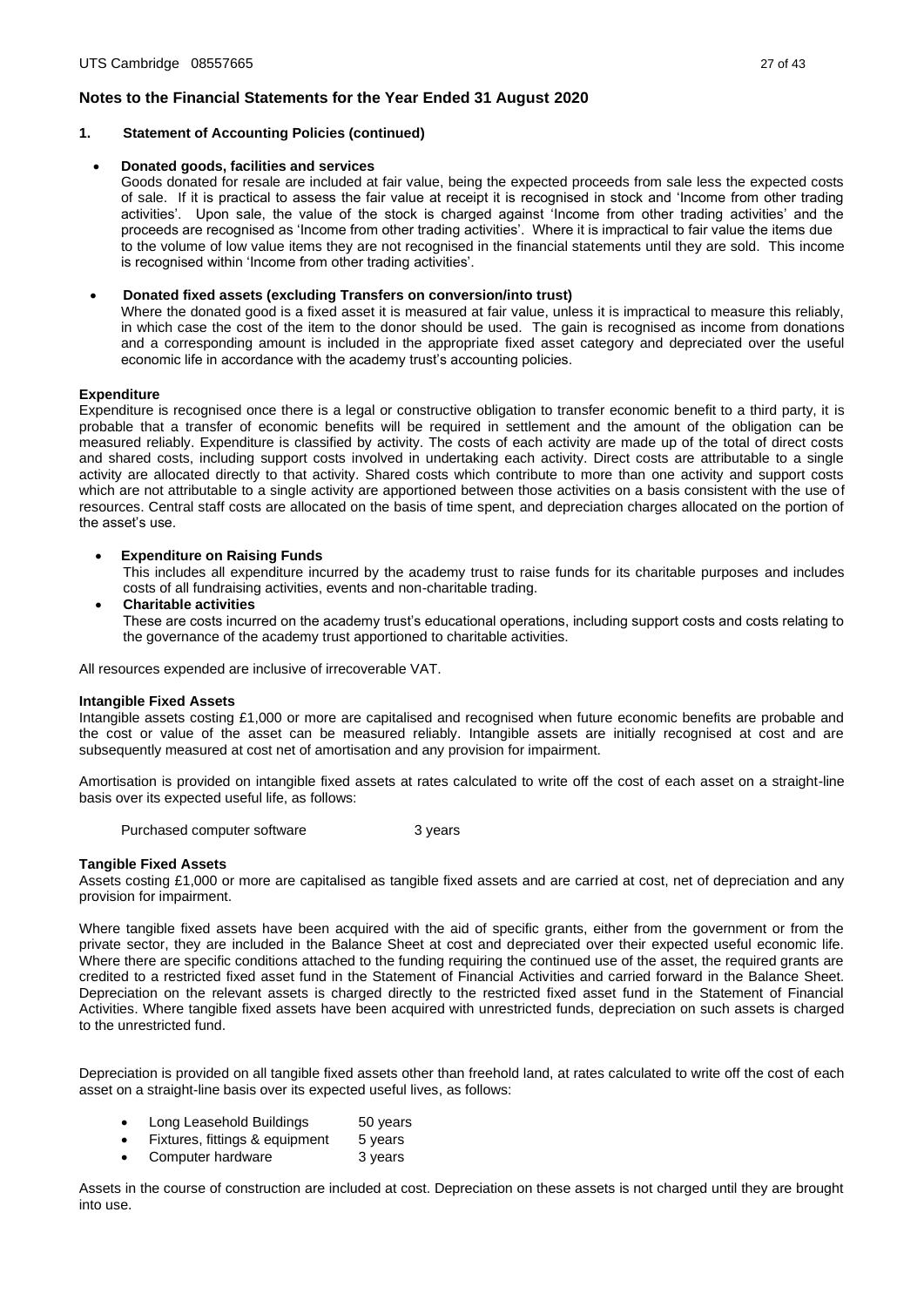# **1. Statement of Accounting Policies (continued)**

A review for impairment of a fixed asset is carried out if events or changes in circumstances indicate that the carrying value of any fixed asset may not be recoverable. Shortfalls between the carrying value of fixed assets and their recoverable amounts are recognised as impairments. Impairment losses are recognised in the Statement of Financial Activities.

## **Liabilities**

Liabilities are recognised when there is an obligation at the balance sheet date as a result of a past event, it is probable that a transfer of economic benefit will be required in settlement and the amount of the settlement can be estimated reliably. Liabilities are recognised at the amount that the academy trust anticipates it will pay to settle the debt or the amount it has received as advanced payments for the goods or services it must provide.

## **Provisions**

Provisions are recognised when the academy trust has an obligation at the reporting date as a result of a past event which it is probable will result in the transfer of economic benefits and the obligation cane be estimated reliably.

Provisions are measured at the best estimate of the amounts required to settle the obligation. Where the effect of the time value of money is material, the provision is based on the present value of those amounts, discounted at the pre-tax discount rate that reflects the risks specific to the liability. The unwinding of the discount is recognised within interest payable and similar charges.

#### **Leased Assets**

Rentals under operating leases are charged on a straight-line basis over the lease term.

### **Financial Instruments**

The academy trust only holds basic financial instruments as defined in FRS 102. The financial assets and financial liabilities of the academy trust and their measurement basis are as follows:

*Financial assets* – trade and other debtors are basic financial instruments and are debt instruments measured at amortised cost as detailed in note 13. Prepayments are not financial instruments.

*Cash at bank* – is classified as a basic financial instrument and is measured at face value.

*Financial liabilities* – trade creditors, accruals and other creditors are financial instruments, and are measure at amortised cost as detailed in notes 14. Taxation and social security are not included in the financial instruments disclosure definition. Deferred income is not deemed to be a financial liability, as the cash settlement has already taken place and there is an obligation to deliver services rather than cash or another financial instrument.

#### **Stock**

Unsold Rucksacks and Water Bottles are valued at the lower of cost or net realisable value.

#### **Taxation**

The academy trust is considered to pass the tests set out in Paragraph 1 Schedule 6 of the Finance Act 2010 and therefore it meets the definition of a charitable company for UK corporation tax purposes.

Accordingly, the Academy Trust is potentially exempt from taxation in respect of income or capital gains received within categories covered by part 11, chapter 3 of the Corporation Tax Act 2010 or Section 256 of the Taxation of Chargeable Gains Act 1992, to the extent that such income or gains are applied exclusively to charitable purposes.

#### **Pensions Benefits**

Retirement benefits to employees of the academy trust are provided by the Teachers' Pension Scheme ('TPS') and the Local Government Pension Scheme ('LGPS'). These are defined benefit schemes.

The TPS is an unfunded scheme and contributions are calculated so as to spread the cost of pensions over employees' working lives with the academy trust in such a way that the pension cost is a substantially level percentage of current and future pensionable payroll. The contributions are determined by the Government Actuary on the basis of quadrennial valuations using a prospective unit credit method. As stated in Note 23, the TPS is a multi-employer scheme with no underlying assets to assign between employees. Consequently, the TPS is treated as a defined contribution scheme for accounting purposes and the contributions recognised in the period to which they relate.

The LGPS is a funded scheme and the assets are held separately from those of the academy trust in separate trustee administered funds. Pension scheme assets are measured at fair value and liabilities are measured on an actuarial basis using the projected unit credit method and discounted at a rate equivalent to the current rate of return on a high quality corporate bond of equivalent term and currency to the liabilities. The actuarial valuations are obtained at least triennially and are updated at each balance sheet date. The amounts charged to operating surplus are the current service costs and the costs of scheme introductions, benefit changes, settlements and curtailments. They are included as part of staff costs as incurred. Net interest on the net defined benefit asset/liability is also recognised in the Statement of Financial Activities and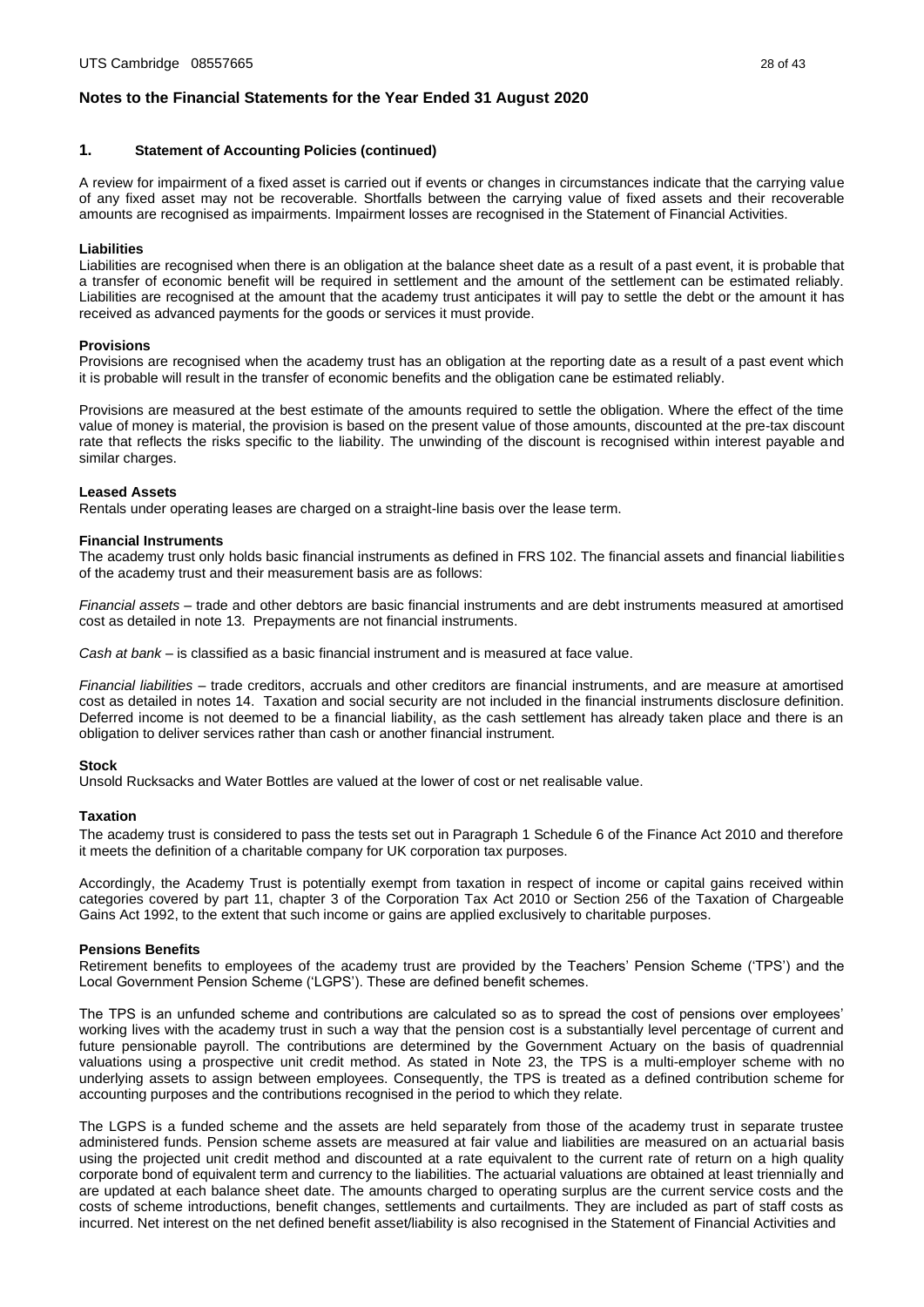### **1. Statement of Accounting Policies (continued)**

comprises the interest cost on the defined benefit obligation and interest income on the scheme assets, calculated by multiplying the fair value of the scheme assets at the beginning of the period by the rate used to discount the benefit obligations. The difference between the interest income on scheme assets and the actual return on scheme assets is recognised in other recognised gains and losses.

Actuarial gains and losses are recognised immediately in other recognised gains and losses.

### **Fund Accounting**

Unrestricted income funds represent those resources which may be used towards meeting any of the charitable objects of the academy trust at the discretion of the trustees.

Restricted fixed asset funds are resources which are to be applied to specific capital purposes imposed by the funders where the asset acquired or created is held for a specific purpose.

Restricted general funds comprise all other restricted funds received with restrictions imposed by the funder / donor and include grants from the Education Funding Agency and Department for Education.

# **Critical accounting estimates and areas of judgement**

Estimates and judgements are continually evaluated and are based on historical experience and other factors, including expectations of future events that are believed to be reasonable under the circumstances.

## *Critical accounting estimates and assumptions*

The academy trust makes estimates and assumptions concerning the future. The resulting accounting estimates and assumptions will, by definition, seldom equal the related actual results. The estimates and assumptions that have a significant risk of causing a material adjustment to the carrying amounts of assets and liabilities within the next financial year are discussed below.

The present value of the Local Government Pension Scheme defined benefit liability depends on a number of factors that are determined on an actuarial basis using a variety of assumptions. The assumptions used in determining the net cost (income) for pensions includes the discount rate. Any changes in these assumptions, which are disclosed in note 23, will impact the carrying amount of the pension liability. Furthermore, a roll forward approach which projects results from the latest full actuarial valuation performed at 31 March 2019 has been used by the actuary in valuing the pensions liability at 31 August 2020. Any differences between the figures derived from the roll forward approach and a full actuarial valuation would impact the carrying amount of the pension liability.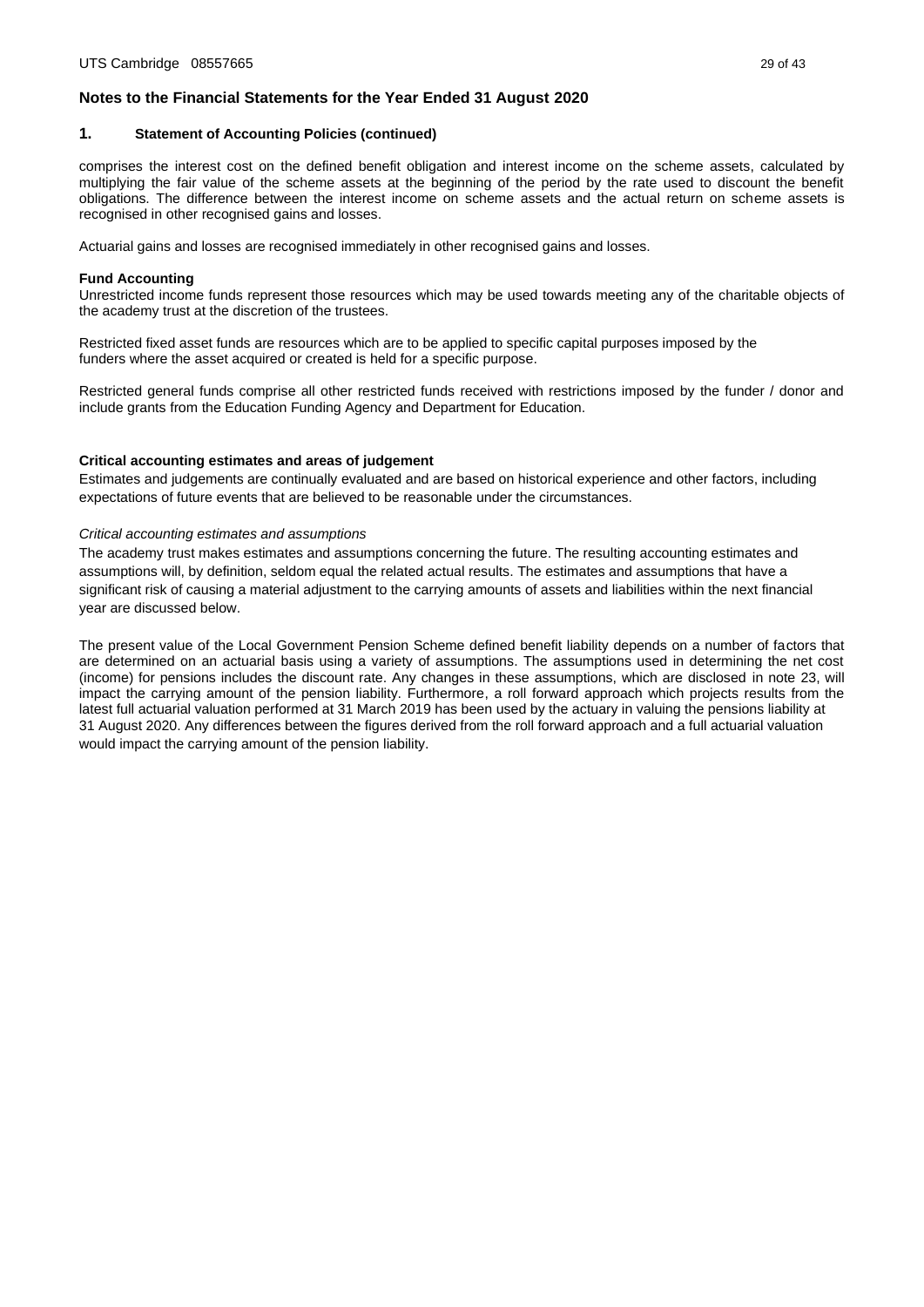# <span id="page-29-0"></span>**2 Donations and Capital Grants**

|                          |                     | <b>Restricted</b>  |        |              |
|--------------------------|---------------------|--------------------|--------|--------------|
|                          | <b>Unrestricted</b> | <b>Fixed Asset</b> | Total  | <b>Total</b> |
|                          | <b>Funds</b>        | <b>Funds</b>       | 2020   | 2019         |
|                          | £                   | £                  | £      | £            |
| Capital grants           |                     |                    |        |              |
| Devolved Formula Capital | ٠                   | 8.398              | 8,398  | 9.613        |
| <b>Capital Donations</b> | ٠                   | 12,500             | 12,500 |              |
| <b>Other donations</b>   |                     |                    |        |              |
| Donations                | 23,172              |                    | 23,172 | 26,216       |
|                          | 23,172              | 20,898             | 44,070 | 35,829       |
|                          |                     |                    |        |              |

# **3 Funding for the Academy Trust's Educational Operations**

|                                                                 | <b>Unrestricted</b><br><b>Funds</b> | <b>Restricted</b><br><b>Funds</b> | <b>Total</b><br>2020 | <b>Total</b><br>2019 |
|-----------------------------------------------------------------|-------------------------------------|-----------------------------------|----------------------|----------------------|
|                                                                 | £                                   | £                                 | £                    | £                    |
| <b>DfE/ESFA Revenue Grants</b>                                  |                                     |                                   |                      |                      |
| <b>General Annual Grant</b>                                     |                                     | 1,754,966                         | 1,754,966            | 1,429,608            |
| Start Up Grant                                                  |                                     | 49,500                            | 49,500               | 63,000               |
| <b>Pupil Premium</b>                                            |                                     | 43,072                            | 43,072               | 32,342               |
| <b>PE Sports Grant</b>                                          |                                     | 18,860                            | 18,860               | 17,759               |
| <b>UIFSM</b>                                                    |                                     | 111,801                           | 111,801              | 105,826              |
| <b>Rates Relief</b>                                             |                                     | 5,530                             | 5,530                | 4,528                |
|                                                                 |                                     | 1,983,729                         | 1,983,729            | 1,653,063            |
| <b>Other Government Grants</b>                                  |                                     |                                   |                      |                      |
| High Needs Top Up Funding                                       |                                     |                                   |                      |                      |
| <b>SEN Additional Places</b>                                    |                                     | 138,379                           | 138,379              | 100,149              |
| LAC Pupil premium                                               |                                     |                                   |                      |                      |
|                                                                 |                                     | 138,379                           | 138,379              | 100,149              |
| Other income from the academy<br>trust's educational operations |                                     |                                   |                      |                      |
| Catering Income                                                 | 50.055                              |                                   | 50,055               | 55,688               |
| <b>Academy Trips</b>                                            | 8,359                               |                                   | 8,359                | 9.068                |
| University of Cambridge                                         |                                     |                                   |                      |                      |
| <b>Equipment Grants</b>                                         |                                     | 59,790                            | 59,790               | 83,803               |
| Erasmus Project                                                 |                                     | 14,126                            | 14,126               |                      |
|                                                                 | 58,414                              | 2,196,024                         | 2,254,438            | 1,901,771            |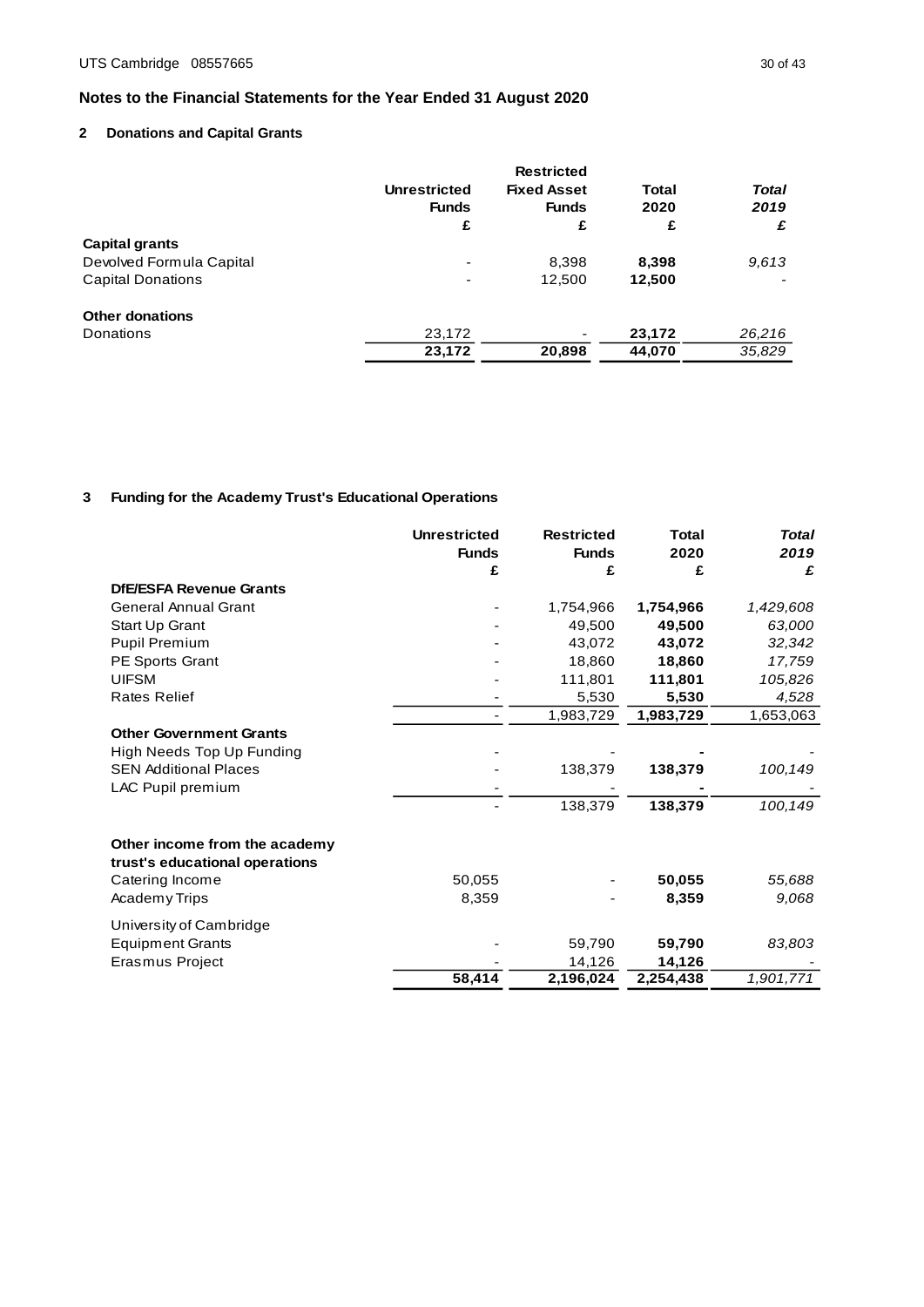# **4 Other Trading Activities**

|                                     | <b>Unrestricted</b><br><b>Funds</b> | <b>Restricted</b><br><b>Funds</b> | Total<br>2020 | <b>Total</b><br>2019 |
|-------------------------------------|-------------------------------------|-----------------------------------|---------------|----------------------|
|                                     | £                                   | £                                 | £             | £                    |
| Hire of Facilities                  | 15.151                              |                                   | 15,151        | 10,219               |
| Items Sold                          | 1.026                               |                                   | 1,026         | 2,102                |
| Insurance Claims                    |                                     |                                   |               | 5,510                |
| Other Catering Income               | 8,556                               |                                   | 8,556         | 8.584                |
| Supply Cover                        |                                     |                                   |               | 2,397                |
| Courses                             |                                     |                                   |               | 5,213                |
| <b>Staff Services - Consultancy</b> |                                     |                                   |               | 904                  |
| Tickets - Concerts & Performances   |                                     |                                   |               | 721                  |
| Sports and Drama Clubs              | 17,217                              |                                   | 17,217        | 25,116               |
|                                     | 41,950                              |                                   | 41,950        | 60,766               |

# **5 Expenditure**

|                                                                                               | <b>Non Pay Expenditure</b> |                      |            |                           |                           |
|-----------------------------------------------------------------------------------------------|----------------------------|----------------------|------------|---------------------------|---------------------------|
|                                                                                               | <b>Staff Costs</b><br>£    | <b>Premises</b><br>£ | Other<br>£ | <b>Total</b><br>2020<br>£ | <b>Total</b><br>2019<br>£ |
| Expenditure on raising funds<br>• Allocated Support Costs<br>Academy's educational operations | -                          |                      | 472        | 472                       | 2,528                     |
| • Direct Costs                                                                                | 1,553,885                  | 411.172              | 179.211    | 2,144,268                 | 1,659,603                 |
| • Allocated Support Costs<br><b>Teaching School</b>                                           | 106.559                    | 214.096              | 256.662    | 577.317                   | 560.642                   |
| • Direct Costs                                                                                |                            |                      | 310        | 310                       | 2,650                     |
|                                                                                               | 1.660.444                  | 625.268              | 436.655    | 2.722.367                 | 2.225.423                 |

# **Net Income/(expenditure) for the period includes:**

|                                                                                  | 2020<br>£ | 2019    |
|----------------------------------------------------------------------------------|-----------|---------|
| Operating lease rentals                                                          | 4.680     | 4.680   |
| Depreciation                                                                     | 411.054   | 316.619 |
| Amortisation of intangible fixed assets (included within Charitable Activities - | 118       | 749     |
| Fees payable to auditor for:                                                     |           |         |
| - audit                                                                          | 8,578     | 8.480   |
| - other services                                                                 | 730       | 1.980   |
|                                                                                  | 425.160   | 332,508 |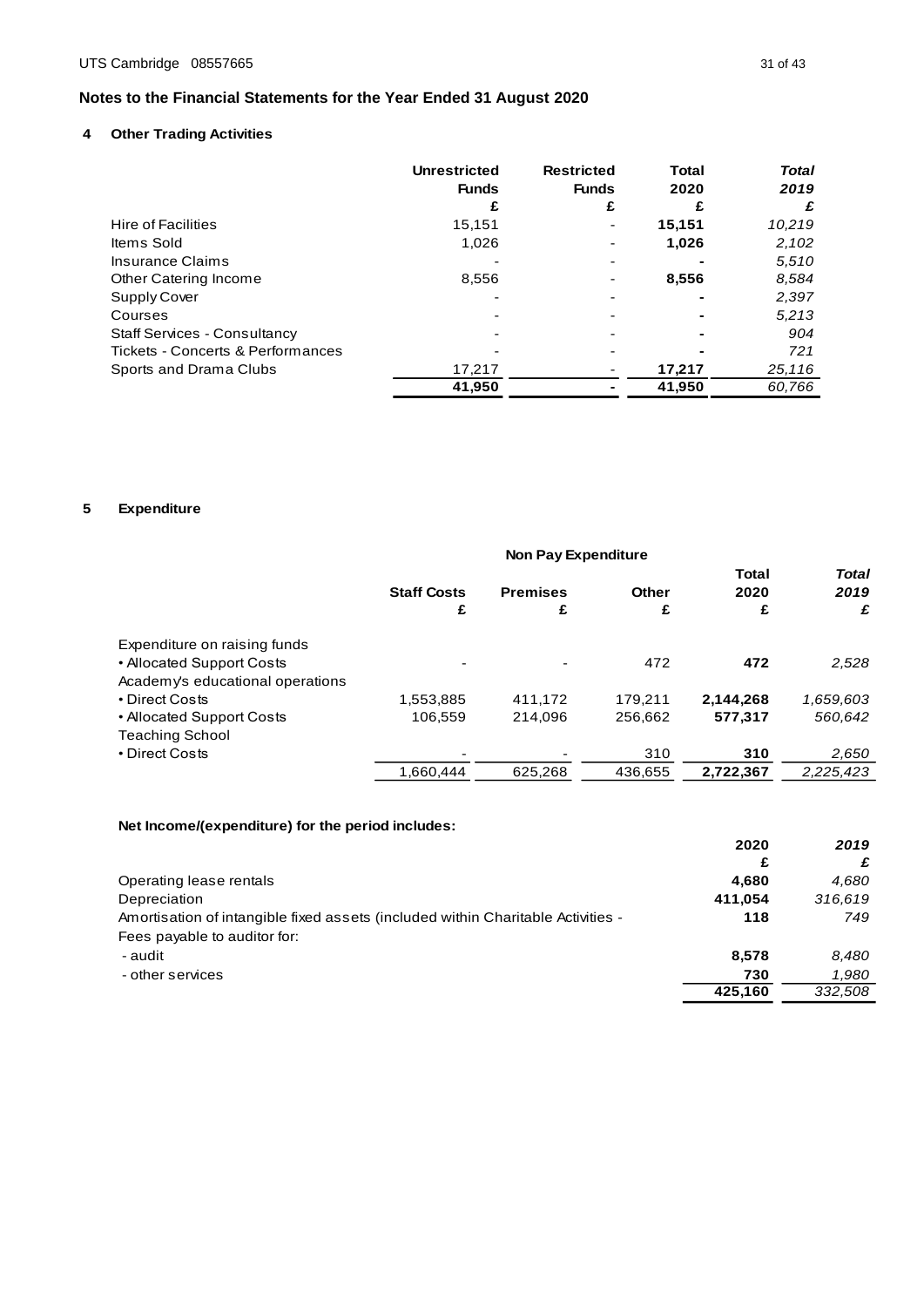# **6 Charitable Activities**

|                                        |                   | <b>Total</b> | <b>Total</b> |
|----------------------------------------|-------------------|--------------|--------------|
|                                        |                   | 2020         | 2019         |
|                                        |                   | £            | £            |
| Direct costs - educational operations  |                   | 2,144,268    | 1,659,603    |
| Support costs - educational operations |                   | 577,317      | 560,642      |
|                                        |                   | 2,721,585    | 2,220,245    |
|                                        |                   |              |              |
|                                        | Educational       | Total        | Total        |
|                                        | <b>Operations</b> | 2020         | 2019         |
| Analysis of support costs              | £                 | £            | £            |
| Support staff costs                    | 106,559           | 106,559      | 145,718      |
| Technology costs                       | 16.004            | 16,004       | 32,142       |
| Premises costs                         | 214.096           | 214,096      | 137,784      |
| Other support costs                    | 224,826           | 224,826      | 196,109      |
| Governance costs                       | 15,832            | 15,832       | 48,889       |
| Total support costs                    | 577.317           | 577.317      | 560.642      |

#### **7 Staff**

|                                                    | <b>Total</b> | <b>Total</b> |
|----------------------------------------------------|--------------|--------------|
| a. Staff costs                                     | 2020         | 2019         |
| Staff costs during the period were:                | £            |              |
| Wages and salaries                                 | 1,160,133    | 913,285      |
| Social security costs                              | 107.264      | 84,820       |
| Operating costs of defined benefit pension schemes | 348,779      | 183,551      |
|                                                    | 1,616,176    | 1,181,656    |
| Supply staff costs                                 | 44.268       | 119.247      |
|                                                    | 1,660,444    | 1,300,903    |

# **b. Staff numbers**

The average number of persons employed by the academy during the year was as follows:

|                            | 2020 | 2019      |
|----------------------------|------|-----------|
|                            | No.  | <b>No</b> |
| Teachers                   | 17   | 11        |
| Administration and support | 23   | 21        |
| Management                 | з    | 4         |
|                            | 43   | 36        |

# **c. Higher paid staff**

The number of employees whose employee benefits (excluding employer pension costs) exceeded £60,000 was:

|                    | 2020                     | 2019                     |
|--------------------|--------------------------|--------------------------|
|                    | No.                      | <b>No</b>                |
| £80,001 - £90,000  | $\overline{\phantom{a}}$ |                          |
| £90,001 - £100,000 |                          | $\overline{\phantom{a}}$ |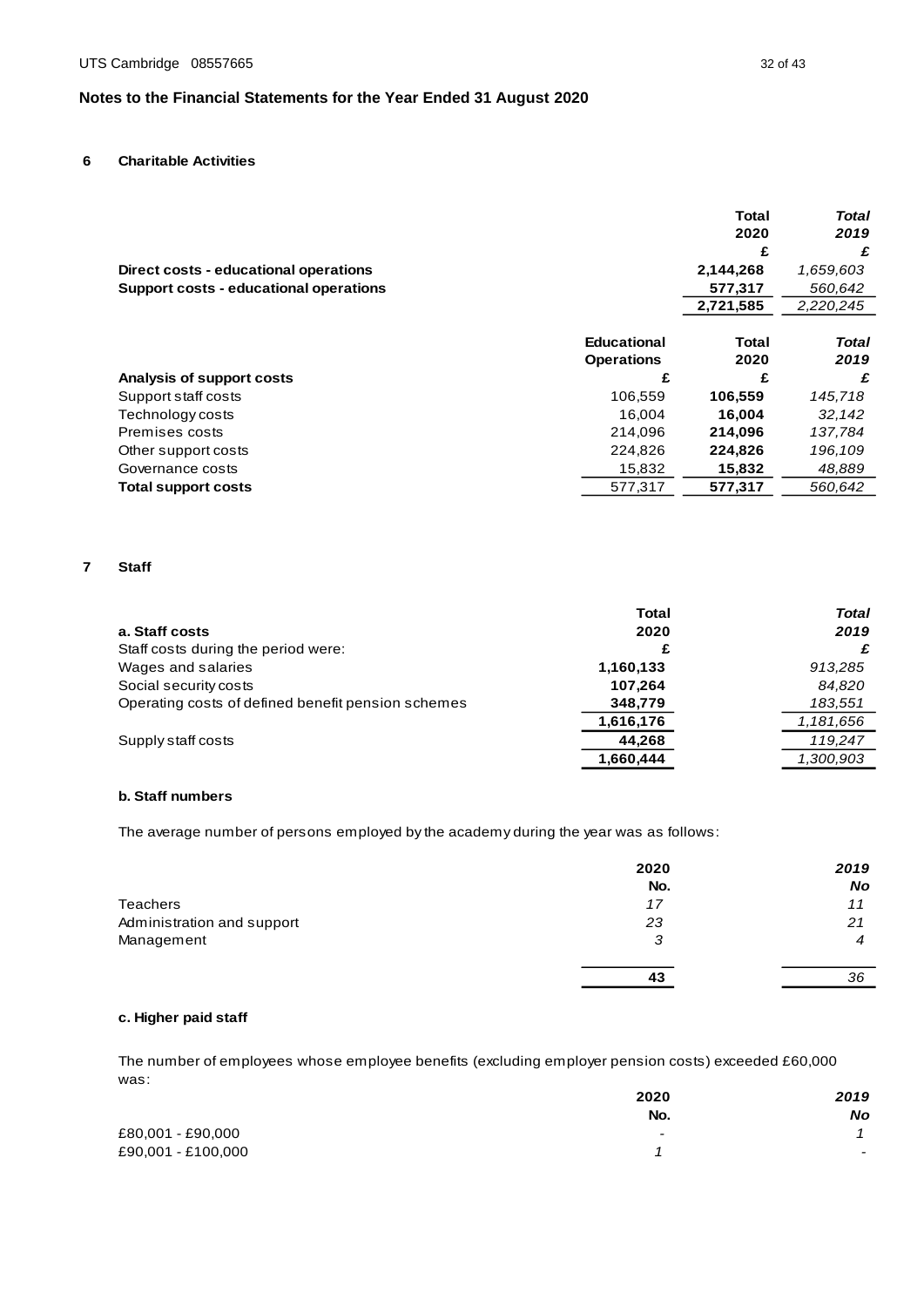### **Staff (Continued)**

### **d. Key management personnel**

The key management personnel of the academy trust comprise the trustees and the senior management team as listed on page 3. The total amount of employee benefits (including employer pension contributions and employers' national insurance contributions) received by key management personnel for their services to the academy trust was £406,631 (2019: £394,430).

### **8 Related Party Transactions - Trustees' Remuneration and Expenses**

One or more trustees has been paid remuneration or has received other benefits from an employment with the academy trust. The principal and other staff trustees only receive remuneration in respect of services they provide undertaking the roles of principal and staff members under their contracts of employment.

The value of trustees' remuneration was as follows:

Dr James Biddulph (principal and trustee): Remuneration £90,000 - £100,000 (2019: £80,000 - £90,000) Employers pension contributions £20,000 - £25,000 (2019: £15,000 - £20,000)

Mrs Lucy Bullen Smith (staff trustee):

Remuneration £40,000 - £50,000 (2019: N/A) Employers pension contributions £5,000 - £10,000 (2019: £N/A)

During the period ended 31 August 2020, travel and subsistence expenses totalling £1,298 (2019: £1,246) were reimbursed or paid directly to two trustees (2019: one).

Other related party transactions involving the trustees are set out in note 24.

## **9 Trustees' and Officers' Insurance**

The academy trust has opted into the Department for Education's Risk Protection Arrangement (RPA), an alternative to insurance where UK Government funds cover losses that arise. This scheme protects Trustees and Officers from claims arising from negligent acts, errors or omissions occurring whilst on academy business, and provides cover up to £10,000,000. It is not possible to quantify the Trustees and Officers indemnity element from the overall cost of the RPA scheme.

# **1 0 Intangible Fixed Assets**

|                        | <b>Computer</b><br><b>Software</b><br>£ | <b>Total</b><br>£ |
|------------------------|-----------------------------------------|-------------------|
| Cost                   |                                         |                   |
| At 1 September 2019    | 11,112                                  | 11,112            |
| At 31 August 2020      | 11,112                                  | 11,112            |
| Amortisation           |                                         |                   |
| At 1 September 2019    | 10,994                                  | 10,994            |
| Charged in year        | 118                                     | 118               |
| At 31 August 2020      | 11,112                                  | 11,112            |
| <b>Carrying Amount</b> |                                         |                   |
| At 31 August 2019      | 118                                     | 118               |
| At 31 August 2020      |                                         |                   |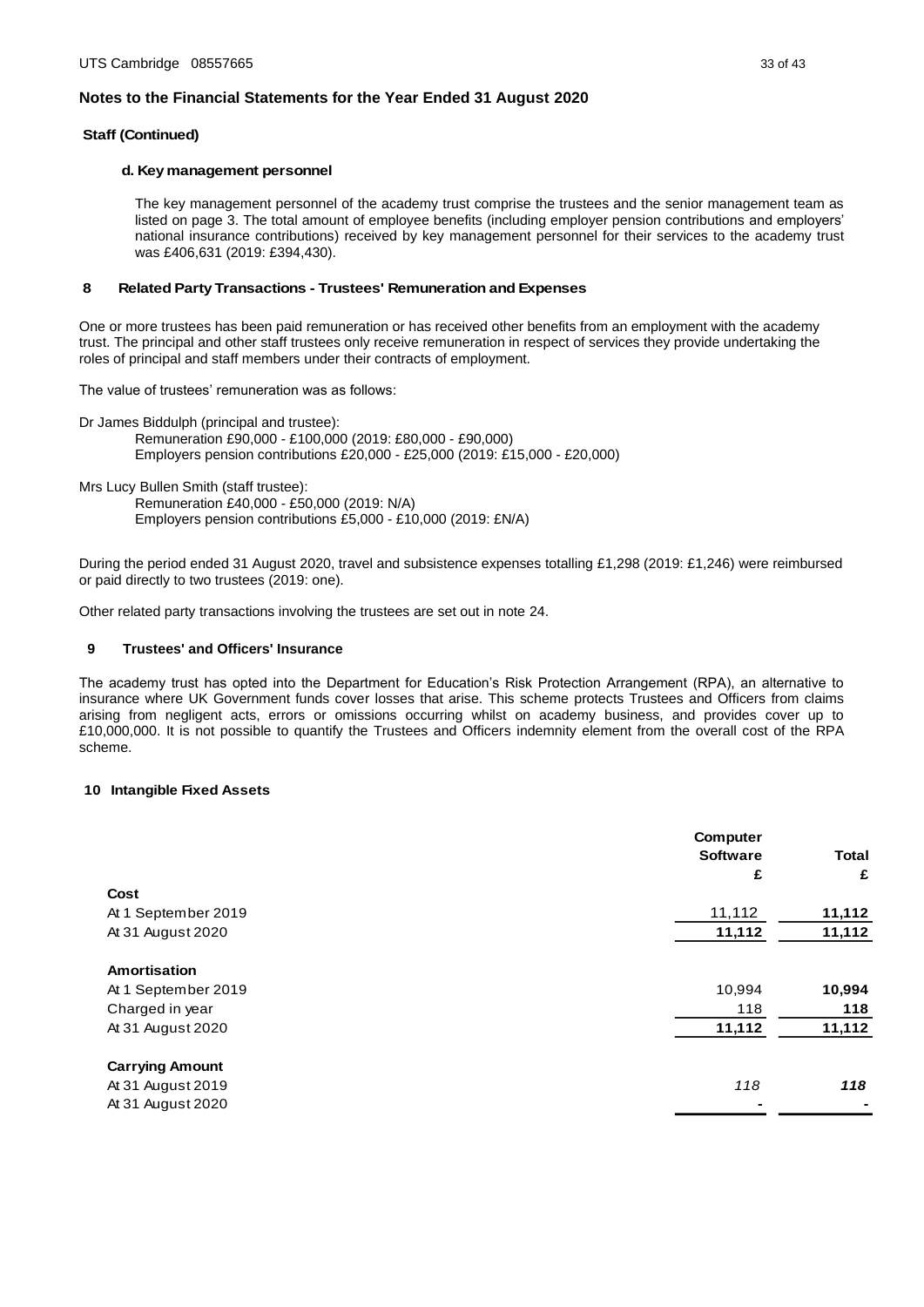# **1 1 Tangible Fixed Assets**

|                        | Leasehold                           | <b>Furniture</b> |                                     |            |
|------------------------|-------------------------------------|------------------|-------------------------------------|------------|
|                        | <b>Land and</b><br><b>Buildings</b> | and<br>Equipment | <b>Computer</b><br><b>Equipment</b> | Total      |
|                        | £                                   | £                | £                                   | £          |
| Cost                   |                                     |                  |                                     |            |
| At 1 September 2019    | 16,168,356                          | 209,871          | 272,392                             | 16,650,619 |
| Additions              |                                     | 72,290           | 13,839                              | 86,129     |
| At 31 August 2020      | 16,168,356                          | 282,161          | 286,231                             | 16,736,748 |
| Depreciation           |                                     |                  |                                     |            |
| At 1 September 2019    | 485.050                             | 131,405          | 205,088                             | 821,543    |
| Charged in year        | 323,367                             | 49,000           | 38,687                              | 411,054    |
| At 31 August 2020      | 808,417                             | 180,405          | 243,775                             | 1,232,597  |
| <b>Net Book Values</b> |                                     |                  |                                     |            |
| At 31 August 2019      | 15,683,306                          | 78,466           | 67,304                              | 15,829,076 |
| At 31 August 2020      | 15,359,939                          | 101,756          | 42,456                              | 15,504,151 |

# **1 2 Stock**

|                      | 2020 | 2019 |
|----------------------|------|------|
|                      | £    | £    |
| <b>Water Bottles</b> | 420  | 96   |
| Rucksacks            | 176  | 768  |
|                      | 596  | 864  |

# **1 3 Debtors**

|                                | 2020    | 2019    |
|--------------------------------|---------|---------|
|                                | £       | £       |
| Trade debtors                  | 8,892   | 18,950  |
| VAT recoverable                | 70,149  | 59,353  |
| Other debtors                  | 1.629   | 879     |
| Prepayments and accrued income | 197,695 | 121,539 |
|                                | 278,365 | 200,721 |

# **1 4 Creditors: amounts falling due within one year**

|                              | 2020    | 2019    |
|------------------------------|---------|---------|
|                              | £       | £       |
| Trade creditors              | 75,756  | 52,217  |
| Taxation and social security | 26,260  | 20,484  |
| Other creditors              | 31,265  |         |
| Accruals and deferred income | 103,495 | 100,083 |
|                              | 236,776 | 172,784 |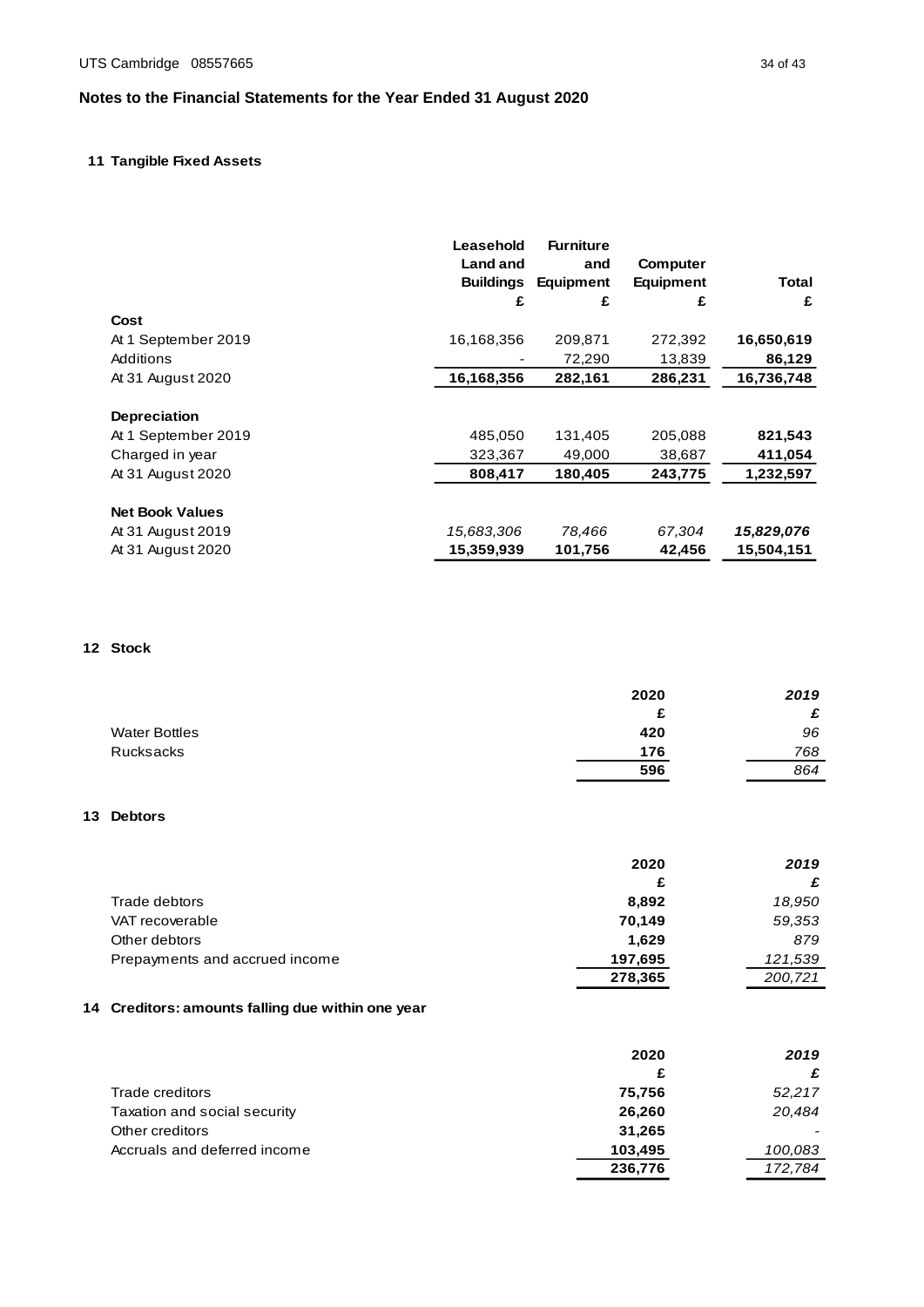### **Deferred Income**

|                                     | 2020     | 2019     |
|-------------------------------------|----------|----------|
|                                     |          |          |
| Deferred Income at 1 September 2019 | 72.685   | 63.541   |
| Released from previous years        | (72,685) | (63,541) |
| Resources deferred in the year      | 80,039   | 72,685   |
| Deferred Income at 31 August 2020   | 80,039   | 72.685   |
|                                     |          |          |

At the balance sheet date, the academy trust was holding funds received in advance of £64,190 Universal Infant Free School Meals Grant, £8,363 catering income and £7,486 for academy trips (2019: £67,500 Universal Infant Free School Meals Grant, £3,205 Rates Relief and £1,980 for after school clubs).

#### **1 5 Funds**

|                                     | <b>Balance at</b><br>1 September<br>2019<br>£ | <b>Income</b><br>£ | <b>Expenditure</b><br>£ | transfers<br>£ | Gains /<br>(Losses)<br>£ | <b>Balance at</b><br>31 August<br>2020<br>£ |
|-------------------------------------|-----------------------------------------------|--------------------|-------------------------|----------------|--------------------------|---------------------------------------------|
| <b>Restricted general funds</b>     |                                               |                    |                         |                |                          |                                             |
| General Annual Grant (GAG)          | 68,643                                        | 1,754,966          | (1,796,270)             |                |                          | 27,339                                      |
| Start Up Grant                      | 3,498                                         | 49,500             | (39,655)                |                |                          | 13,343                                      |
| <b>Pupil Premium</b>                |                                               | 43,073             | (32,053)                |                |                          | 11,020                                      |
| <b>Other ESFA/DfE Grants</b>        | 21,558                                        | 136,191            | (126, 718)              | (13, 839)      |                          | 17,192                                      |
| <b>Other Restricted Funds</b>       | 4,296                                         |                    |                         |                |                          | 4,296                                       |
| <b>University Grants</b>            | 9,407                                         | 59,790             | (264)                   | (59,790)       |                          | 9,143                                       |
| <b>Building Capacity Grant</b>      | 1                                             |                    |                         |                |                          | 1                                           |
| <b>SEN</b>                          |                                               | 138,379            | (118,993)               |                |                          | 19,386                                      |
| Erasmus Project                     |                                               | 14,125             | (1,688)                 |                |                          | 12,437                                      |
| Pension reserve                     | (244,000)                                     |                    | (114,000)               |                | (8,000)                  | (366,000)                                   |
|                                     | (136, 597)                                    | 2,196,024          | (2, 229, 641)           | (73, 629)      | (8,000)                  | (251, 843)                                  |
| <b>Restricted fixed asset funds</b> |                                               |                    |                         |                |                          |                                             |
| DfE Group capital grants            | 21,268                                        | 20,898             |                         | 13,839         |                          | 56,005                                      |
| Donated Assets                      | 15,683,306                                    |                    | (362, 172)              |                |                          | 15,321,134                                  |
| <b>University Grants</b>            | 145,930                                       |                    | (49,000)                | 59,790         | $\overline{\phantom{a}}$ | 156,720                                     |
|                                     | 15,850,504                                    | 20,898             | (411, 172)              | 73,629         |                          | 15,533,859                                  |
|                                     |                                               |                    |                         |                |                          |                                             |
| <b>Total restricted funds</b>       | 15,713,907                                    | 2,216,922          | (2,640,813)             |                | (8,000)                  | 15,282,016                                  |
| <b>Unrestricted funds</b>           |                                               |                    |                         |                |                          |                                             |
| Unrestricted funds                  | 139,023                                       | 123,536            | (81, 244)               |                |                          | 181,315                                     |
| <b>Teaching School</b>              | 6,471                                         | 22,949             | (310)                   |                |                          | 29,110                                      |
| <b>Total unrestricted funds</b>     | 145,494                                       | 146,485            | (81, 554)               | $\blacksquare$ | $\blacksquare$           | 210,425                                     |
| <b>Total funds</b>                  | 15,859,401                                    | 2,363,407          | (2,722,367)             |                | (8,000)                  | 15,492,441                                  |

The specific purposes for which the funds are to be applied are as follows:

Restricted general funds comprise of grants from the ESFA and DfE relating to setup of the school and the provision of education for the children of the academy. SEN funding has been provided to make special educational provision to meet the needs of children with SEND. Pupil Premium is additional funding to help disadvantaged pupils of all abilities perform better. Restricted grants have been received from the University of Cambridge for the setup of the school and provision of equipment.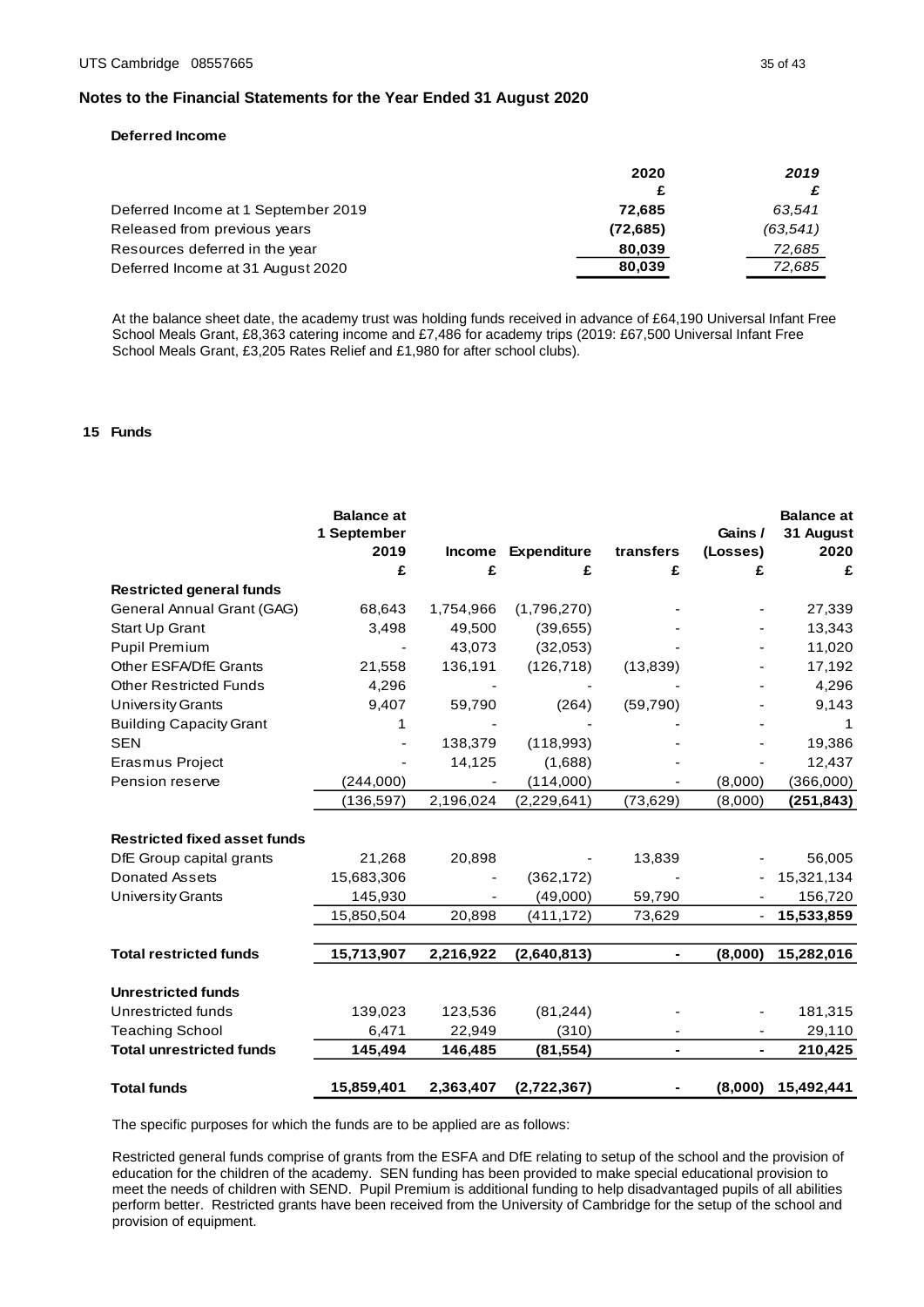UCPS Is a member of an Eramus+ project which is focused on understanding the nature of Laboratory Schools. As members of this cross-Europe project, involving four other institutions, the school engages in visits (which have been suspended because of OCVID-19), intellectual work including writing books and creating a website, and exploring the themes and issues of running research informed education. The funding is from the Erasmus+ European fund. Bielefeld University is the key financial partner and it is through them that the funding is received. We are required to document use of funding into: trips and intellectual outcomes. There is a matrix for the cost of intellectual output (defined by the EU for this project). So, for example, we are expected to be engaged in 50 hours of intellectual work. The trips are allocated a defined amount of money. Any money not used explicitly on the transport and accommodation can be used as part of intellectual outputs. In essence, we work towards the amount that we receive each year. The goals and purpose of the project is to create online resources and set up a new EU network of Lab Schools, with a launch event in Paris.

Restricted fixed asset funds comprise £8,398 devolved formula capital and fund transfers from the University of Cambridge equipment grants to fund the purchase of fixed assets.

#### **Comparative information in respect of the preceeding period is as follows:**

|                                     | <b>Balance at</b><br>1 September<br>2018 | <b>Income</b> | <b>Expenditure</b> | transfers | Gains /<br>(Losses) | <b>Balance at</b><br>31 August<br>2019 |
|-------------------------------------|------------------------------------------|---------------|--------------------|-----------|---------------------|----------------------------------------|
|                                     | £                                        | £             | £                  | £         | £                   | £                                      |
| <b>Restricted general funds</b>     |                                          |               |                    |           |                     |                                        |
| General Annual Grant (GAG)          | 31,279                                   | 1,429,608     | (1,392,244)        |           |                     | 68,643                                 |
| Start Up Grant                      | 9,075                                    | 63,000        | (68, 577)          |           |                     | 3,498                                  |
| <b>Pupil Premium</b>                |                                          | 32,342        | (32, 342)          |           |                     |                                        |
| Other ESFA/DfE Grants               | 11,941                                   | 128,113       | (118, 496)         |           |                     | 21,558                                 |
| <b>Other Restricted Funds</b>       | 7,221                                    |               | (2,925)            |           |                     | 4,296                                  |
| <b>University Grants</b>            | 11,045                                   | 83,803        | (32, 945)          | (52, 496) |                     | 9,407                                  |
| <b>Building Capacity Grant</b>      | 1                                        |               |                    |           |                     |                                        |
| <b>SEN</b>                          | 4,917                                    | 100,149       | (105,066)          |           |                     |                                        |
| Pension reserve                     | (68,000)                                 |               | (39,000)           |           | (137,000)           | (244,000)                              |
|                                     | 7,479                                    | 1,837,015     | (1,791,595)        | (52, 496) | (137,000)           | (136, 597)                             |
| <b>Restricted fixed asset funds</b> |                                          |               |                    |           |                     |                                        |
| DfE Group capital grants            | 11,655                                   | 9,613         |                    |           |                     | 21,268                                 |
| <b>Donated Assets</b>               | 15,925,831                               |               | (242, 525)         |           |                     | 15,683,306                             |
| <b>University Grants</b>            | 168,277                                  |               | (74, 843)          | 52,496    |                     | 145,930                                |
|                                     | 16,105,763                               | 9,613         | (317,368)          | 52,496 -  |                     | 15,850,504                             |
| <b>Total restricted funds</b>       | 16,113,242                               | 1,846,628     | (2,108,963)        | ÷         | (137,000)           | 15,713,907                             |
| <b>Unrestricted funds</b>           |                                          |               |                    |           |                     |                                        |
| Unrestricted funds                  | 101,095                                  | 151,738       | (113, 810)         |           |                     | 139,023                                |
| <b>Teaching School</b>              | 9,121                                    |               | (2,650)            |           |                     | 6,471                                  |
| <b>Total unrestricted funds</b>     | 110,216                                  | 151,738       | (116, 460)         | ÷         |                     | 145,494                                |
| <b>Total funds</b>                  | 16,223,458                               | 1,998,366     | (2, 225, 423)      |           | (137,000)           | 15,859,401                             |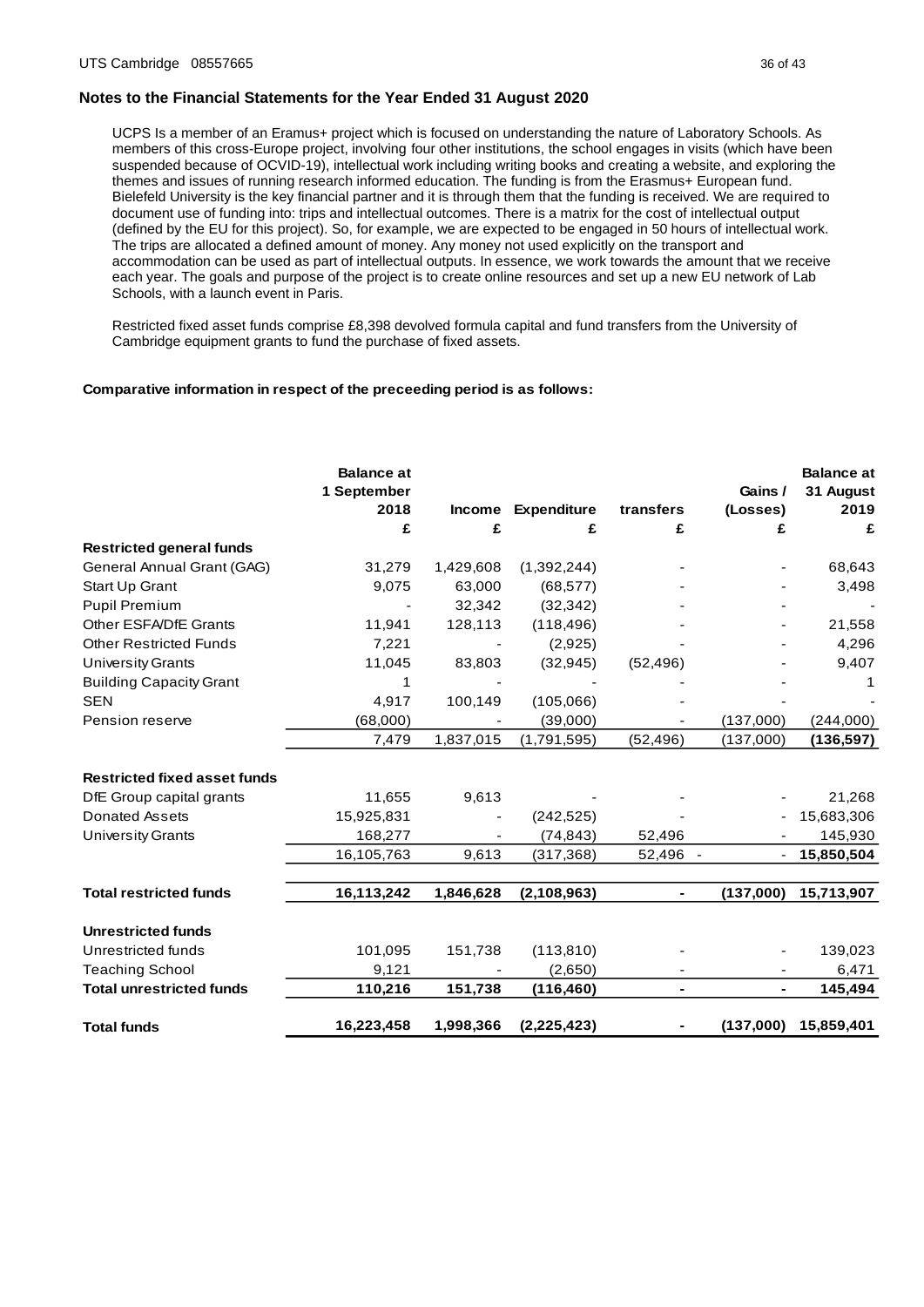# **1 6 Analysis of Net Assets between Funds**

Fund balances at 31 August 2020 are represented by:

|                            | <b>Unrestricted</b><br>funds | <b>Restricted</b><br>general funds | <b>Restricted</b><br>fixed asset<br>funds | <b>Total funds</b><br>2020 |
|----------------------------|------------------------------|------------------------------------|-------------------------------------------|----------------------------|
|                            | £                            | £                                  | £                                         | £                          |
| Tangible Fixed assets      |                              |                                    | 15,504,151                                | 15,504,151                 |
| Current assets             | 226,274                      | 335,084                            | 29.708                                    | 591,066                    |
| <b>Current liabilities</b> | (15, 849)                    | (220, 927)                         |                                           | (236, 776)                 |
| Pension scheme liability   |                              | (366,000)                          |                                           | (366,000)                  |
| <b>Total net assets</b>    | 210.425                      | (251, 843)                         | 15,533,859                                | 15,492,441                 |

**Comparative information in respect of the preceeding period is as follows:**

|                            | <b>Unrestricted</b><br>funds | <b>Restricted</b><br>general funds | <b>Restricted</b><br>fixed asset<br>funds | <b>Total funds</b><br>2019 |
|----------------------------|------------------------------|------------------------------------|-------------------------------------------|----------------------------|
|                            | £                            | £                                  | £                                         | £                          |
| Intangible fixed assets    | ٠                            | -                                  | 867                                       | 867                        |
| Tangible Fixed assets      |                              |                                    | 16,093,241                                | 16,093,241                 |
| Current assets             | 132,585                      | 320,580                            | 11,655                                    | 464,820                    |
| <b>Current liabilities</b> | (22, 369)                    | (245,101)                          |                                           | (267,470)                  |
| Pension scheme liability   |                              | (000, 83)                          |                                           | (68,000)                   |
| <b>Total net assets</b>    | 110.216                      | 7,479                              | 16,105,763                                | 16,223,458                 |
|                            |                              |                                    |                                           |                            |

# **17 Capital Commitments**

|                                                              | 2020   | 2019    |
|--------------------------------------------------------------|--------|---------|
|                                                              |        |         |
| Contracted for, but not provided in the financial statements |        |         |
| ICT Equipment for delivery over two years                    | 21.985 | 253.410 |
|                                                              | 21.985 | 253,410 |

# **1 8 Commitments under Operating Leases** 1

### **Operating Leases**

At 31 August 2020 the total of the academy trust's future minimum lease payments under non-cancellable operating leases was:

|                                        | 2020   | 2019   |
|----------------------------------------|--------|--------|
|                                        |        |        |
| Amounts due within one year            | 4.680  | 4.680  |
| Amounts due between one and five years | 8.190  | 12,870 |
|                                        | 12.870 | 17,550 |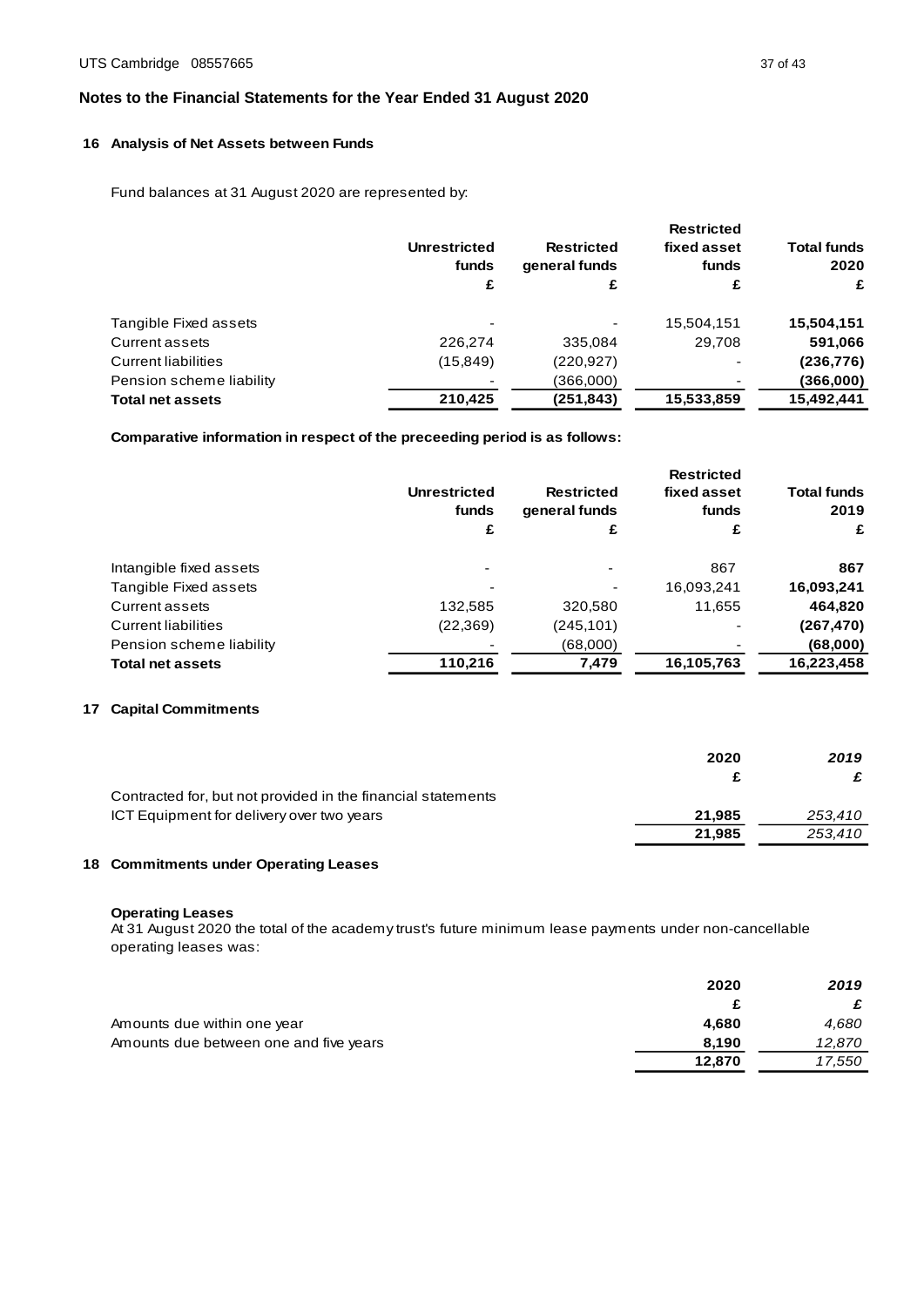# **1 9 Reconciliation of Net Income/(Expenditure) to Net Cash flow from operating activities**

|                                                                          | 2020       | 2019      |
|--------------------------------------------------------------------------|------------|-----------|
|                                                                          | £          | £         |
| Net income/(expenditure) for the year                                    |            |           |
| (as per the statement of financial activities)                           | (358, 960) | (227,057) |
| Adjusted for:                                                            |            |           |
| Amortisation (note 10)                                                   | 118        | 749       |
| Depreciation (note 11)                                                   | 411,054    | 316,619   |
| Loss on disposal of fixed asset                                          |            | 646       |
| Capital grants from DfE and other capital income                         | (20, 898)  | (9,613)   |
| Defined benefit pension scheme cost less contributions payable (note 23) | 109,000    | 37,000    |
| Defined benefit pension scheme finance cost (note 23)                    | 5,000      | 2,000     |
| (Increase)/decrease in stocks                                            | 268        | (472)     |
| (Increase)/decrease in debtors                                           | (77, 644)  | (103,298) |
| Increase/(decrease) in creditors                                         | 63,992     | (94,686)  |
| Net cash provided by / (used in) Operating Activities                    | 131,930    | (78, 112) |

# **2 0 Cash Flows from Investing Activities**

|                                                       | 2020<br>£ | 2019      |
|-------------------------------------------------------|-----------|-----------|
| Purchase of tangible fixed assets                     | (86, 129) | (53, 100) |
| Capital grants from DfE / ESFA                        | 8.398     | 9.613     |
| Capital funding received from sponsors and others     | 12.500    |           |
| Net cash provided by / (used in) investing activities | (65, 231) | (43,487)  |

# **2 1 Analysis of Cash and Cash Equivalents**

|                          | At 1 September |            | At 31 August |
|--------------------------|----------------|------------|--------------|
|                          | 2019           | Cash flows | 2020         |
|                          |                |            |              |
| Cash in hand and at bank | 245.406        | 66,699     | 312,105      |

## **22 Members' Liability**

Each member of the charitable company undertakes to contribute to the assets of the company in the event of it being wound up while he/she is a member, or within one year after he/she ceases to be a member, such amount as may be required, not exceeding £10 for the debts and liabilities contracted before he/she ceases to be a member.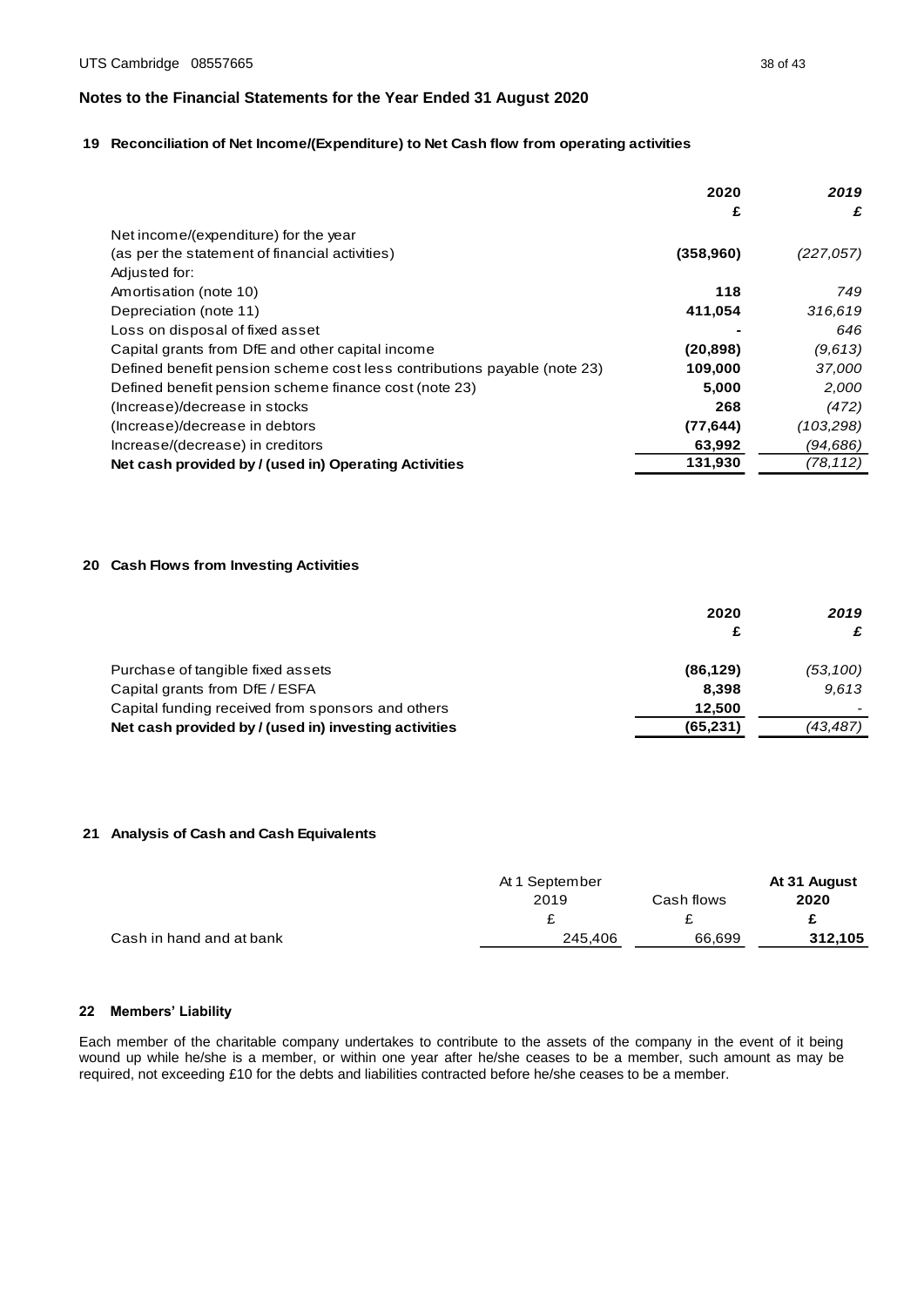### **23 Pension and Similar Obligations**

The academy trust's employees belong to two principal pension schemes: the Teachers' Pension Scheme England and Wales (TPS) for academic and related staff; and the Local Government Pension Scheme (LGPS) for non-teaching staff, which is managed by Cambridgeshire County Council. Both are multi-employer defined-benefit schemes.

The latest actuarial valuation of the TPS related to the period ended 31 March 2016 and of the LGPS 31 March 2016.

Contributions amounting to £29,118 (2019: £0) were payable to the schemes at 31 August 2020 and are included within creditors.

### **Teachers' Pension Scheme**

The Teachers' Pension Scheme (TPS) is a statutory, contributory, defined benefit scheme, governed by the Teachers' Pension Scheme Regulations 2014. Membership is automatic for full-time teachers in academies. All teachers have the option to opt-out of the TPS following enrolment.

The TPS is an unfunded scheme to which both the member and employer makes contributions, as a percentage of salary – these contributions are credited to the Exchequer. Retirement and other pension benefits are paid by public funds provided by Parliament.

## **Valuation of the Teachers' Pension Scheme**

The Government Actuary, using normal actuarial principles, conducts a formal actuarial review of the TPS in accordance with the Public Service Pensions (Valuations and Employer Cost Cap) Directions 2014 published by HM Treasury. The aim of the review is to specify the level of future contributions. Actuarial scheme valuations are dependent on assumptions about the value of future costs, design of benefits and many other factors. The latest actuarial valuation of the TPS was carried out as at 31 March 2016. The valuation report was published by the Department for Education on 5 March 2019. The key elements of the valuation and subsequent consultation are:

- employer contribution rates set at 23.68% of pensionable pay (including a 0.08% administration levy)
- total scheme liabilities (pensions currently in payment and the estimated cost of future benefits) for service to the effective date of £218,100 million, and notional assets (estimated future contributions together with the notional investments held at the valuation date) of £196,100 million giving a notional past service deficit of £22,000 million
- the SCAPE rate, set by HMT, is used to determine the notional investment return. The current SCAPE rate is 2.4% above the rate of CPI, assumed real rate of return is 2.4% in excess of prices and 2% in excess of earnings. The rate of real earnings growth is assumed to be 2.2%. The assumed nominal rate of return including earnings growth is 4.45%.

The next valuation result is due to be implemented from 1 April 2023.

The employer's pension costs paid to TPS in the period amounted to £170,103 (2019: £87,875).

A copy of the valuation report and supporting documentation is on th[e Teachers' Pension website](https://www.teacherspensions.co.uk/news/employers/2014/06/publication-of-the-valuation-report.aspx)

Under the definitions set out in FRS 102, the TPS is an unfunded multi-employer pension scheme. The trust has accounted for its contributions to the scheme as if it were a defined contribution scheme. The academy trust has set out above the information available on the scheme.

#### **Local Government Pension Scheme**

The LGPS is a funded defined benefit pension scheme, with the assets held in separate trustee-administered funds. The total contribution made for the year ended 31 August 2020 was £89,000 (2019: £75,000), of which employer's contributions totalled £69,000 (2019: £59,000) and employees' contributions totalled £20,000 (2019: £16,000). The agreed contribution rates for future years are 21% for employers and a variable percent for employees:

| <b>Annual Salary</b> | <b>Contribution</b> |
|----------------------|---------------------|
|                      | Rate                |
| £0 - £13,700         | 5.50%               |
| £13,701 - £21,400    | 5.80%               |
| £21.401 - £34.700    | 6.50%               |
| £34.701 - £43.900    | 6.80%               |
| £43,901 - £61,300    | 8.50%               |
| £61,301 - £86,800    | 9.90%               |
| £86.801 - £102.200   | 10.50%              |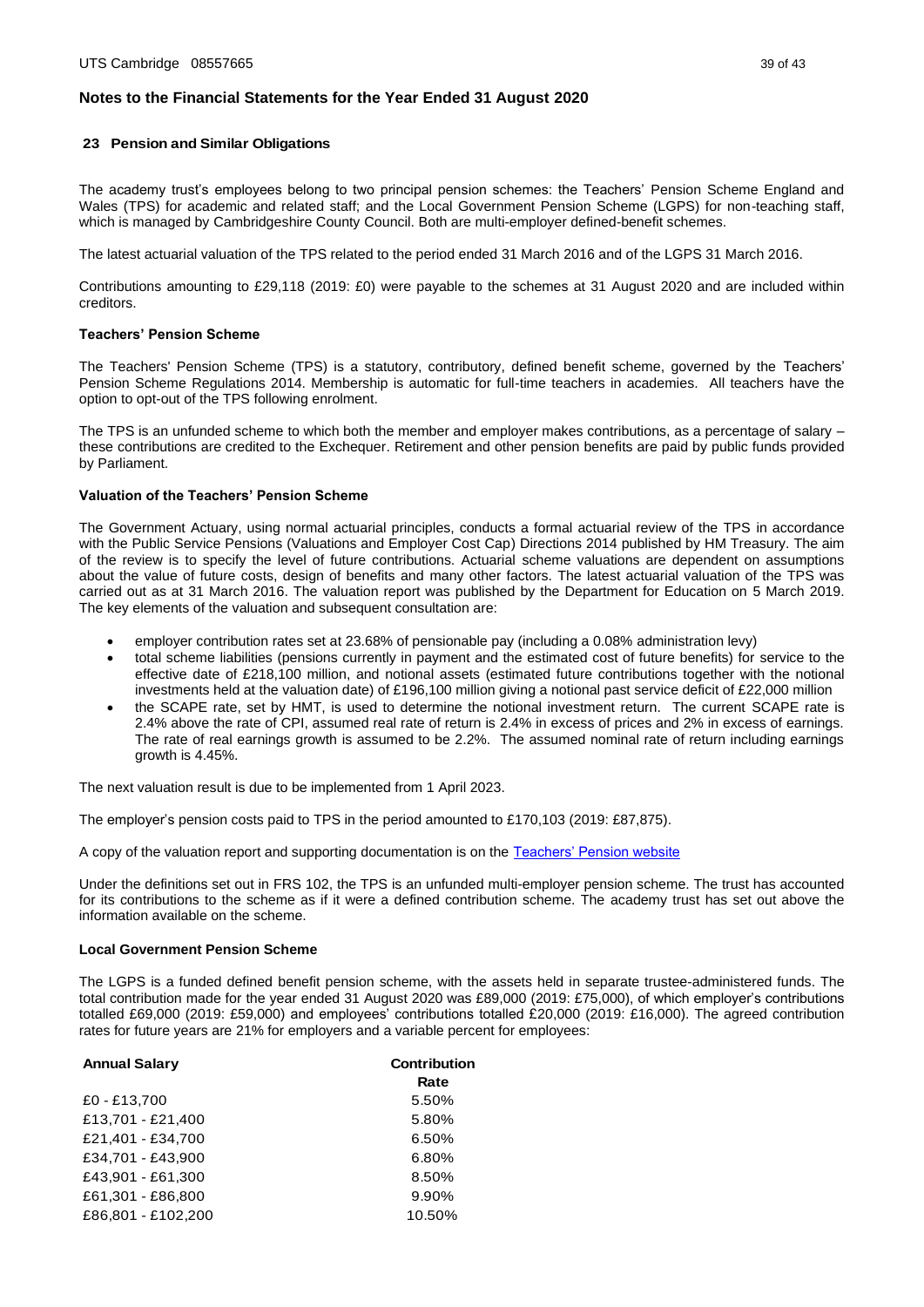# **23 Pension and Similar Obligations (continued)**

Parliament has agreed, at the request of the Secretary of State for Education, to guarantee that, in the event of an academy trust closure, outstanding Local Government Pension Scheme liabilities would be met by the Department for Education. The guarantee came into force on 18 July 2013.

## **Principal Actuarial Assumptions**

|                                                    | At 31         | At 31         |
|----------------------------------------------------|---------------|---------------|
|                                                    | <b>August</b> | <b>August</b> |
|                                                    | 2020          | 2019          |
|                                                    | p.a.          | р.а.          |
| Rate of increase in salaries                       | 2.70%         | 2.60%         |
| Rate of increase for pensions in payment/inflation | 2.20%         | 2.30%         |
| Discount rate for scheme liabilities               | 1.70%         | 1.90%         |
| Inflation assumption (CPI)                         | $0.00\%$      | 0.00%         |
| Commutation of pensions to lump sums               | 63.00%        | 63.00%        |

The current mortality assumptions include sufficient allowance for future improvements in mortality rates. The assumed life expectations on retirement age 65 are:

|                                        | At 31         | At 31         |
|----------------------------------------|---------------|---------------|
|                                        | <b>August</b> | <b>August</b> |
| Retiring today                         | 2020          | 2019          |
| Males                                  | 22.0          | 22.4          |
| Females                                | 24.0          | 24.4          |
| Retiring in 20 years                   |               |               |
| <b>Males</b>                           | 22.7          | 24.0          |
| Females                                | 25.5          | 26.3          |
|                                        | At 31         | At 31         |
|                                        | <b>August</b> | <b>August</b> |
| <b>Sensitivity analysis</b>            | 2020          | 2019          |
| Discount rate +0.1%                    | 123,000       | (101,000)     |
| Discount rate -0.1%                    | (123,000)     | 101,000       |
| Mortality assumption - 1 year increase |               | (4,000)       |
| Mortality assumption - 1 year decrease |               | 4,000         |
| CPI rate $+0.1\%$                      | 24,400        | (19,000)      |
| CPI rate $-0.1\%$                      | (24, 400)     | 19,000        |

The academy's share of the assets in the scheme were:

|                                     | <b>Fair value</b> | <b>Fair value</b>     |  |
|-------------------------------------|-------------------|-----------------------|--|
|                                     | at 31             | at 31                 |  |
|                                     | <b>August</b>     | <b>August</b><br>2019 |  |
|                                     | 2020              |                       |  |
|                                     | £                 | £                     |  |
| Equities                            | 233,100           | 193,500               |  |
| Corporate bonds                     | 36,630            | 33,540                |  |
| Property                            | 49,950            | 28,380                |  |
| Cash and other liquid assets        | 13,320            | 2,580                 |  |
| <b>Total market value of assets</b> | 333,000           | 258,000               |  |
|                                     |                   |                       |  |

The actual loss on scheme assets was £14,000 (2019: £10,000 gain).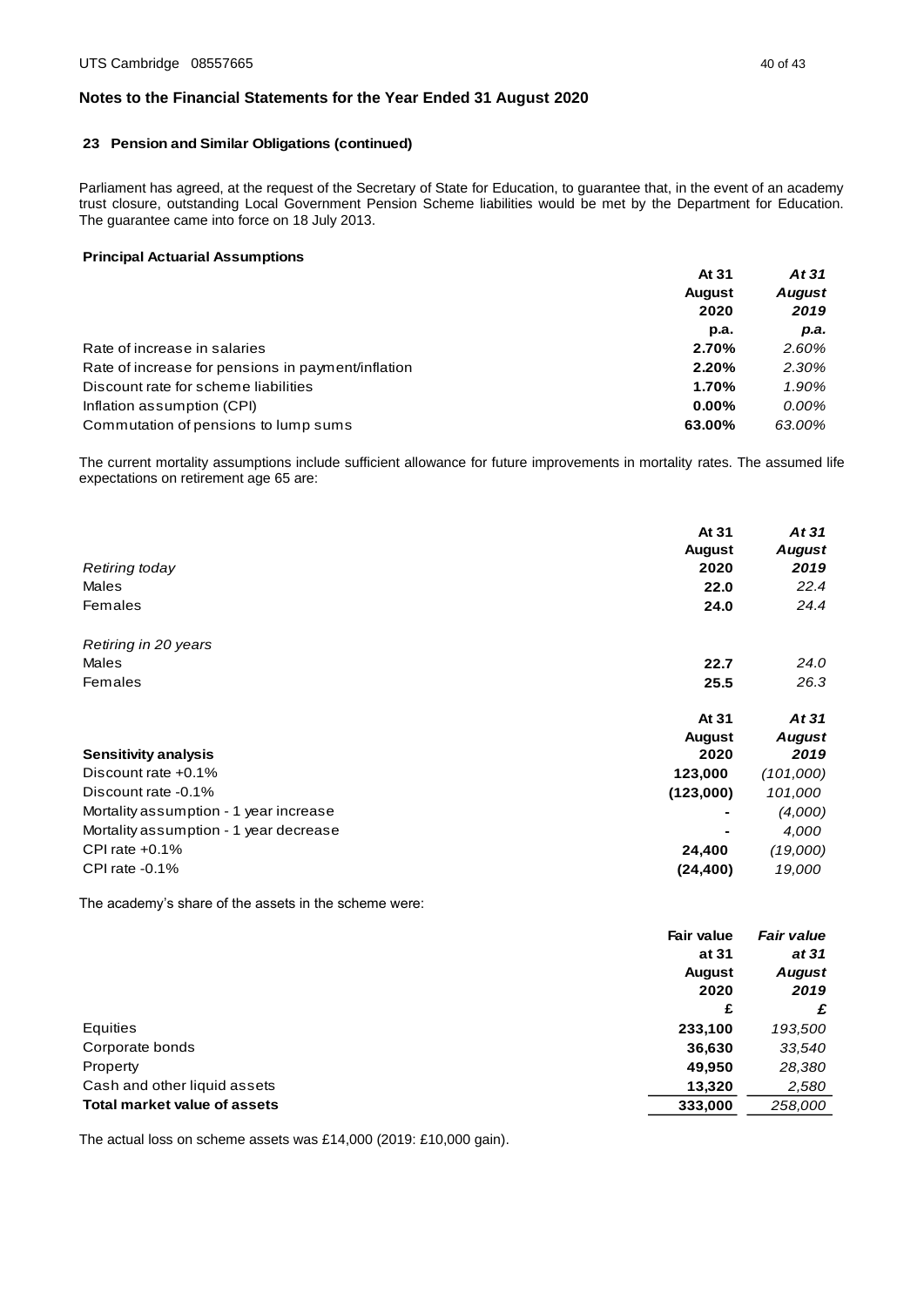# **23 Pension and Similar Obligations (continued)**

## **Amounts recognised in the statement of financial activities**

|                                     | 2020      | 2019     |
|-------------------------------------|-----------|----------|
|                                     |           |          |
| Current service cost                | (178,000) | (96,000) |
| Interest cost                       | (5,000)   | (2,000)  |
| Total amount recognised in the SOFA | (183,000) | (98,000) |

## **Changes in the present value of defined benefit obligations were as follows:**

|                        | 2020     | 2019    |
|------------------------|----------|---------|
|                        | £        | £       |
| At 1 September         | 502,000  | 241,000 |
| Current service cost   | 178,000  | 96,000  |
| Interest cost          | 11.000   | 8.000   |
| Employee contributions | 20,000   | 16.000  |
| Actuarial (gain)/loss  | (12,000) | 141,000 |
| At 31 August           | 699,000  | 502.000 |

## **Changes in the fair value of academy's share of scheme assets:**

|                        | 2020     | 2019    |
|------------------------|----------|---------|
|                        | £        | £       |
| At 1 September         | 258,000  | 173,000 |
| Interest income        | 6.000    | 6,000   |
| Actuarial gain/(loss)  | (20,000) | 4.000   |
| Employer contributions | 69,000   | 59,000  |
| Employee contributions | 20.000   | 16,000  |
| At 31 August           | 333,000  | 258.000 |

#### **24 Related Party Transactions**

Owing to the nature of the academy trust's operations and the composition of the board of trustees being drawn from local public and private sector organisations, transactions may take place with organisations in which the trust has an interest. All transactions involving such organisations are in accordance with the requirements of the AFH, including notifying the ESFA of all transactions made on or after 1 April 2020 and obtaining their approval where required, and with the academy trust's financial regulations and normal procurement procedures relating to connected and related party transactions.

Expenditure related party transaction:

Core Sustainable Heat Management Limited – a subsidiary of The University of Cambridge

The University of Cambridge

Storey's Field Community Trust – a subsidiary of The University of Cambridge

Living Song CIC – community organisation in which the Headteacher has an interest.

The following related party transactions took place in the period of account:

- the academy paid Core Sustainable Heat Management Limited which is also a subsidiary of the university £60,892 for fuel. The amount of £1,099 was outstanding at the year end.
- The academy paid Storey's Field Community Trust £152 for events.
- The academy paid University of Cambridge Information Service £258 for mobile phone costs. The amount of £24 was outstanding at year end.
- The academy paid £200 to Living Song CIC. There were no amounts outstanding at the year end.
- The trust made the purchase at arms' length following a competitive tendering exercise in accordance with its financial regulations.
- In entering into the transactions, the academy trust has complied with the requirements of the ESFA's Academies Financial Handbook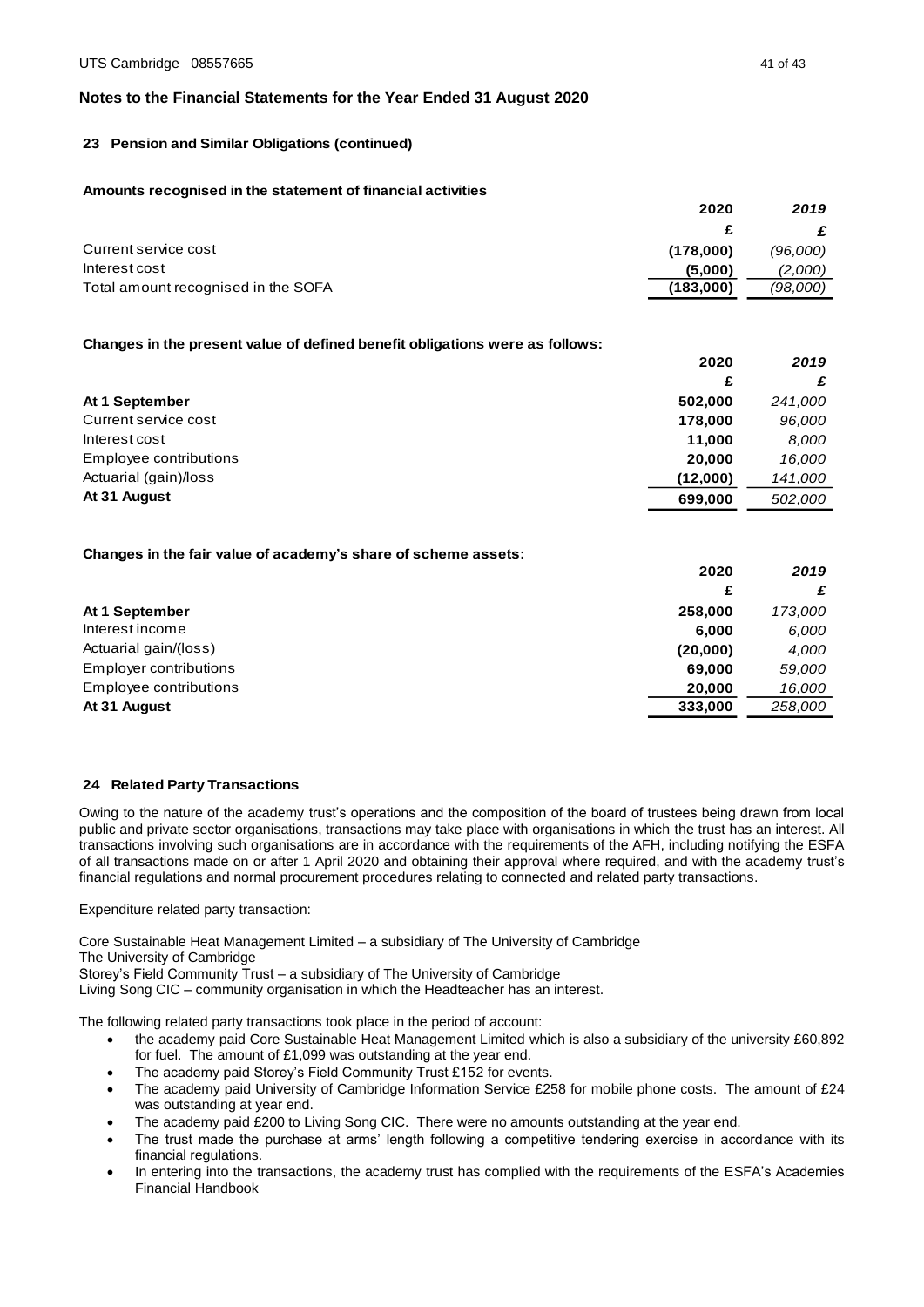# **Related Party Transactions (Continued)**

Income Related Party Transaction

During the year the academy received the following:

• £59,790 in relation to equipment grants from The University of Cambridge.

# **25 Agency Arrangements**

There are no agency arrangements.